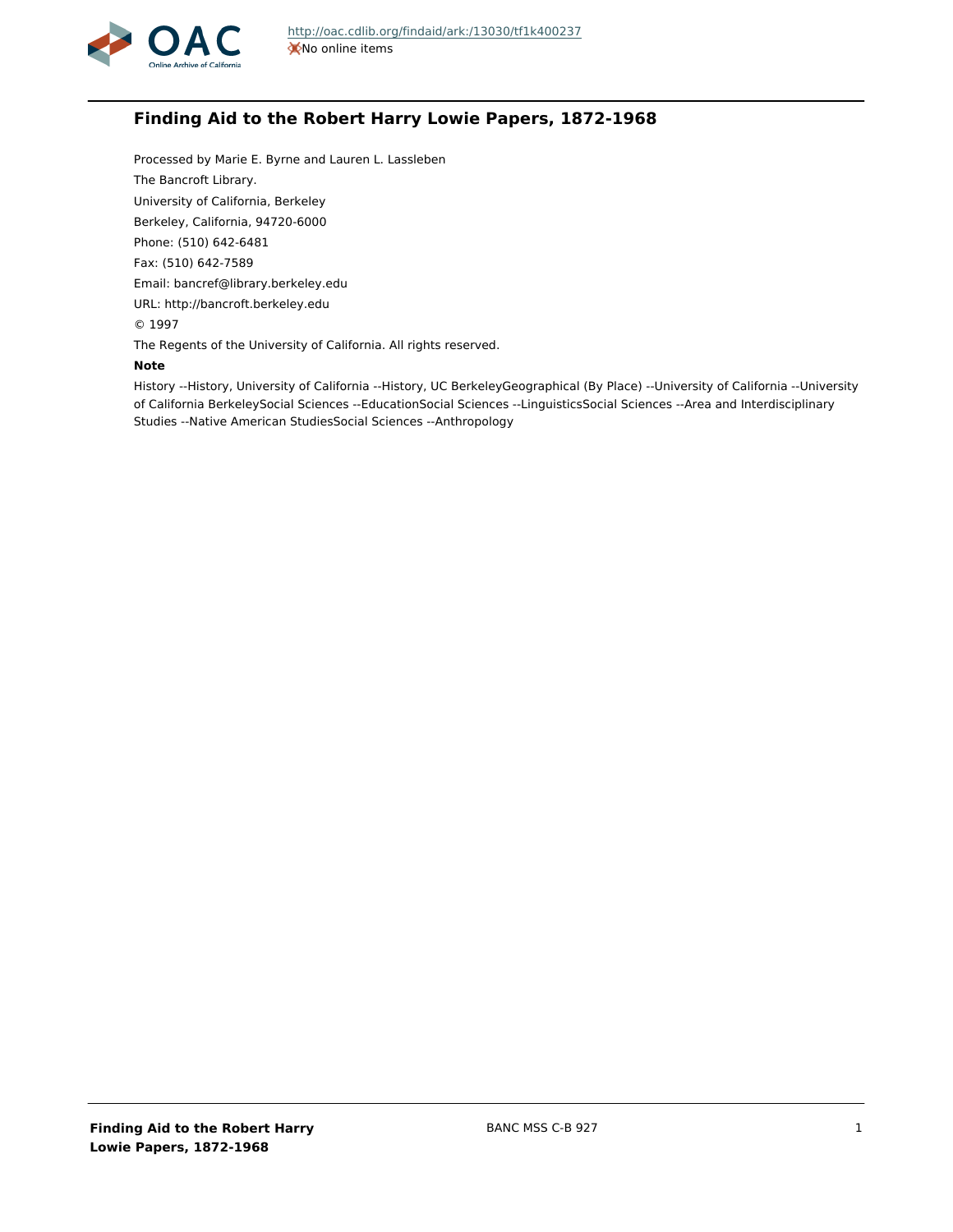# **Finding Aid to the Robert Harry Lowie Papers, 1872-1968**

# **Collection number: BANC MSS C-B 927**

The Bancroft Library



University of California, Berkeley Berkeley, California

#### **Contact Information:**

The Bancroft Library. University of California, Berkeley Berkeley, California, 94720-6000 Phone: (510) 642-6481 Fax: (510) 642-7589 Email: [bancref@library.berkeley.edu](mailto:bancref@library.berkeley.edu) URL:<http://bancroft.berkeley.edu> Processed by: Marie E. Byrne and Lauren L. Lassleben Date Completed: February 1994 Encoded by: James Ryan

© 1997. The Regents of the University of California. All rights reserved.

### **Collection Summary**

**Collection Title:** Robert Harry Lowie Papers,

**Date (inclusive):** 1872-1968

**Collection Number:** BANC MSS C-B 927

**Origination:** Lowie, Robert Harry, 1883-1957

**Extent:** Number of containers: 16 boxes, 7 cartons, 1 oversize folder, 4 card file boxes, and 1 volumeLinear feet: Approximately 17.5

**Repository:** The Bancroft Library.

Berkeley, California 94720-6000

**Physical Location:** For current information on the location of these materials, please consult the Library's online catalog. **Abstract:** Correspondence and papers relating to his career as professor of anthropology, University of California, Berkeley; field notes of his work on Indians and Indian linguistics, particularly the Crow Indians, as well as of Chipewyan, Hidatsa, Hopi, Kiowa, and Washo Indians; lecture notes; diaries; manuscripts of his writings; subject files and personalia.

**Languages Represented:** Collection materials are in English,German,Crow,Chipewyan,Hopi,Kiowa,Washo, as well as some Assiniboine (Sioux dialect),Bannock (Northern Paiute),Cocopa,Hidatsa, and Wahpetan (Sioux dialect)

#### **Access**

Collection is open for research.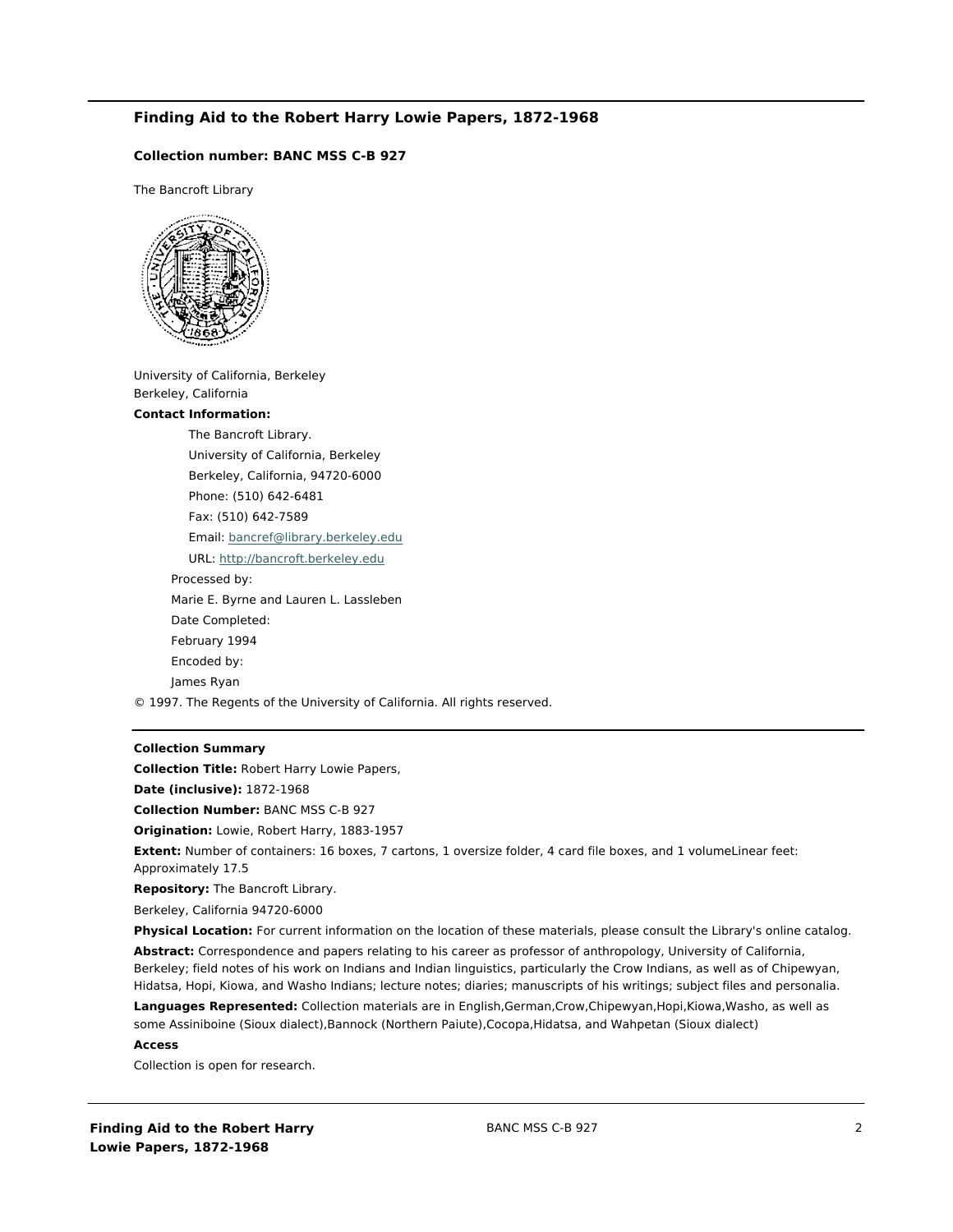# **Publication Rights**

Copyright has not been assigned to The Bancroft Library. All requests for permission to publish or quote from manuscripts must be submitted in writing to the Head of Public Services. Permission for publication is given on behalf of The Bancroft Library as the owner of the physical items and is not intended to include or imply permission of the copyright holder, which must also be obtained by the reader.

### **Preferred Citation**

[Identification of item], Robert Harry Lowie papers, BANC MSS C-B 927, The Bancroft Library, University of California, Berkeley.

### **Related Collections**

Robert H. Lowie Pictorial Collection.

**Identifier/Call Number:** BANC PIC 1980.003--PIC

Anthropological Essays Presented to Robert H. Lowie in Honor of his Birthday, June 12, 1933.

### **Identifier/Call Number:** 308x.L918.A62

Records of the Department of Anthropology, University of California, Berkeley.

#### **Identifier/Call Number:** CU-23

Additional papers of Robert H. Lowie can be found at the American Museum of Natural History in New York City, and at the Canadian Museum of Civilization in Hull, Quebec.

Photographs and one photographic album have been transferred to the Pictorial Collections of The Bancroft Library.

One volume has been transferred to the Rare Book Collection of The Bancroft Library.

# **Acquisition Information**

The Robert Harry Lowie Papers were acquired by The Bancroft Library in 1964. Additions to the collection were received in 1980 and 1986.

### **Biography**

Robert H. Lowie, a noted anthropologist, professor of anthropology, and specialist on the Crow Indians, was born in Vienna on June 12, 1883. Lowie, his mother, and his sister joined his father in New York City in 1893. He attended New York public schools, and earned his bachelor's degree from the College of the City of New York in 1901. Lowie taught in the New York public schools from 1901 to 1904. He studied under Franz Boas, and received his doctorate from Columbia University in 1908. His dissertation was a study of American Indian folklore, entitled The Test Theme in North American Literature. Lowie began his career as assistant curator, and later associate curator, at the American Museum of Natural History. Under the direction of Clark Wissler, he did field work among the Chipewyan, Crow, Hidatsa, Hopi, Kiowa, and Washo, among other tribes. Alfred L. Kroeber offered Lowie a position as a visiting associate professor in the Anthropology Department at the University of California, Berkeley, and Lowie returned on a permanent basis in 1921. He attained the rank of full professor in 1925, often alternated with Kroeber as chairman of the department, and taught at Berkeley until his retirement in 1950.

Lowie published several hundred articles and reviews, in German and in English, and many books, including Culture and Ethnology (1917); Primitive Society (1920); Primitive Religion (1924); The Origin of the State (1927); Are We Civilized? (1929); Introduction to Cultural Anthropology (1934 and 1940); The Crow Indians (1935); History of Ethnological Theory (1937); Social Organization (1948); Toward Understanding Germany (1954); Indians of the Plains; and Crow Texts (1960).

He was active in many organizations. He was a fellow of the American Association for the Advancement of Science, elected to membership in the National Academy of Sciences, secretary and later honorary life member of the New York Academy of Sciences, president of the American Folklore Society and of the American Ethnological Society, editor of the American Anthropologist and of Current Anthropological Literature, and delegate to the Third International Congress of Anthropological and Ethnological Sciences, held in Brussels in 1948.

Lowie was awarded an honorary Doctor of Science degree by the University of Chicago in 1941. He received the Viking Medal in Ethnography in 1948, and the Thomas Henry Huxley Medal from the Royal Anthropological Institute of Great Britain and Ireland in the same year. He was appointed as Faculty Research Lecturer at U.C. Berkeley in 1949.

After his retirement in 1950, he lectured and did field work in Europe, continued to teach a course in the history and theory of anthropology at U.C. Berkeley, and was a visiting professor at the University of Washington, Columbia, and Harvard Universities.

Robert H. Lowie died at his home in Berkeley on September 21, 1957.

### **Scope and Content**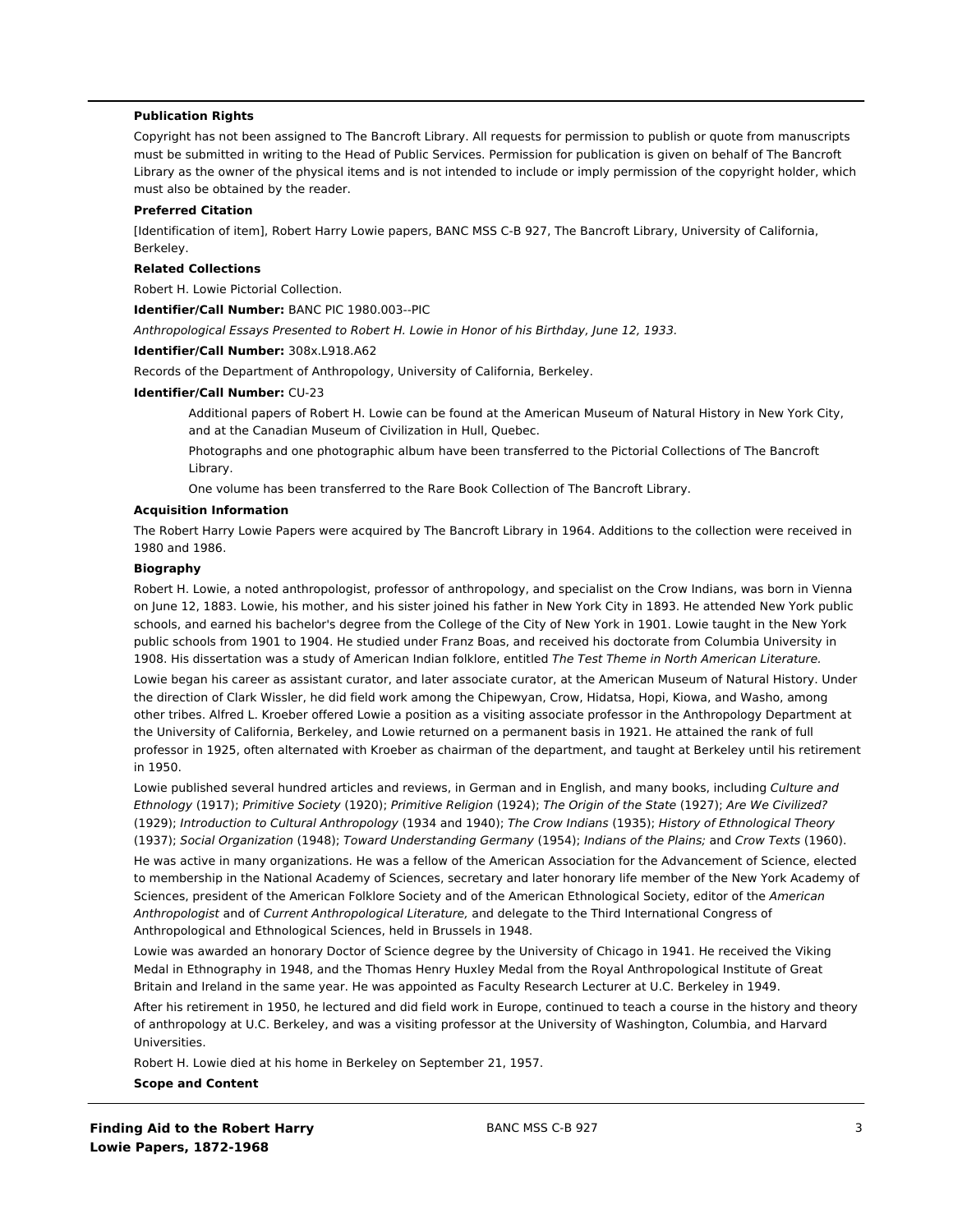The Robert H. Lowie Papers are multifaceted, shedding light on the career of a distinguished American ethnologist and long-time professor of anthropology at the University of California, Berkeley. At the same time, these papers illuminate the evolution of anthropology as a distinct academic discipline, and its development in the United States in the first half of the 20th Century.

The most important and detailed series are the first (Correspondence), third (Writings), and fourth (Field, Lecture, and Research Notes). Lowie corresponded throughout his long career with such anthropological luminaries as Franz Boas, Clyde Kluckhohn, Claude Lévi-Strauss, Elsie Clews Parsons, Paul Radin, Edward Sapir, Leslie Spier, and Clark Wissler. (A partial index of correspondents appears as an appendix to this guide.) Also included is a substantial body of correspondence to and from psychologist Luella Cole, who in 1933 became Robert Lowie's wife.

The Writings series contains drafts of a number of Lowie's articles, monographs, reviews, and speeches, as well as reviews written about his books. (In many cases, the manuscripts themselves are not dated, and so The Complete Bibliography of Robert H. Lowie, published by the Phoebe A. Hearst Museum of Anthropology, University of California, Berkeley, as well as typescript bibliographies that form part of the collection, have been consulted, and the date of publication has been written on the folder.) The various drafts of Crow Texts demonstrate Lowie's meticulous work habits, from the initial note-taking done by Lowie in the field, to the final edited typescript, containing both Crow and English versions. There are works ranging from writings in English and German, dating from his high school days, to posthumous publications, edited by Luella Cole Lowie. Included are a few apparently unpublished works.

Robert Lowie's best-known field work was done with the Crow Indians in Montana and Saskatchewan, and he spoke Crow fluently. Under the auspices of the American Museum of Natural History, he visited and studied a number of other tribal groups early in this century. The fourth series contains copious field notes made among the Chipewyan, Hidatsa, Hopi, Kiowa, and Washo peoples, among others. His detailed lecture and research notes demonstrate how much he relied on his first-hand knowledge to enliven his undergraduate lectures and graduate seminars, and what a wide range of courses he taught at U.C. Berkeley. Some of these included Ethnography of the World, Contemporary Civilization, Primitive Society, Primitive Religion, and courses on North American Indians. He also researched the history and culture of the German people, and attempted to explain these to American readers.

The remaining two series are of use mainly to Lowie's biographers. Series Two, Biographical Information, contains family history documents, a volume of essays prepared in his honor by his students, diaries, engagement books, dream journals, several of his own student notebooks, academic honors, bibliographies, and obituaries. Series Five, a small number of files on organizations and academic institutions, rounds out the collection.

| Boxes 1-15 | Series 1: Correspondence, 1894-1966                                                                                                                                                                                                                                                                                                                                                                                                                                                                                                                                                                                                                                                                 |
|------------|-----------------------------------------------------------------------------------------------------------------------------------------------------------------------------------------------------------------------------------------------------------------------------------------------------------------------------------------------------------------------------------------------------------------------------------------------------------------------------------------------------------------------------------------------------------------------------------------------------------------------------------------------------------------------------------------------------|
|            | <b>Scope and Content Note</b>                                                                                                                                                                                                                                                                                                                                                                                                                                                                                                                                                                                                                                                                       |
|            | This series is divided into three sub-series: outgoing letters, which are arranged<br>chronologically (1894-1957); incoming letters, which are arranged alphabetically by author<br>(1901-1961); and incoming letters to Robert Lowie's wife, Luella Cole Lowie, arranged<br>alphabetically by correspondent (1915-1966). A partial list of correspondents may be found<br>in the Appendix.                                                                                                                                                                                                                                                                                                         |
|            | Prominent correspondents include: Samuel A. Barrett, Ruth Benedict, Franz Boas, Van Wyck<br>Brooks, Cora A. DuBois, Clyde Kluckhohn, Claude Lévi-Strauss, Ernst Mach, Bronislaw<br>Malinowski, H. L. Mencken, Elsie Clews Parsons, A. R. Radcliffe-Brown, Paul Radin, W. H. R.<br>Rivers, Edward Sapir, Leslie Spier, Julian Steward, and Clark Wissler. Also included are letters<br>from Lowie's U.C. Berkeley colleagues: Murray B. Emeneau, George M. Foster, Edward W.<br>Gifford, Robert F. Heizer, Alfred L. Kroeber, Theodore D. McCown, David G. Mandelbaum, and<br>Thomas T. Waterman; from his Crow informant and interpreter, James Carpenter; and from<br>his wife, Luella Cole Lowie. |
|            | Outgoing Letters, 1894-1957                                                                                                                                                                                                                                                                                                                                                                                                                                                                                                                                                                                                                                                                         |
| Boxes 1-4  | Arranged chronologically 1894-1957                                                                                                                                                                                                                                                                                                                                                                                                                                                                                                                                                                                                                                                                  |

### **Incoming Letters, 1901-1961**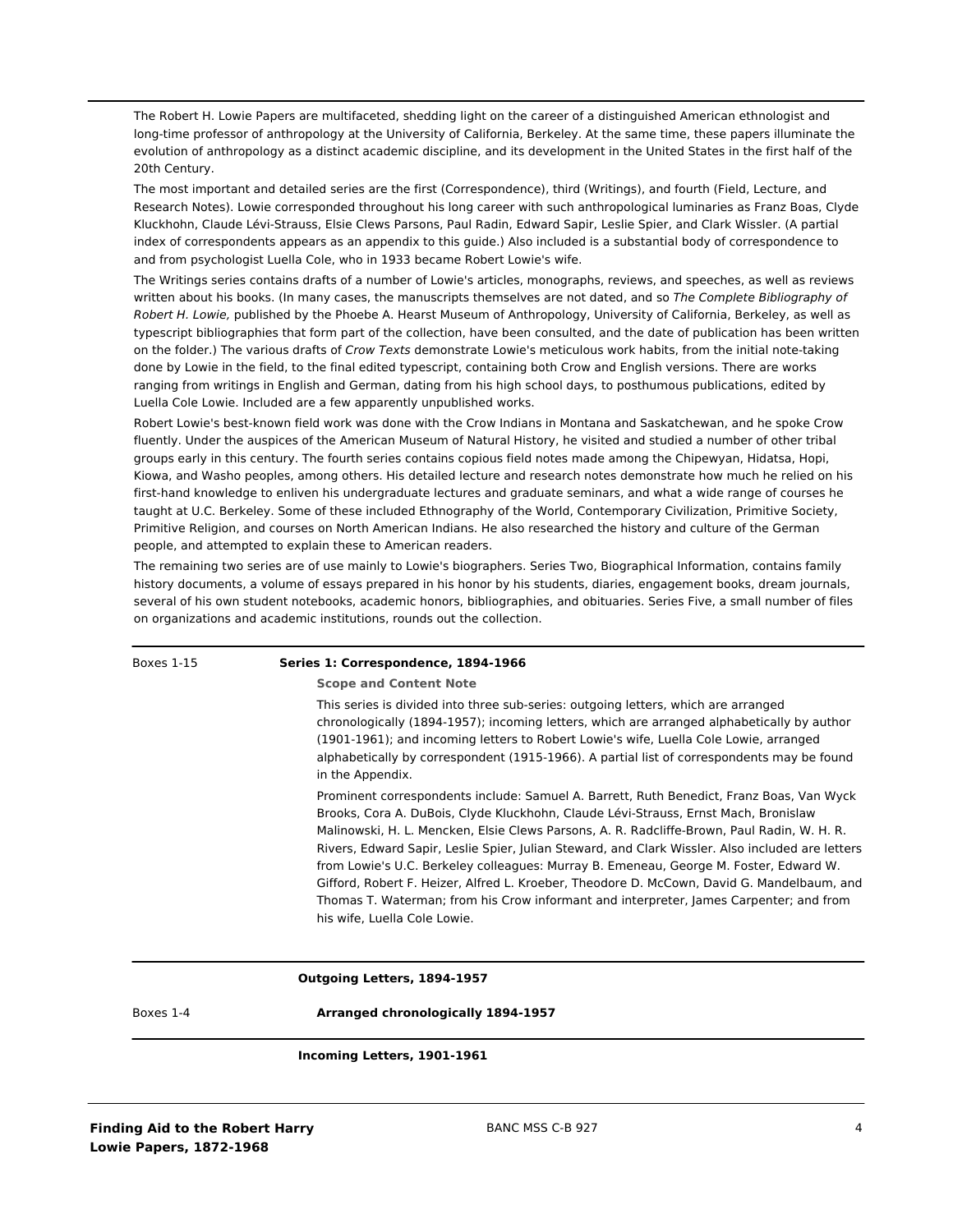Incoming Letters, 1901-1961

| The Whitehaix') Tant-Tapt |                                                                                               |
|---------------------------|-----------------------------------------------------------------------------------------------|
|                           | Incoming Letters to Luella Cole Lowie, 1915-1966                                              |
| Box 15, folder 1          | Cole, Arthur Harrison 1946, undated                                                           |
| folder 2                  | Cole, Helena M. undated                                                                       |
| folder 3                  | Cole, Jonathan undated                                                                        |
| folder 4                  | Eibuschutz, Wilhelm 1938-1941                                                                 |
| folder 5                  | <b>Ellery, Eloise 1915-1950</b>                                                               |
| folder 6                  | Ferreira, Arturo C. 1942-1947                                                                 |
| folder 7-13               | Lowie, Robert H. 1930-1957                                                                    |
| folder 14                 | Luomala, Katharine 1965                                                                       |
| folder 15                 | Macurdy, Grace Harriet 1941-1946                                                              |
| folder 16                 | Provost Family 1948-1954                                                                      |
| folder 17                 | Smith, Gertrude 1942-1954                                                                     |
| folder 18                 | Stocking, George W. 1966                                                                      |
| folder 19                 | Tax, Sol 1965                                                                                 |
| folder 20                 | A-I Miscellany 1943-1966                                                                      |
| folder 21                 | J-P Miscellany 1946-1966                                                                      |
| folder 22                 | R-Y Miscellany 1922-1966                                                                      |
| Cartons 1-2,              | Series 2: Biographical Information, 1872-1966                                                 |
| Boxes 16 and 20,          | <b>Scope and Content Note</b>                                                                 |
| Oversize Folder           | Series 2 contains Lowie's diaries, engagement books, dream journals, and some student         |
| 1A                        | notebooks. There is also information concerning his travels, personal library, bibliographies |
|                           | of works by him, family documents, academic honors, and obituaries.                           |
|                           | The folders are arranged alphabetically.                                                      |
| Ctn. 1, folder 1          | American Association for the Advancement of Science 1908-1909, 1932                           |
| folder 2-3                | <b>Bibliographies undated</b>                                                                 |
| folder 4                  | <b>Biographical data 1917-1957</b>                                                            |
| <b>Box 16</b>             | Claflin Prize Medal, College of the City of New York 1898                                     |
| Ctn. 1, folder 5          | College of the City of New York 1901, 1956                                                    |
| folder 6                  | Columbia University 1904-1908                                                                 |
| folder 7                  | The Complete Bibliography of Robert H. Lowie 1966                                             |
| folder 8                  | Death certificate and funeral arrangements 1957                                               |
| folder 9-13               | <b>Diaries 1900-1906</b>                                                                      |
| folder 14-15              | Diary of Athabascan Field Trip 1908                                                           |
| folder 16-22              | Diaries 1925, 1948, 1950-1952, 1956                                                           |
| oversize Oversize,        | Diplomas and certificates 1908-1952                                                           |
| folder 1A                 |                                                                                               |
| Ctn. 1,                   | Dream journals 1908, 1946, 1953-1954, undated                                                 |
| folder 23-25              |                                                                                               |
| <b>Box 20</b>             | Engagement books 1922-1957                                                                    |
| Ctn. 1, folder 26         | <b>Family documents 1872-1907</b>                                                             |
| folder 27                 | Financial miscellany 1947-1952                                                                |
| folder 28                 | <b>Harvard University 1955</b>                                                                |
| folder 29                 | Itineraries and travel arrangements 1924-1956                                                 |
| folder 30                 | Lists of books in personal library 1957                                                       |
| folder 31                 | Literary journal 1914-1947                                                                    |
| folder 32                 | Literary quotations notebook 1914-1954                                                        |
| folder 33                 | Lowie, Risa, death of 1960                                                                    |
| <b>Box 16</b>             | Lowie, Risa, Kelly Medal for Methods of Teaching, Normal College of the City of New           |
|                           | <b>York undated</b>                                                                           |
| Ctn. 1, folder 34         | Names and addresses undated                                                                   |
| folder 35                 | News clippings 1930-1950                                                                      |
| folder 36                 | <b>Obituaries 1957-1962</b>                                                                   |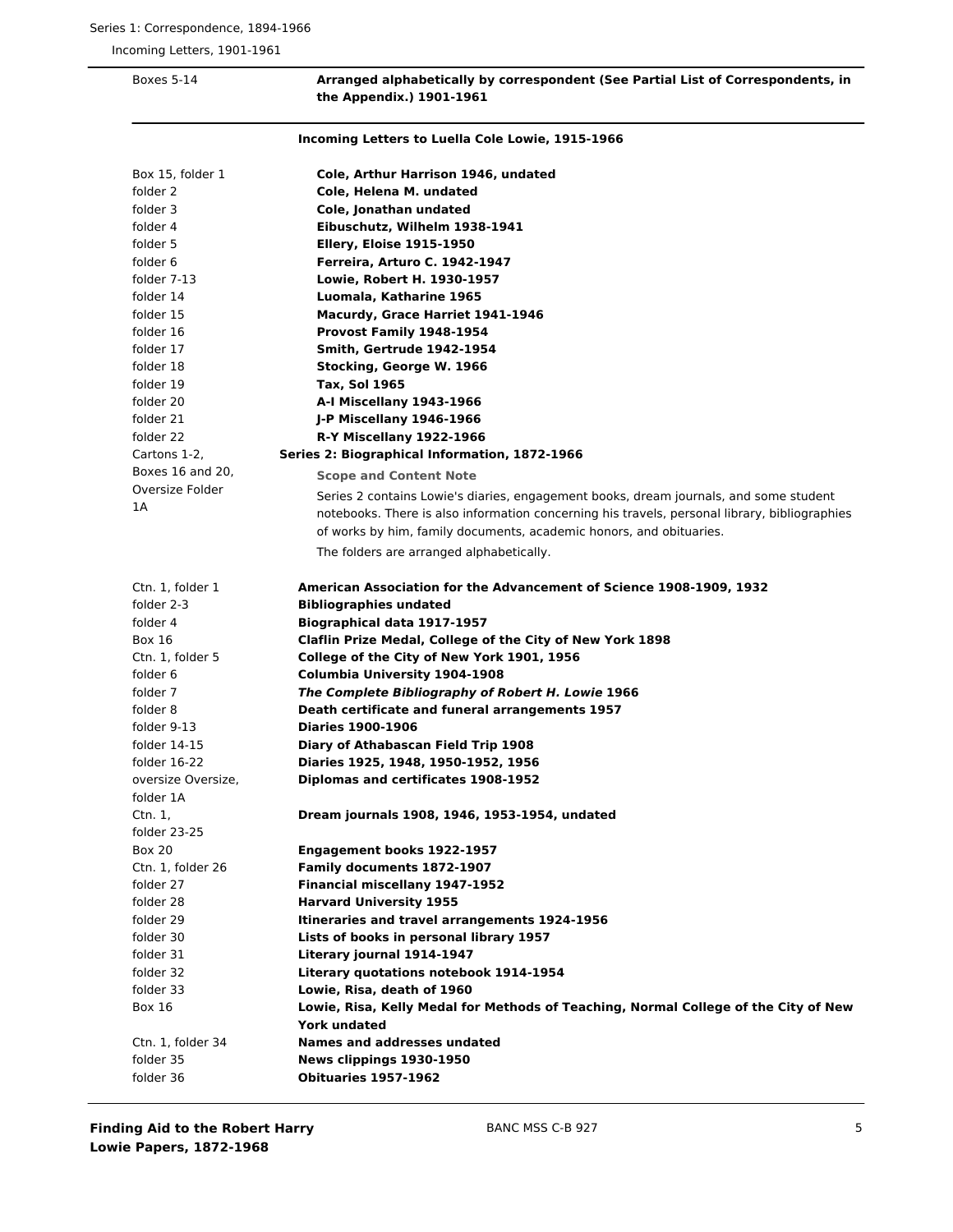| folder 37        | Student notebook, American Languages ca. 1905                                                                                                                                                                                                                                                                                                                                                                                                                                                                                                                                                                                                                                                                                                                                                     |
|------------------|---------------------------------------------------------------------------------------------------------------------------------------------------------------------------------------------------------------------------------------------------------------------------------------------------------------------------------------------------------------------------------------------------------------------------------------------------------------------------------------------------------------------------------------------------------------------------------------------------------------------------------------------------------------------------------------------------------------------------------------------------------------------------------------------------|
| folder 38        | <b>Student notebook, Botanical Studies 1901-1902</b>                                                                                                                                                                                                                                                                                                                                                                                                                                                                                                                                                                                                                                                                                                                                              |
| Ctn. 2, folder 1 | Student notebook, Ethnology of China 1905-1906                                                                                                                                                                                                                                                                                                                                                                                                                                                                                                                                                                                                                                                                                                                                                    |
| folder 2         | Student notebook, History of Spain and the Spanish Empire 1904-1905                                                                                                                                                                                                                                                                                                                                                                                                                                                                                                                                                                                                                                                                                                                               |
| folder 3         | Student notebook, Japan, China, and Korea 1906-1907                                                                                                                                                                                                                                                                                                                                                                                                                                                                                                                                                                                                                                                                                                                                               |
| folder 4         | Student notebook, Linguistics ca. 1905                                                                                                                                                                                                                                                                                                                                                                                                                                                                                                                                                                                                                                                                                                                                                            |
| folder 5         | Student notebook, Ludwig Feuerbach's Works 1902-1903                                                                                                                                                                                                                                                                                                                                                                                                                                                                                                                                                                                                                                                                                                                                              |
| folder 6         | Student notebook, North and South America and Siberia 1905-1906                                                                                                                                                                                                                                                                                                                                                                                                                                                                                                                                                                                                                                                                                                                                   |
| <b>Box 16</b>    | Thomas Henry Huxley Medal, Royal Anthropological Institute of Great Britain and                                                                                                                                                                                                                                                                                                                                                                                                                                                                                                                                                                                                                                                                                                                   |
|                  | Ireland 1948                                                                                                                                                                                                                                                                                                                                                                                                                                                                                                                                                                                                                                                                                                                                                                                      |
|                  | Townsend Harris Medal, Associate Alumni of the College of the City of New York<br>undated                                                                                                                                                                                                                                                                                                                                                                                                                                                                                                                                                                                                                                                                                                         |
|                  | <b>Viking Fund Medal for Anthropology 1947</b>                                                                                                                                                                                                                                                                                                                                                                                                                                                                                                                                                                                                                                                                                                                                                    |
| Ctn. 2, folder 7 | University of Chicago, honorary Doctor of Science degree 1941                                                                                                                                                                                                                                                                                                                                                                                                                                                                                                                                                                                                                                                                                                                                     |
| Cartons 2-4      | <b>Series 3: Writings, 1898-1968</b>                                                                                                                                                                                                                                                                                                                                                                                                                                                                                                                                                                                                                                                                                                                                                              |
|                  | <b>Scope and Content Note</b>                                                                                                                                                                                                                                                                                                                                                                                                                                                                                                                                                                                                                                                                                                                                                                     |
|                  | This series is divided into three sub-series: articles and monographs (1898-1968); reviews<br>(1913-1966); and speeches (1909-1955).                                                                                                                                                                                                                                                                                                                                                                                                                                                                                                                                                                                                                                                              |
|                  | The manuscripts contained in this series represent only a fraction of Lowie's lifetime literary<br>output. (One bibliography lists 569 publications.) Included are multiple drafts of Crow Texts,<br>Selected Papers in Anthropology, An Ethnologist is Born, an unpublished novel entitled A<br>Soldier of Fortune (Drift), and many articles and reviews, in German and in English. Also<br>included are reviews by Lowie published in The Dial, The Freeman, and The New Republic.<br>Reviews of some of Lowie's most influential books, such as Are We Civilized?, The Crow<br>Indians, History of Ethnological Theory, The Origin of the State, Primitive Religion, Primitive<br>Society, and Toward Understanding Germany, are found in this series, as well as transcripts<br>of speeches. |
|                  | The folders are arranged alphabetically by title.                                                                                                                                                                                                                                                                                                                                                                                                                                                                                                                                                                                                                                                                                                                                                 |

| Ctn. 2, folder 8 | "Aboriginal Education in America" 1928                                      |
|------------------|-----------------------------------------------------------------------------|
| folder 9         | "Amalie Dietrich" 1968                                                      |
| folder 10        | "American Indian Cultures" 1930                                             |
| folder 11        | "Balkan Miniature" undated                                                  |
| folder 12        | "Bathing Through the Ages" 1928                                             |
| folder 13        | "Bemerkungen über die Rolle der Religion im Alltagsleben der Crow Indianer" |
|                  | 1959                                                                        |
| folder 14        | "Berthold Laufer as Ethnologist" 1960                                       |
| folder 15        | "Biographical Data for The National Academy of Sciences" 1944               |
| folder 16        | "Boas Once More" 1956                                                       |
| folder 17        | <b>Burgess, Edward Sandford, obituary 1928</b>                              |
| folder 18        | "The Care of Children Among Primitive People" undated                       |
| folder 19        | "A Case of Bilingualism" 1946                                               |
| folder 20        | "The Chipewyans of Canada" 1929                                             |
| folder 21        | "Coleridge's School of Poetry" undated                                      |
| folder 22-24     | "Compromise in Primitive Society" 1963                                      |
| folder 25        | "Convergent Evolution in Ethnology" 1912                                    |
| folder 26        | Cooper, John Montgomery, obituary 1949                                      |
| folder 27        | "The Crow Indians" undated                                                  |
| folder 28        | The Crow Indians, preface 1956                                              |
| folder 29-37     | Crow Texts, field notebooks 1930, 1931, undated                             |
|                  | Crow Texts, first drafts, all undated                                       |
| folder 38        | "An Angry Husband"                                                          |
| folder 39        | "The Bad Brother-in-Law"                                                    |
| folder 40        | "Bear Comes from Afar"                                                      |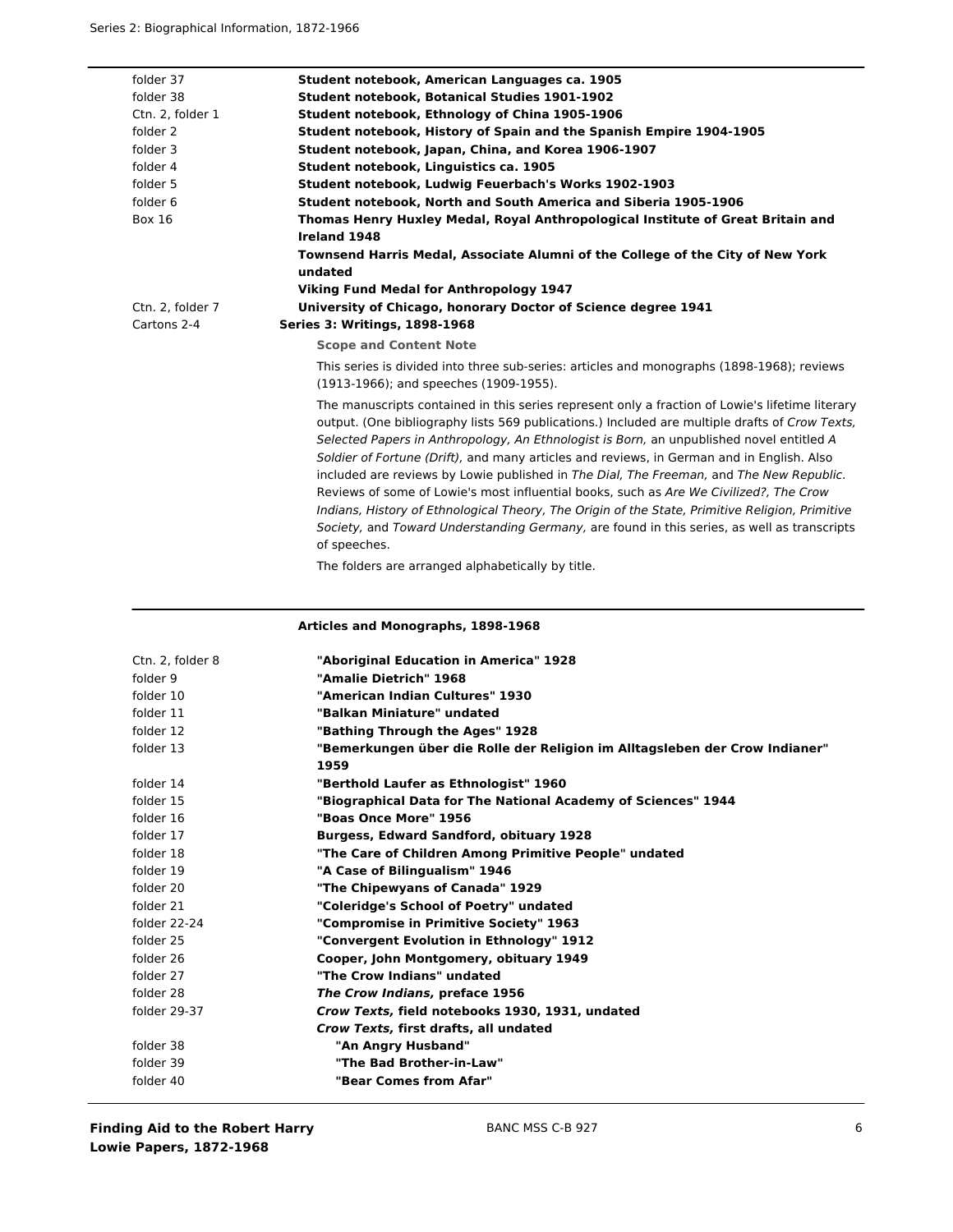| folder 41        | "The Bear-Girl"                                               |
|------------------|---------------------------------------------------------------|
| folder 42        | "Birth," "Menstruation"                                       |
| folder 43        | "Bloodclot"                                                   |
| folder 44        | "Buffalo Hunt"                                                |
| folder 45        | "Buffalo-Woman"                                               |
| folder 46        | "The Bungling Host"                                           |
| folder 47        | "Burials"                                                     |
| folder 48        | "The Couple Befriended by the Moon"                           |
| folder 49        | "Coyote"                                                      |
| folder 50        | "Covote and his Daughters"                                    |
| folder 51        | "Coyote and the Mouse"                                        |
| folder 52        | "Covote and Whirlwind Woman"                                  |
| folder 53        |                                                               |
|                  | "Coyote Tales"                                                |
| folder 54        | "Crazy Dog Songs"                                             |
| folder 55        | "The Creation"                                                |
| folder 56        | "Crow Police"                                                 |
| folder 57        | "Dances Four Times"                                           |
| folder 58        | "Dear Nose and No Horse Insulting Each Other's Clan Brothers" |
| folder 59        | "Deer Hunt"                                                   |
| folder 60        | "Dipper"                                                      |
| folder 61        | "A Disputed Coup"                                             |
| folder 62        | "Double-Face's Nervousness"                                   |
| folder 63        | "Earth-Diver"                                                 |
| folder 64        | "The Flood"                                                   |
| folder 65        | "The Fox Society"                                             |
| folder 66        | "A Funny Reminiscence of Yellow-Brow's"                       |
| folder 67        | "Good-Herald's Heralding Before Battle"                       |
| folder 68        | "Gunhammer Boy and Walks-toward-his-horses"                   |
| folder 69-70     | "An Historical Tale"                                          |
| folder 71        | "The Joking Relationship"                                     |
| folder 72        | "Lodge-Boy and Thrown-Away"                                   |
| folder 73        | "Medicine-Tail's Vision"                                      |
| folder 74        | <b>Miscellaneous</b>                                          |
| folder 75        | "No-Shinbone's Coups"                                         |
| folder 76        | "No Shinbone's Warparty"                                      |
| Ctn. 3, folder 1 | "Old Man Coyote and his Mother-in-Law"                        |
| folder 2         | "Old Man Coyote and the Berrying Girls"                       |
| folder 3         | "Old Man Coyote and the Bulls"                                |
| folder 4         | "Old Woman's Grandson"                                        |
| folder 5         | "The Piqued Buffalo Wife"                                     |
| folder 6         | "Rapid Speech Puzzles"                                        |
| folder 7         | "Separation of Crow and Hidatsa"                              |
| folder 8         | "The Seven Stars"                                             |
| folder 9         | "Songs"                                                       |
| folder 10        | "Twined Tail"                                                 |
| folder 11        | "The Tyrant and the Poor Young Man"                           |
| folder 12        | "A War Party"                                                 |
| folder 13        | "What Price, Prestige"                                        |
| folder 14        | "Wing-feather-first"                                          |
| folder 15        | "Young Cottontail Rabbit"                                     |
|                  | Crow Texts, second drafts, all undated                        |
| folder 16        | (1:1) Actual Events or Customs                                |
| folder 17        | (1:2) Actual Events or Customs                                |
| folder 18        | (2:1) Mythological Tales                                      |
| folder 19        | (2:2) Mythological Tales                                      |
| folder 20        | (3) Tales from the Coyote Cycle                               |
| folder 21        | (4) Creation Myths                                            |
| folder 22        | (5:1) Hero Stories                                            |
|                  |                                                               |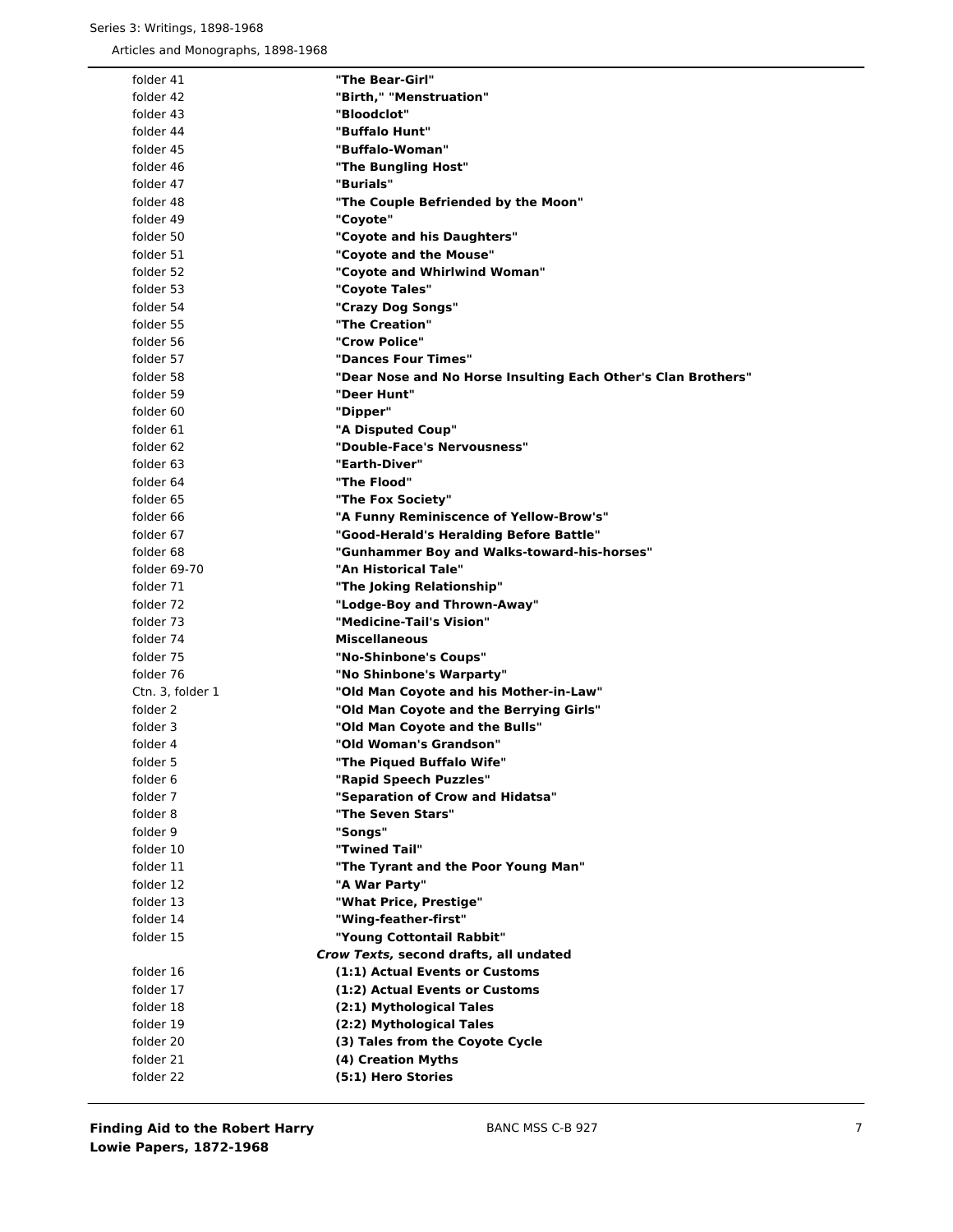| folder 23    | (5:2) Hero Stories                                                         |
|--------------|----------------------------------------------------------------------------|
| folder 24    | (5:3) Hero Stories, "Bloodclot"                                            |
| folder 25    | (6) Historical Accounts                                                    |
| folder 26    | (7) Songs and Sayings                                                      |
| folder 27    | (8) Miscellaneous                                                          |
| folder 28    | "The Cultural Connection of Californian and Plateau 1923                   |
| folder 29    | <b>Culture and Compromise, preface undated</b>                             |
| folder 30    | "The Culture Area Concept as Applied to North and South America" 1958      |
| folder 31    | "Dreams, Idle Dreams" 1955, 1966                                           |
| folder 32    | "Economic Factors and Culture" 1960                                        |
| folder 33    | "Edgar Allan Poe" 1898                                                     |
| folder 34    | "Empathy, or `Seeing from Within'" 1960                                    |
| folder 35    | "Ernst Haeckel" 1914                                                       |
| folder 36    | "Ernst Haeckel and His Work" 1919                                          |
| folder 37    | <b>Essays in Anthropology Presented to Alfred L. Kroeber, preface 1936</b> |
| folder 38    | "Ethnological Field Work" undated                                          |
| folder 39    | "An Ethnological Trip to Lake Athabasca" 1909                              |
| folder 40-41 | "[Europe]: The Southeastern Culture Area" undated                          |
| folder 42    | "European Culture Patterns" undated                                        |
| folder 43    | "Evolution and Diffusion in the Field of Language" 1960                    |
| folder 44    | "Family and Sib" 1919                                                      |
| folder 45    | "The Family as a Social Unit" 1933                                         |
| folder 46    | "Feuerbach, Ludwig Andreas" undated                                        |
| folder 47    | "Field Work" undated                                                       |
| folder 48    | "A Forgotten Pragmatist: Ludwig Feuerbach" 1911                            |
| folder 49    | "`Freemasons' Among North Dakota Indians" 1930                             |
| folder 50    | "Generalizations, Field Work, and Materialism" 1957                        |
| folder 51    | "German Scientists" 1914                                                   |
| folder 52    | "Gewidmet meinem lieben Papa Samuel Lowie" 1899                            |
| folder 53    | "Haeckel, Ernst" undated                                                   |
| folder 54    | "Hero Worship" undated                                                     |
| folder 55    | "The Heterogeneity of Marginal Cultures" 1952                              |
| folder 56    | "Historical Perspective Absolute and Relative Antiquity" undated           |
| folder 57    | "Indian Theologians" 1931                                                  |
| folder 58    | "Individuum und Gesellschaft in der Religion der Naturvölker" 1924, 1958   |
| folder 59    | "Intellectual and Cultural Achievements of the Human Races" 1941           |
| folder 60    | "International Rivalry in Science" 1914                                    |
| folder 61    | "The Inventiveness of the American Indian" 1931                            |
| folder 62    | "Is America So Bad After All?" 1925                                        |
| folder 63    | "Jung-Buffel" 1957                                                         |
| folder 64    | Knud Rasmussen und der Iglalik-Eskimo undated                              |
| folder 65    | "Literature and Ethnography" 1930                                          |
| folder 66    | "A Little Girl" ca. 1905                                                   |
| folder 67    | "Ludwig Feuerbach: A Pioneer of Modern Thought" 1905                       |
| folder 68    | "Mach, Ernst" undated                                                      |
| folder 69    | Mach, Ernst, obituary 1916                                                 |
| folder 70    | "Marriage and Family Life Among the Plains Indians" 1932                   |
| folder 71    | "Marriage and Society Among the Crow Indians" 1917                         |
| folder 72    | "Le Messianisme Primitif: contribution à un problème d'ethnologie" 1957    |
| folder 73    | "The Moral Failings of Great Men" undated                                  |
| folder 74    | "My Crow Interpreter" 1960                                                 |
| folder 75    | "A New Shakespeare" 1916                                                   |
| folder 76    | "Nomenclature and Social Structure" 1960                                   |
| folder 77    | "A Note on History and Race" 1925                                          |
| folder 78    | "Notes on the Kiowa Indians" 1956                                          |
| folder 79    | "Observations on the Literary Style of the Crow Indians" 1950              |
| folder 80    | "Ode to Bronislaw Malinowski" 1926                                         |
| folder 81    | "The Oral Literature of the Crow Indians" 1948, 1960                       |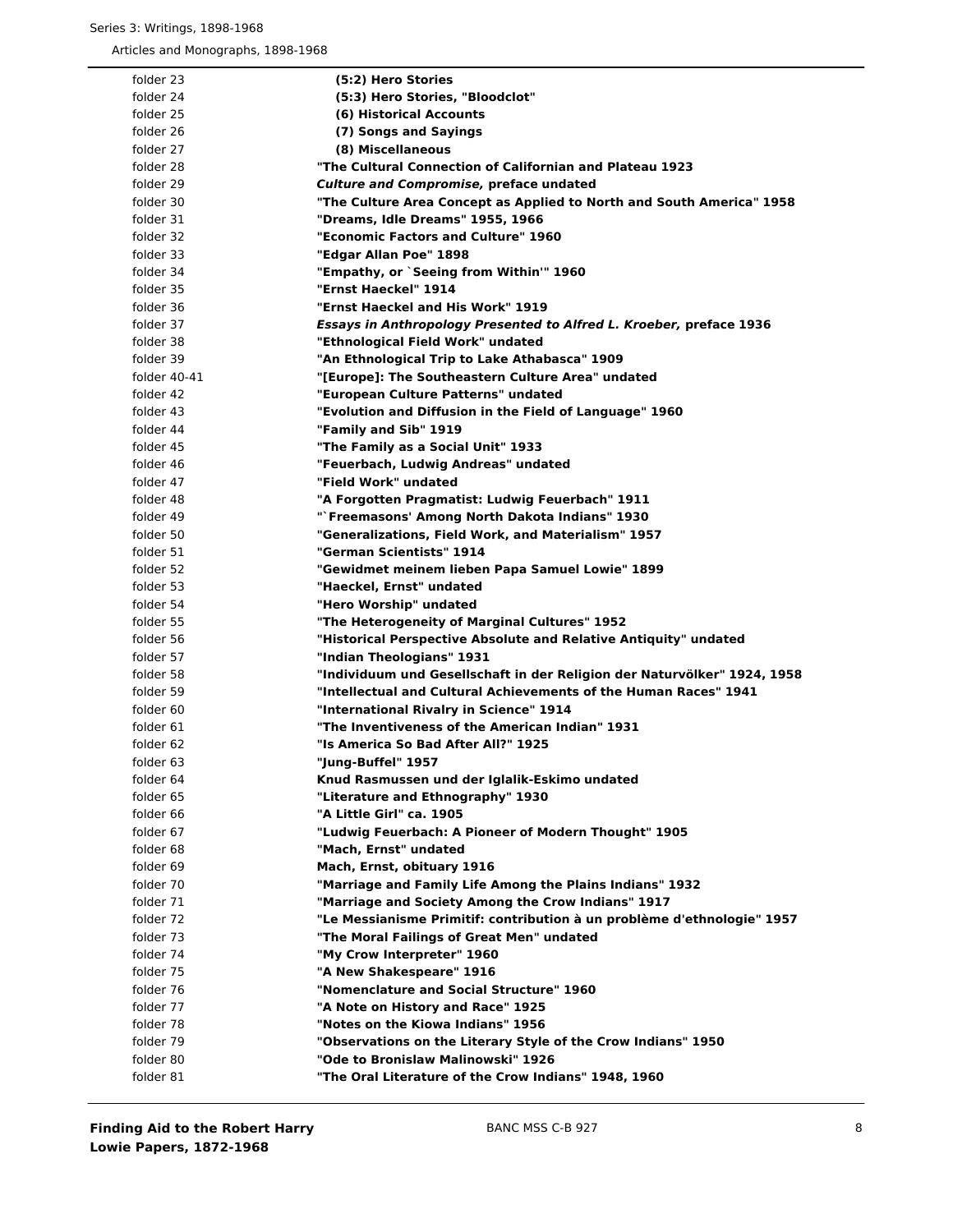| folder 82          | "Oral Tradition and History" 1917                                               |
|--------------------|---------------------------------------------------------------------------------|
| folder 83          | "The Origin and Spread of Cultures" 1924                                        |
| folder 84          | "Ein österreichischer Denker: Ernst Mach" undated                               |
| folder 85          | "The People of Unknown Lands" 1920                                              |
| folder 86          | "The Poor Man's Mite" ca. 1950                                                  |
| folder 87          | "Prestige Among Indians" 1927                                                   |
| folder 88          | "Primitive Education" undated                                                   |
| folder 89          | "Primitive Ideas on Numbers and Systems of Measurement" 1919                    |
| folder 90          | "Primitive Messianism and an Ethnological Problem" 1957                         |
| folder 91          | "Primitive Skeptics" 1933                                                       |
| folder 92          | <b>Primitive Society, preface 1920</b>                                          |
| folder 93          | "The Professor Talks Back" 1942                                                 |
| folder 94          | "A Pro-German View" 1914                                                        |
| folder 95          | "Puritanism and England" undated                                                |
| folder 96          | "Reflections on Goldenweiser's `Recent Trends in American Anthropology'" ca.    |
|                    | 1940's                                                                          |
| folder 97          | "Relations with Boas" ca. 1940's                                                |
| folder 98          | "Religion in Human Life" 1963                                                   |
| folder 99          | "Religion, Science and Liberalism" undated                                      |
| folder 100-102     | Robert H. Lowie, Ethnologist, A Personal Record, first draft undated            |
| folder 103-106     | Robert H. Lowie, Ethnologist, A Personal Record, second draft undated           |
| folder 107         | [Sapir, Edward]: Lowie's introduction to Letters from Edward Sapir to Robert H. |
|                    | <b>Lowie 1965</b>                                                               |
| Ctn. 4, folder 1-8 | <b>Selected Papers in Anthropology 1960</b>                                     |
| folder 9           | "Social and Ethical Training" undated                                           |
| folder $10-13$     | A Soldier of Fortune (Drift) undated                                            |
| folder 14          | "Some Moot Problems in Social Organization" 1934                                |
| folder 15          | "Some Recent Expressions on Racial Inferiority" 1914                            |
| folder 16          | "South America" undated                                                         |
| folder 17          | "South American Messiahs" 1944                                                  |
| folder 18          | "The Test Theme in North American Mythology" 1908                               |
| folder 19          | "The Tobacco Society of the Crow Indians" 1919                                  |
| folder 20          | "The True Hamlet" undated                                                       |
| folder 21          | "Ueber den literarischen Stil der Crow Indianer" undated                        |
| folder 22          | "Unity über Alles" ca. 1925                                                     |
| folder 23          | "Ute Indians the Real Troublemakers" 1915                                       |
| folder 24          | "Vocational Preparation" undated                                                |
| folder 25          | "Word Formation in the American Indian Languages" 1928                          |
| folder 26-27       | Unidentified and miscellaneous manuscripts undated                              |

**Reviews, 1913-1966**

|                   | Reviews of Lowie's Works, 1920-1966.                                 |
|-------------------|----------------------------------------------------------------------|
| Ctn. 4.           | Reviews of Are We Civilized? 1929-1930                               |
| folder 28-29      |                                                                      |
| folder 30         | <b>Reviews of The Crow Indians 1935-1937</b>                         |
| folder 31         | <b>Reviews of History of Ethnological Theory 1938-1940</b>           |
| folder 32         | <b>Reviews of Indians of the Plains 1954</b>                         |
| folder 33         | <b>Reviews of The Origin of the State 1927-1929</b>                  |
| folder 34         | <b>Reviews of Primitive Religion 1924-1926</b>                       |
| folder 35         | <b>Reviews of Primitive Society 1920-1921</b>                        |
| folder 36         | Reviews of Robert H. Lowie, Ethnologist, A Personal Record 1960-1961 |
| folder 37         | <b>Reviews of Toward Understanding Germany 1954-1955</b>             |
| folder 38         | Reviews, miscellaneous 1920-1966                                     |
|                   | <b>Reviews by Lowie, 1913-1954.</b>                                  |
| Ctn. 4. folder 39 | <b>Comments on scholarly papers undated</b>                          |
| folder 40         | Reviews published in The Dial 1918-1919                              |
| folder 41         | Reviews published in The Freeman 1920-1923                           |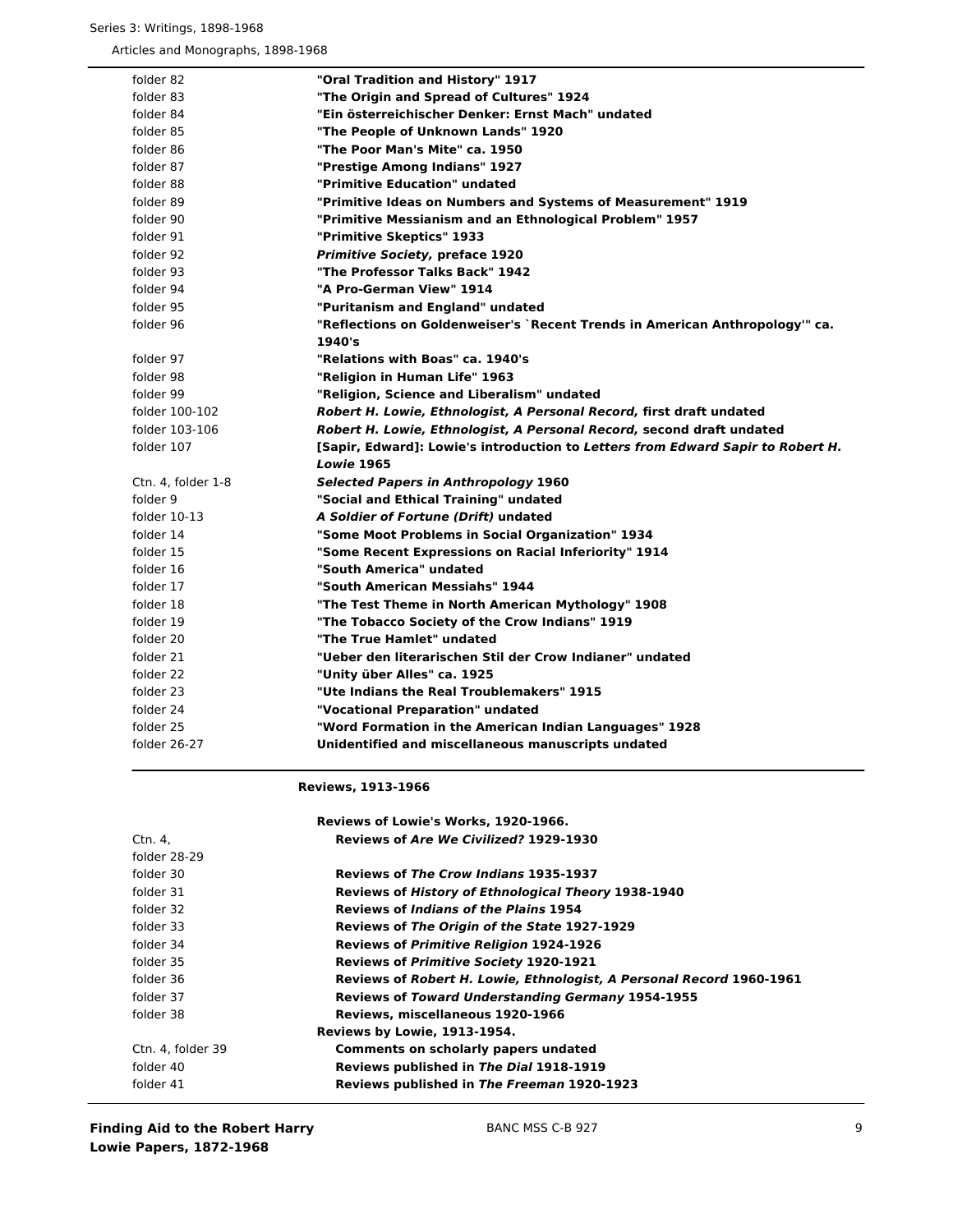# Series 3: Writings, 1898-1968

Reviews, 1913-1966

| folder 42          | Reviews published in The New Republic 1916-1931                                                                                                                                                                                                                                                                                                                                                                                                                                                                                                                                                                                                                                                                                                                             |
|--------------------|-----------------------------------------------------------------------------------------------------------------------------------------------------------------------------------------------------------------------------------------------------------------------------------------------------------------------------------------------------------------------------------------------------------------------------------------------------------------------------------------------------------------------------------------------------------------------------------------------------------------------------------------------------------------------------------------------------------------------------------------------------------------------------|
| folder 43          | Reviews, miscellaneous 1912-1954                                                                                                                                                                                                                                                                                                                                                                                                                                                                                                                                                                                                                                                                                                                                            |
|                    | Speeches, 1909-1955.                                                                                                                                                                                                                                                                                                                                                                                                                                                                                                                                                                                                                                                                                                                                                        |
| Ctn. 4, folder 44  | "An Anthropologist Looks at Scandinavia" 1952                                                                                                                                                                                                                                                                                                                                                                                                                                                                                                                                                                                                                                                                                                                               |
| folder 45          | "Anthropology and War" 1917                                                                                                                                                                                                                                                                                                                                                                                                                                                                                                                                                                                                                                                                                                                                                 |
| folder 46          | "The Culture Area Concept and its Applicability to Europe" 1948                                                                                                                                                                                                                                                                                                                                                                                                                                                                                                                                                                                                                                                                                                             |
| folder 47          | "The German Family" 1952                                                                                                                                                                                                                                                                                                                                                                                                                                                                                                                                                                                                                                                                                                                                                    |
| folder 48          | "Some Problems of Geographical Distribution" 1949                                                                                                                                                                                                                                                                                                                                                                                                                                                                                                                                                                                                                                                                                                                           |
| folder 49          | Speech for Phi Beta Kappa initiation undated                                                                                                                                                                                                                                                                                                                                                                                                                                                                                                                                                                                                                                                                                                                                |
| folder 50          | Speech to the New York Academy of Sciences undated                                                                                                                                                                                                                                                                                                                                                                                                                                                                                                                                                                                                                                                                                                                          |
| folder 51          | Speech to New York Deutscher Verein 1930                                                                                                                                                                                                                                                                                                                                                                                                                                                                                                                                                                                                                                                                                                                                    |
| folder 52          | Speech to the Third International Congress of Anthropological and Ethnological                                                                                                                                                                                                                                                                                                                                                                                                                                                                                                                                                                                                                                                                                              |
|                    | <b>Sciences 1948</b>                                                                                                                                                                                                                                                                                                                                                                                                                                                                                                                                                                                                                                                                                                                                                        |
| folder 53          | Speeches, miscellaneous 1909-1955                                                                                                                                                                                                                                                                                                                                                                                                                                                                                                                                                                                                                                                                                                                                           |
| folder 54          | Thomas Henry Huxley Medal acceptance speech 1948                                                                                                                                                                                                                                                                                                                                                                                                                                                                                                                                                                                                                                                                                                                            |
| Cartons 4-7,       | Series 4: Field, Lecture, and Research Notes, 1904-1957                                                                                                                                                                                                                                                                                                                                                                                                                                                                                                                                                                                                                                                                                                                     |
| <b>Boxes 17-19</b> | <b>Scope and Content Note</b>                                                                                                                                                                                                                                                                                                                                                                                                                                                                                                                                                                                                                                                                                                                                               |
|                    | Series 4 is divided into two sub-series, field notes (1907-1944), and lecture and research<br>notes (1904-1957).                                                                                                                                                                                                                                                                                                                                                                                                                                                                                                                                                                                                                                                            |
|                    | The field notes give evidence of Lowie's skilled technique in gathering ethnographic and<br>linguistic data among the Chipewyan, Crow, Hidatsa, Hopi, Kiowa, and Washo, and other<br>tribal groups. His notes on Crow grammar are particularly detailed. Lowie's lecture and<br>research notes demonstrate the breadth of his teaching and scholarly endeavors. There are<br>notes on social organization, cultural history (particularly of Germany), religion, folklore,<br>mythology, linguistics, music, ethnographical details, ethnological theory, and the history of<br>anthropology. There are two boxes of examination questions used in the Anthropology<br>Department at U.C. Berkeley during Lowie's tenure there.<br>The folders are arranged alphabetically. |

# **Field Notes, 1907-1944**

| Ctn. 4. folder 55  | <b>Assiniboine ca. 1910-1913</b>              |
|--------------------|-----------------------------------------------|
| folder 56          | <b>Bannock 1929</b>                           |
| folder 57          | California Indians 1917, undated              |
| folder 58-60       | Chipewyan 1908                                |
| Ctn. 5, folder 1   | Cocopa 1921                                   |
| folder 2           | Crow field notes 1907                         |
| folder 3           | Crow field notes, miscellaneous 1944, undated |
| folder 4           | Crow grammar notes undated                    |
| Box 17             | Crow grammar notes, A-E only undated          |
| Ctn. 5, folder 5-9 | Hidatsa 1911, 1913, undated                   |
| folder 10-17       | Hopi 1915-1916                                |
| folder 18-20       | Kiowa undated                                 |
| folder 21          | Wahpetan undated                              |
| folder 22-24       | Washo undated                                 |
|                    |                                               |

# **Lecture and Research Notes, 1904-1957**

| Ctn. 5.      | Africa 1924, 1934, undated   |
|--------------|------------------------------|
| folder 25-26 |                              |
| folder 27    | <b>Agriculture 1937-1944</b> |
| folder 28    | Albania undated              |
| folder 29    | Arabia undated               |
| folder 30    | Art 1926-1933                |
| folder 31-32 | Asia 1918-1935, undated      |
|              |                              |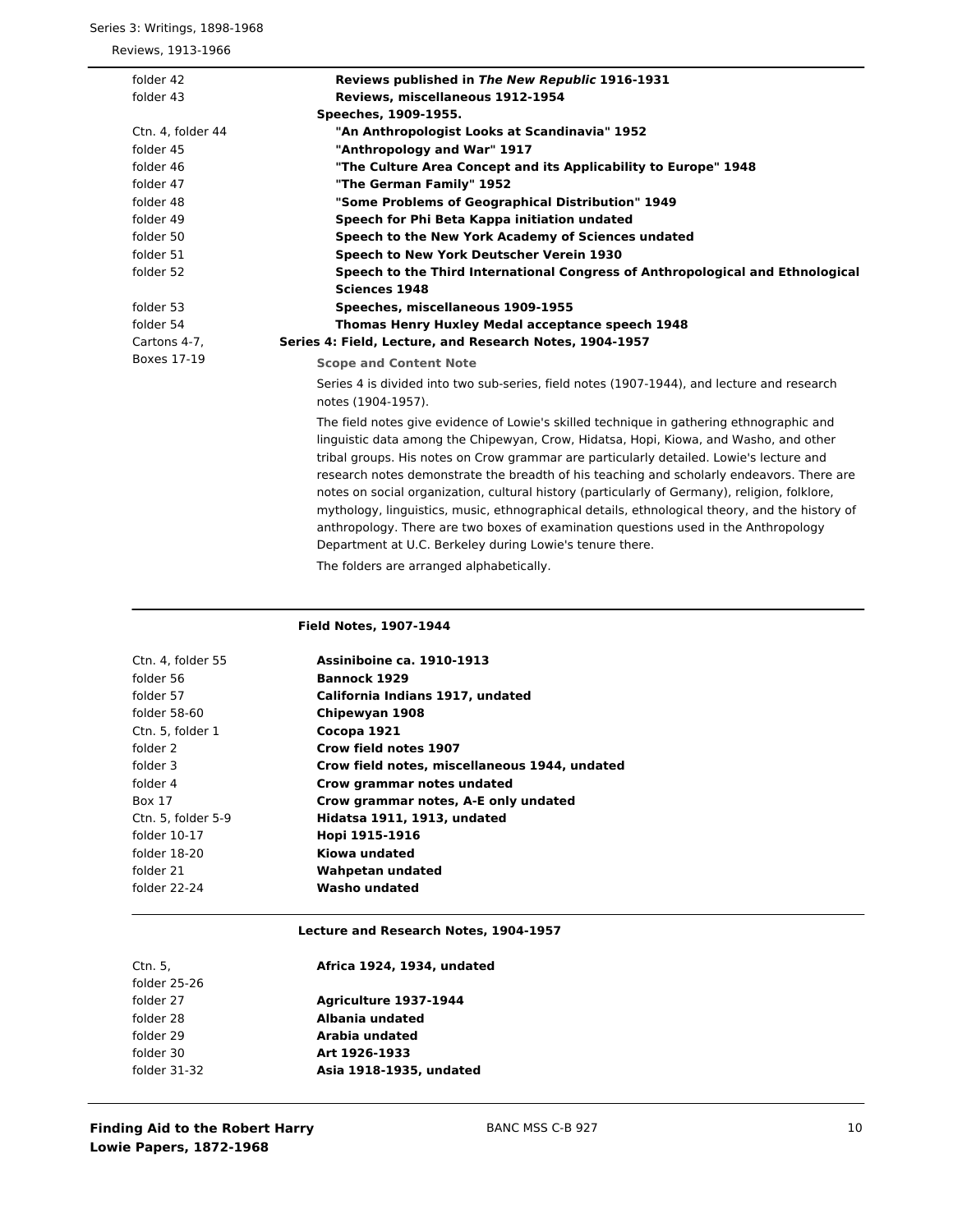# Series 4: Field, Lecture, and Research Notes, 1904-1957

Lecture and Research Notes, 1904-1957

| folder 33          | Australia 1942, undated                                         |
|--------------------|-----------------------------------------------------------------|
| folder 34          | <b>Austria undated</b>                                          |
| folder 35          | <b>Boas seminar 1955</b>                                        |
| folder 36          | <b>Bulgaria undated</b>                                         |
| folder 37          | <b>Caddo undated</b>                                            |
| folder 38          | <b>Caucasus undated</b>                                         |
| folder 39          | <b>Chapters in Culture History (Anthropology 102) 1940</b>      |
| folder 40          | <b>Cheyenne undated</b>                                         |
| folder 41          | China undated                                                   |
| folder 42          | Chippewa 1936                                                   |
| folder 43          | <b>Choctaw undated</b>                                          |
| folder 44-45       | Contemporary Civilization (Anthropology 160) 1940-1950, undated |
| folder 46          | <b>Delaware [Indians] 1939</b>                                  |
| folder 47          | Domestic animals 1933, undated                                  |
| folder 48          | <b>Economics 1929-1935</b>                                      |
| folder 49          | <b>Eskimo and Aleut undated</b>                                 |
| folder 50          | Ethnography of the World (Anthropology 101A, 101B) 1935-1950    |
| folder 51          | Eurasia undated                                                 |
| folder 52          | Europe 1940, undated                                            |
| folder 53          | <b>Finland undated</b>                                          |
| Ctn. 6. folder 1   | General Anthropology (Anthropology 1A, 1B) 1944-1945, 1954-1956 |
| folder 2-3         | Germany 1931-1943, undated                                      |
| folder 4-13        | Germany, newsclippings 1916-1952                                |
| folder 14          | Greece 1946, undated                                            |
| folder 15          | <b>Hungary undated</b>                                          |
| folder 16          | Iberian Peninsula undated                                       |
| folder 17          | India undated                                                   |
| folder 18          | Indonesia 1942, undated                                         |
| folder 19          | <b>Ireland undated</b>                                          |
| folder 20          | <b>Italy undated</b>                                            |
| folder 21          | Japan undated                                                   |
| folder 22          | Kinship systems and terminology undated                         |
| folder 23          | Lapps undated                                                   |
| folder 24          | Linguistics 1934, undated                                       |
| folder 25          | Mongolia undated                                                |
| folder 26          | <b>Music undated</b>                                            |
| folder 27-28       | Mythology 1908-1950, undated                                    |
| folder 29-30       | North American Indians 1936-1953, undated                       |
| folder 31          | North American Indians, kinship systems and terminology undated |
| folder 32          | Northwest Coast Indians 1940, undated                           |
| folder 33          | Norway undated                                                  |
| folder 34-36       | Oceania 1957, undated                                           |
| folder 37          | The Philippines undated                                         |
| folder 38          | Plains Indians 1909, 1936-1941                                  |
| folder 39          | <b>Population undated</b>                                       |
| Ctn. 7, folder 1-5 | Primitive Religion (Anthropology 124) 1922-1945, undated        |
| folder 6-13        | Primitive Society (Anthropology 125A, 125B) 1921-1928           |
| folder 14-15       | Rousseau, Jacques 1952                                          |
| folder 16-17       | Russia 1940, undated                                            |
| folder 18          | Seminar-Conference on Education in Pacific Countries 1936       |
| folder 19          | Sharpened-leg legends undated                                   |
| folder 20          | <b>Songs-English undated</b>                                    |
| folder 21          | <b>Songs-French undated</b>                                     |
| folder 22          | <b>Songs-German undated</b>                                     |
| folder 23          | South America 1941-1944                                         |
| folder 24          | <b>Southern Europe undated</b>                                  |
| folder 25          | Southwestern Indians 1936, undated                              |
| folder 26          | <b>Sweden undated</b>                                           |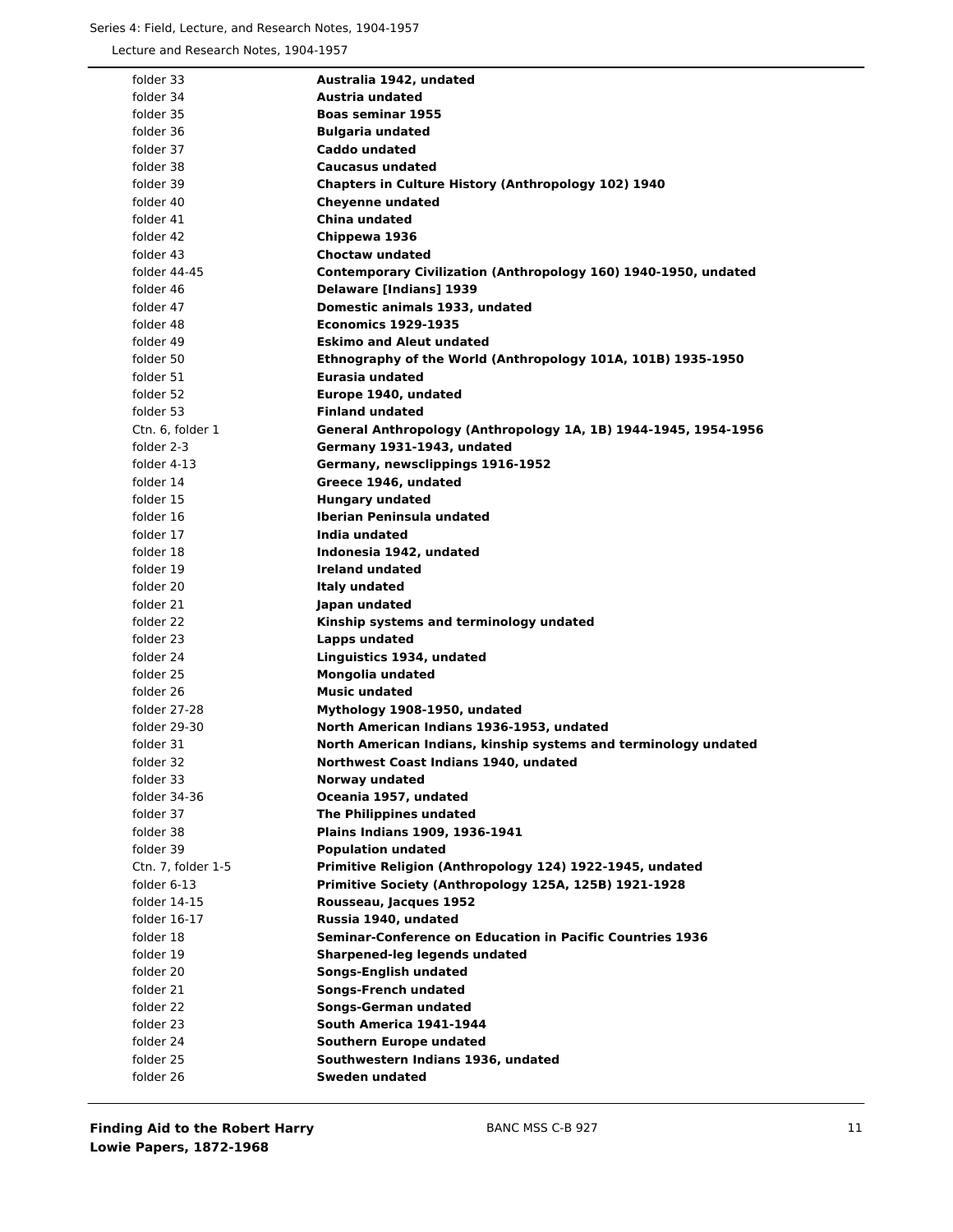# Series 4: Field, Lecture, and Research Notes, 1904-1957

Lecture and Research Notes, 1904-1957

| folder 27          | <b>Switzerland undated</b>                                                                                                                                       |
|--------------------|------------------------------------------------------------------------------------------------------------------------------------------------------------------|
| folder 28          | <b>Tibet 1952</b>                                                                                                                                                |
| folder 29          | <b>Turkey undated</b>                                                                                                                                            |
| <b>Boxes 18-19</b> | U.C. Berkeley, Anthropology Department, examination questions undated                                                                                            |
| Ctn. 7, folder 30  | <b>Wichita [Indians] 1904</b>                                                                                                                                    |
| folder 31          | Winnebago undated                                                                                                                                                |
| folder 32          | Yugoslavia 1943, undated                                                                                                                                         |
| Carton 7           | Series 5: Subject Files, 1935-1956                                                                                                                               |
|                    | <b>Scope and Content Note</b>                                                                                                                                    |
|                    | This brief series contains documents collected rather than created by Lowie. The subjects<br>are mostly professional organizations and educational institutions. |
|                    | The folders are arranged alphabetically.                                                                                                                         |
| Ctn. 7, folder 33  | <b>American Anthropological Association 1947, 1955</b>                                                                                                           |
| folder 34          | <b>Commonwealth Club of California, "Study of California Population Problems" 1944</b>                                                                           |
| folder 35          | Far Eastern Institute, Inner Asia Project undated                                                                                                                |
| folder 36-37       | Harvard Business School 1945, undated                                                                                                                            |
| folder 38          | Institute for Intercultural Studies, Inc. undated                                                                                                                |
| folder 39          | International Committee for Social Science Documentation 1956                                                                                                    |
| folder 40          | Japanese Evacuation Study 1941-1942                                                                                                                              |
| folder 41          | <b>National Academy of Sciences 1954-1956</b>                                                                                                                    |
| folder 42          | <b>Rhodes-Livingstone Institute 1944</b>                                                                                                                         |
| folder 43          | <b>Scientists' Committee on Loyalty and Security 1954</b>                                                                                                        |
| folder 44          | Southeastern Regional Round Table on Teaching Problems in the Field of Latin                                                                                     |
|                    | <b>American Studies 1954-1955</b>                                                                                                                                |
| folder 45          | <b>UNESCO, Dictionary of Central Social Science Concepts Project 1956</b>                                                                                        |
| folder 46          | U.S. Office of Indian Affairs 1936-1941                                                                                                                          |
| folder 47          | University College, Ibadan, Nigeria 1956                                                                                                                         |
| folder 48          | University of Chicago, Committee on Social Thought 1944-1947                                                                                                     |
| folder 49          | University of Chicago, Department of Anthropology 1945-1956                                                                                                      |
| folder 50          | University of Chicago, Seminar on Racial and Cultural Contacts 1935-1936                                                                                         |
| folder 51          | <b>Wenner-Gren Foundation for Anthropological Research 1948</b>                                                                                                  |

# **A Miscellany**

**Aitken, Robert Grant, 1864-1951**

**Letter, Aug. 13, 1915**

**American Anthropological Association**

**Letter, May 11, 1956, by Emil W. Haury**

**American Association for the Advancement of Science**

**Letter, Dec. 19, 1912, by R. S. Woodward**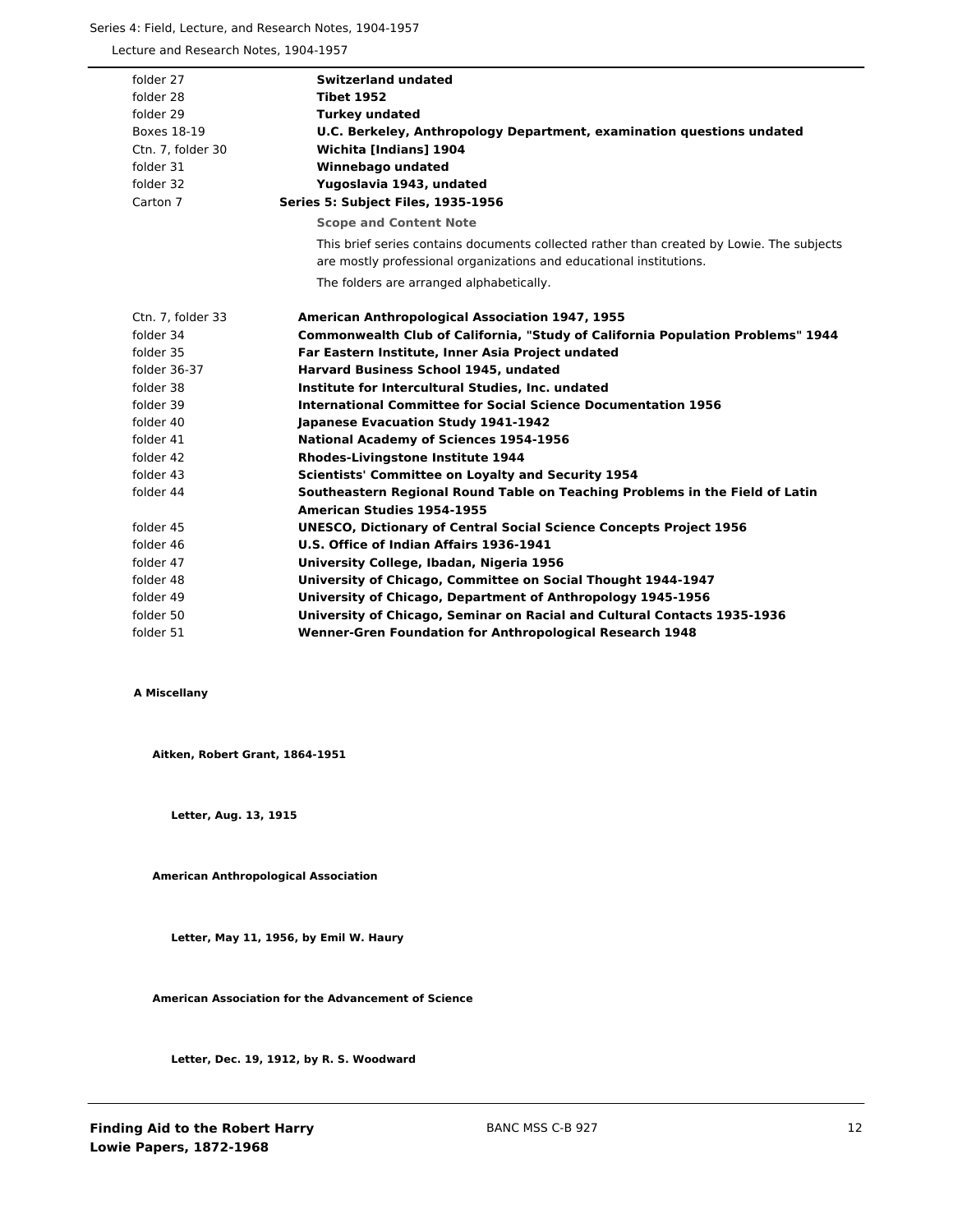**American Association of University Professors**

**Letter, May 7, 1946, by C. D. Brenner**

**American Eugenics Society, Inc.**

**Letter, Jan. 19, 1928, by L. F. Whitney**

*American Journal of Psychiatry*

**Letter, Feb. 10, 1945, by C. B. Farrar**

**Anderson, Robert Thomas**

**Letter, Aug. 27, 1956**

**Arensburg, Conrad Maynadier**

**Letter, Mar. 26, 1954**

**Aberle, David Friend, 1918 see** *American Anthropologist*

**Ackerknecht, Erwin, 1880-1960**

**11 letters, 1949-1960**

**Ackerknecht, Erwin Heinz, 1906-**

**31 letters, 1943-1958**

**Adolf, Helene**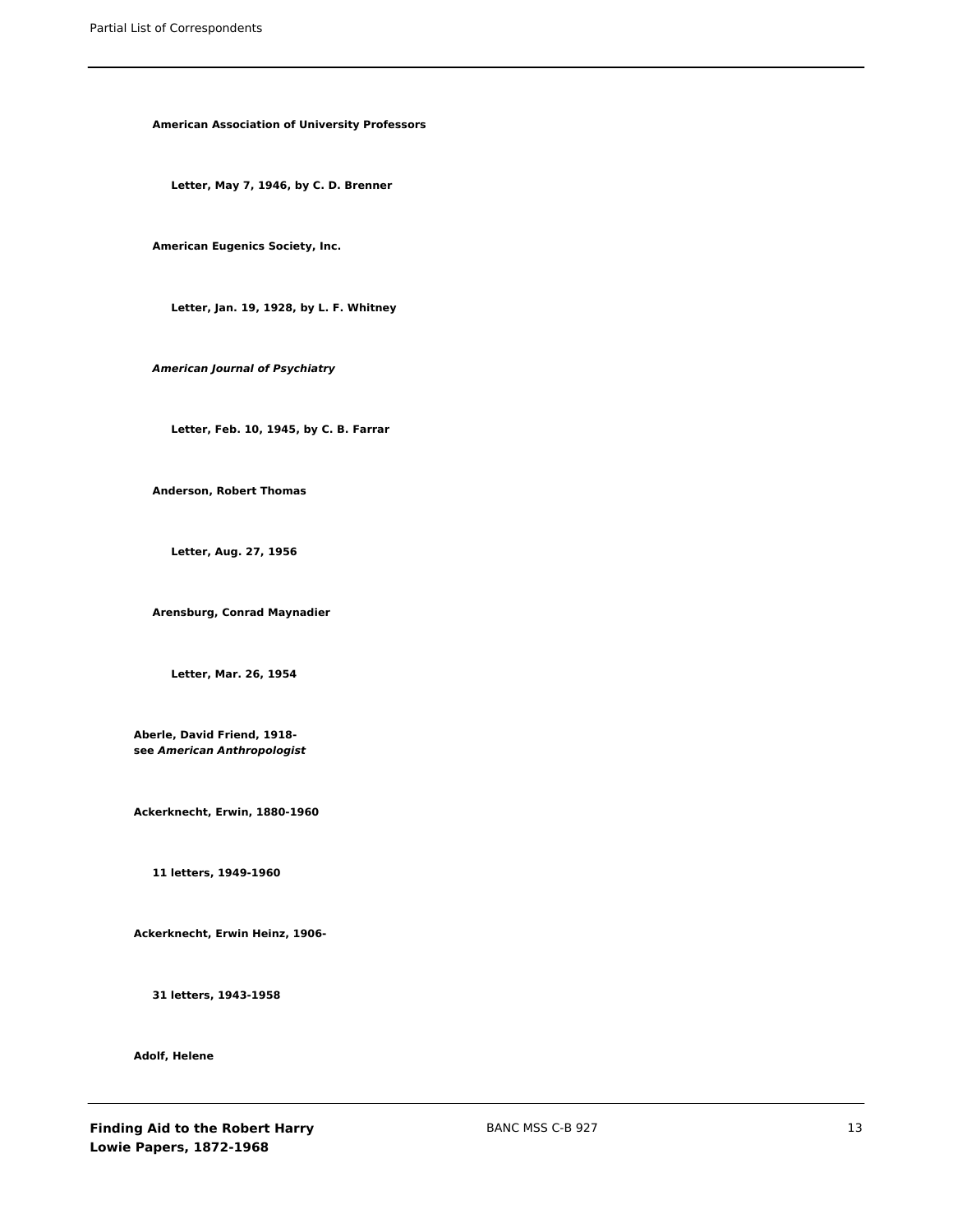**12 letters, 1939-1954**

**Akademie der Wissenschaften, Munich**

**4 letters, 1952-1958, by Heinrich Mitteis and A. Rinecker**

**Albert, Ethel M.**

**2 letters, 1955**

**Alsberg, Carl Lucas, 1877-1940**

**7 letters, 1934-1935, re Kroeber anniversary volume**

*American Anthropologist*

**4 letters, 1949-1961, by Alexander Spoehr, David F. Aberle and Edward H. Spicer**

**American Philosophical Society**

**2 letters, 1942-1947, by W. F. G. Swann and W. E. Lingelbach**

**B Miscellany**

**Barrows, David Prescott, 1873-1954**

**Telegram, May 5, 1921, letter, Feb. 2, 1935, re Kroeber anniversary volume**

**Barton, Bruce, 1886-**

**Letter, Jan. 25, 1957, also signed by Will Clayton and Hugh Moore**

**Baumann, Hermann, 1902-**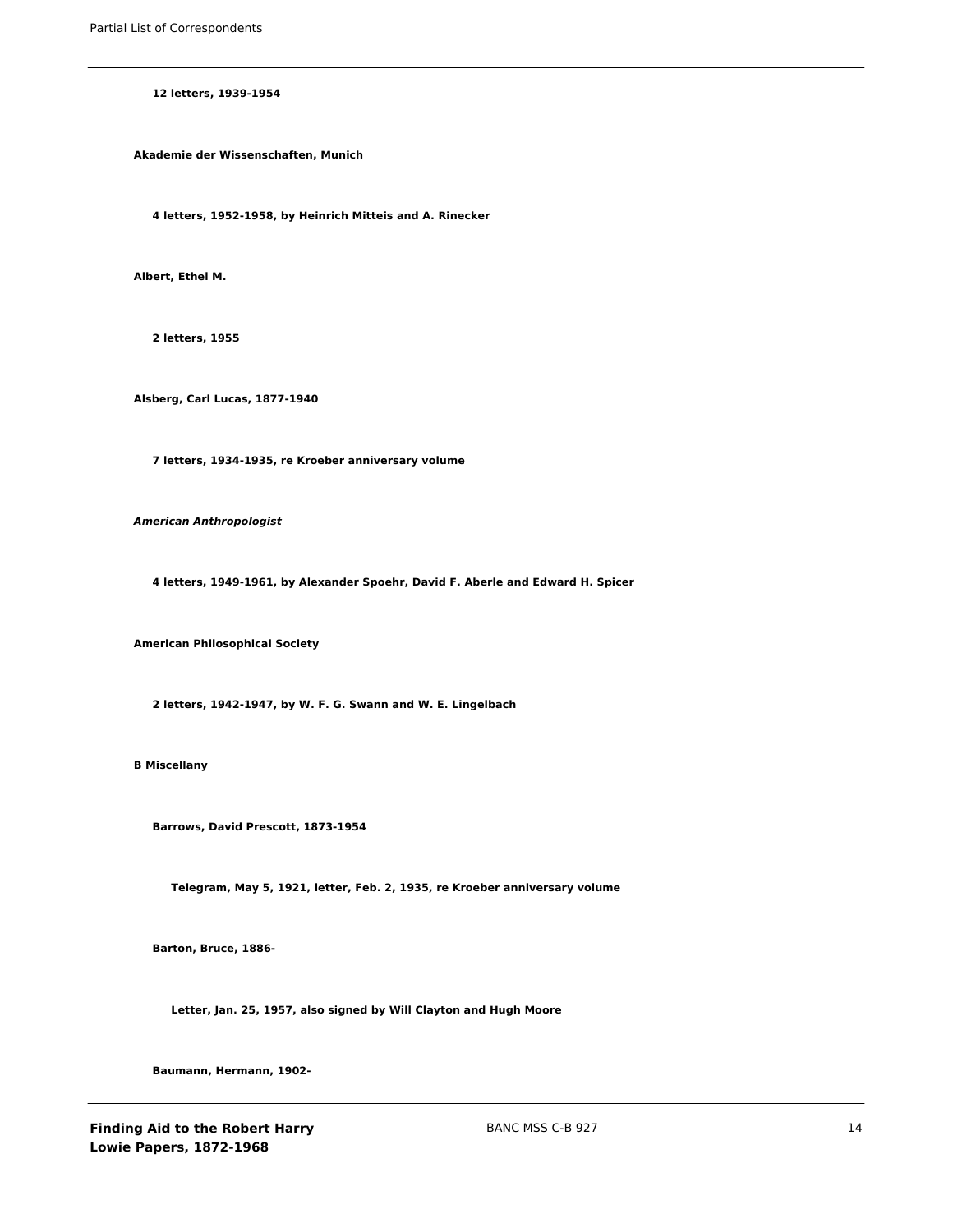**Letter, Jan. 27, 1951**

**Bear Claw, Hartford**

**Letter, Mar. 7, 1942**

**Bensch, Peter, 1925-**

**Letter, May 23, 1953**

**Berndt, Ronald Murray, 1916-**

**Letter, July 18, 1956**

**Binchy, Daniel A., 1899-**

**Letter, Feb. 13, 1951**

**Blegen, Theodore Christian, 1891-**

**Letter, Apr. 21, 1946**

**Boas, Ernst Philip, 1891-1955**

**Letter, June 2, 1947**

**Boas, George, 1891-**

**Letter, Aug. 11, 1952**

**Bock, Kenneth Elliott, 1916-**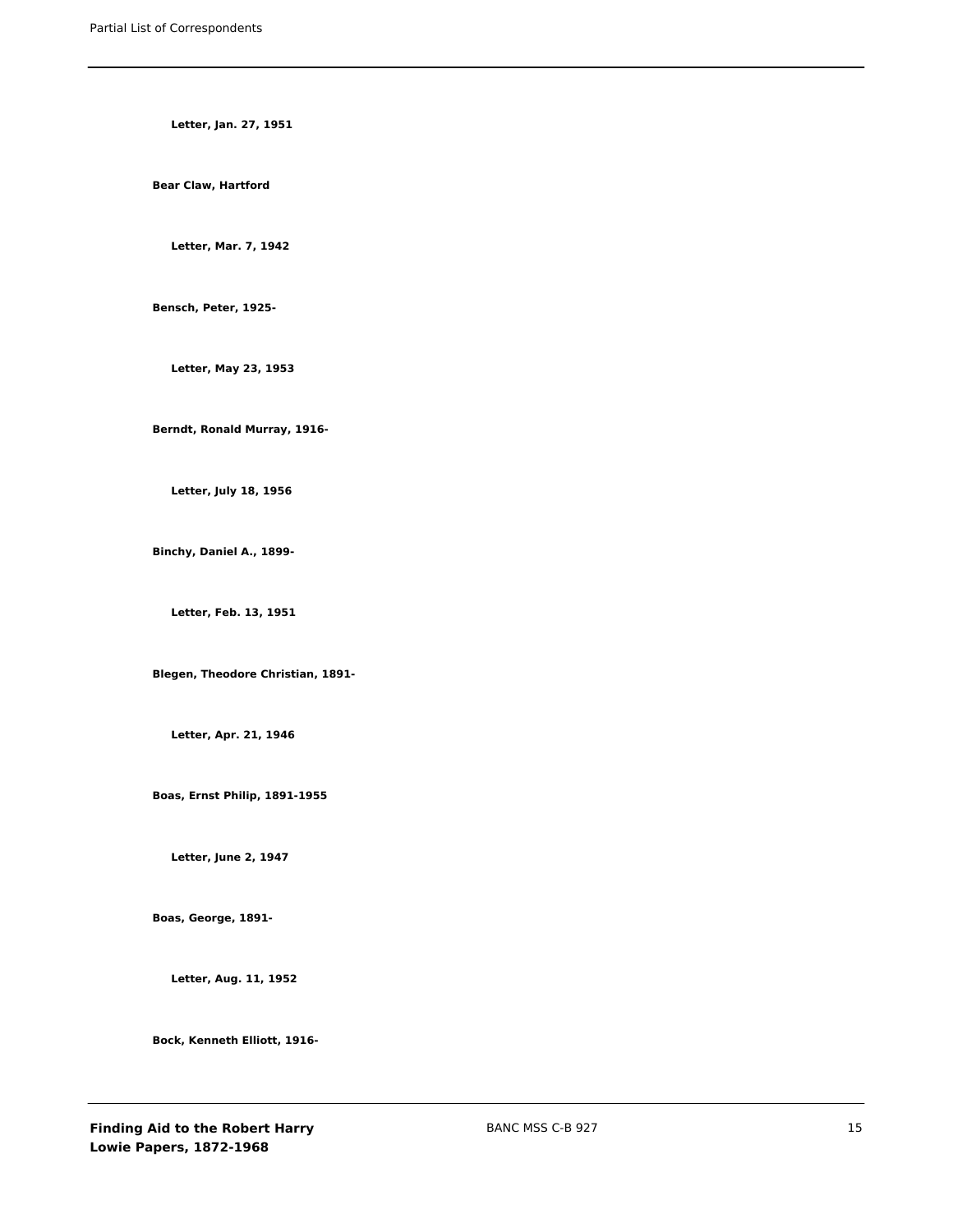**Letter, Feb. 11, 1957 Briggs, Lloyd Cabot, 1909-**

**Letter, Sept. 19, 1955**

**Brodersen, Arvid, 1904-**

**Letter, Oct. 29, 1924**

**Bronk, Detlev W., 1897-**

**Telegram, June 12, 1953**

**Brunschvig, Robert, 1901-**

**Letter, Nov. 23, 1954**

**Bryn, Halfdan**

**Letter, Aug. 19, 1924**

**Buffalo, N. Y. University**

**Letter, Jan. 30, 1961, by H. L. Smith**

**Bukofzer, Manfred F., 1910-1955**

**Letter, Mar. 1, 1946**

**Burgess, Edward Sandford, 1855-1928**

**Letter, Jan. 19, 1909, to Risa Lowie**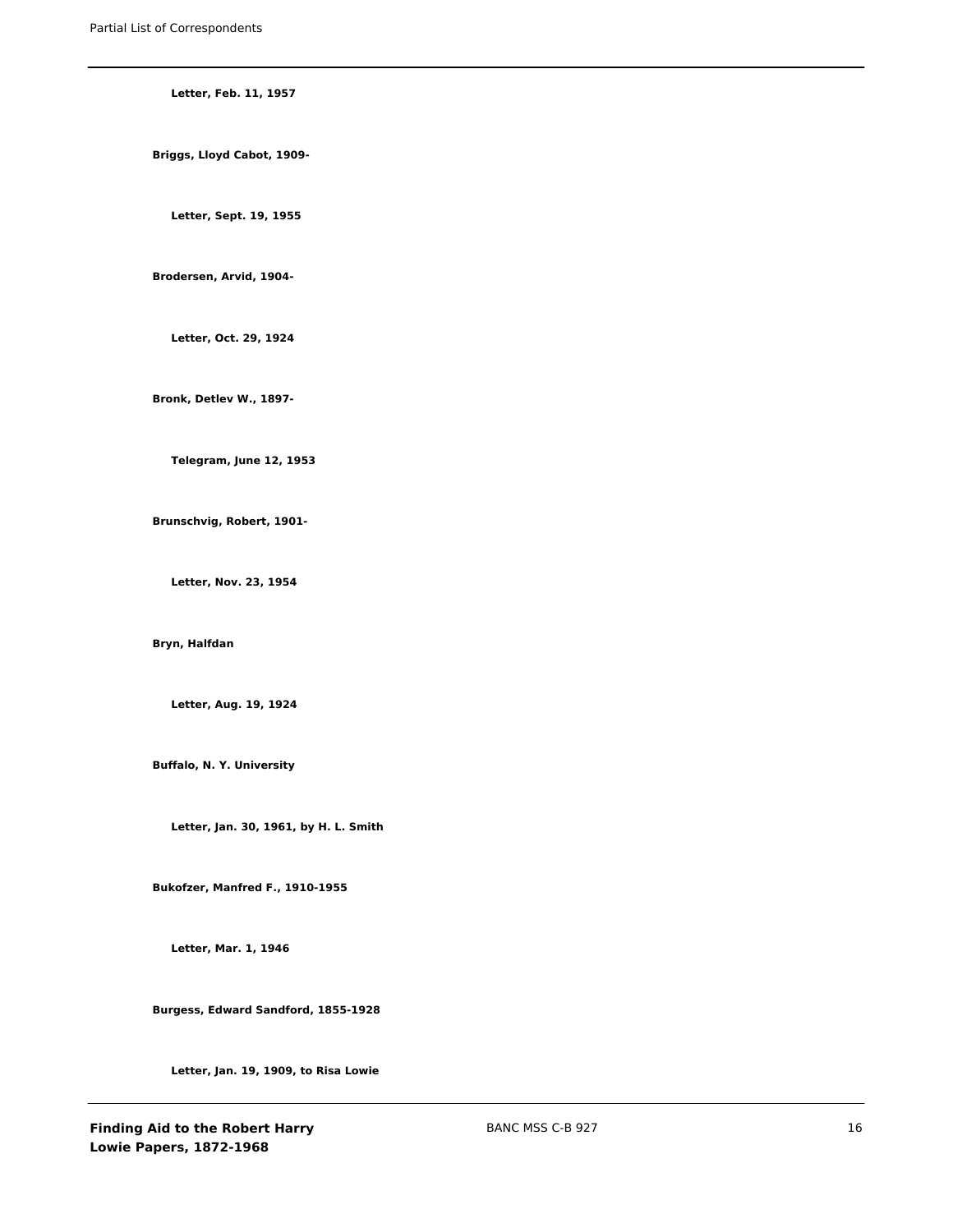**Butterfield, Lyman Henry, 1909-**

**Letter, July 21, 1955**

**Baker, Ray Stannard, 1870-1946**

**2 letters, 1903**

**Baldus, Herbert, 1899-**

**Letters, 1952-1953**

**Barrett, Samuel Alfred, 1879-**

**10 letters, 1934-1946. Many re Kroeber anniversary volume**

**Barton, Roy Franklin, 1883-1947**

**3 letters, ca. 1930-1942**

**Bascom, William Russell, 1912 see** *Journal of American Folk-Lore*

**Beals, Ralph Leon, 1901-**

**4 letters, 1936-1946**

**Beardsley, Richard King, 1918 see Michigan. University, Ann Arbor. Center for Japanese Studies**

**Benedict, Ruth (Fulton), 1887-1948**

**3 letters, 1934-1935. Some re Kroeber anniversary volume**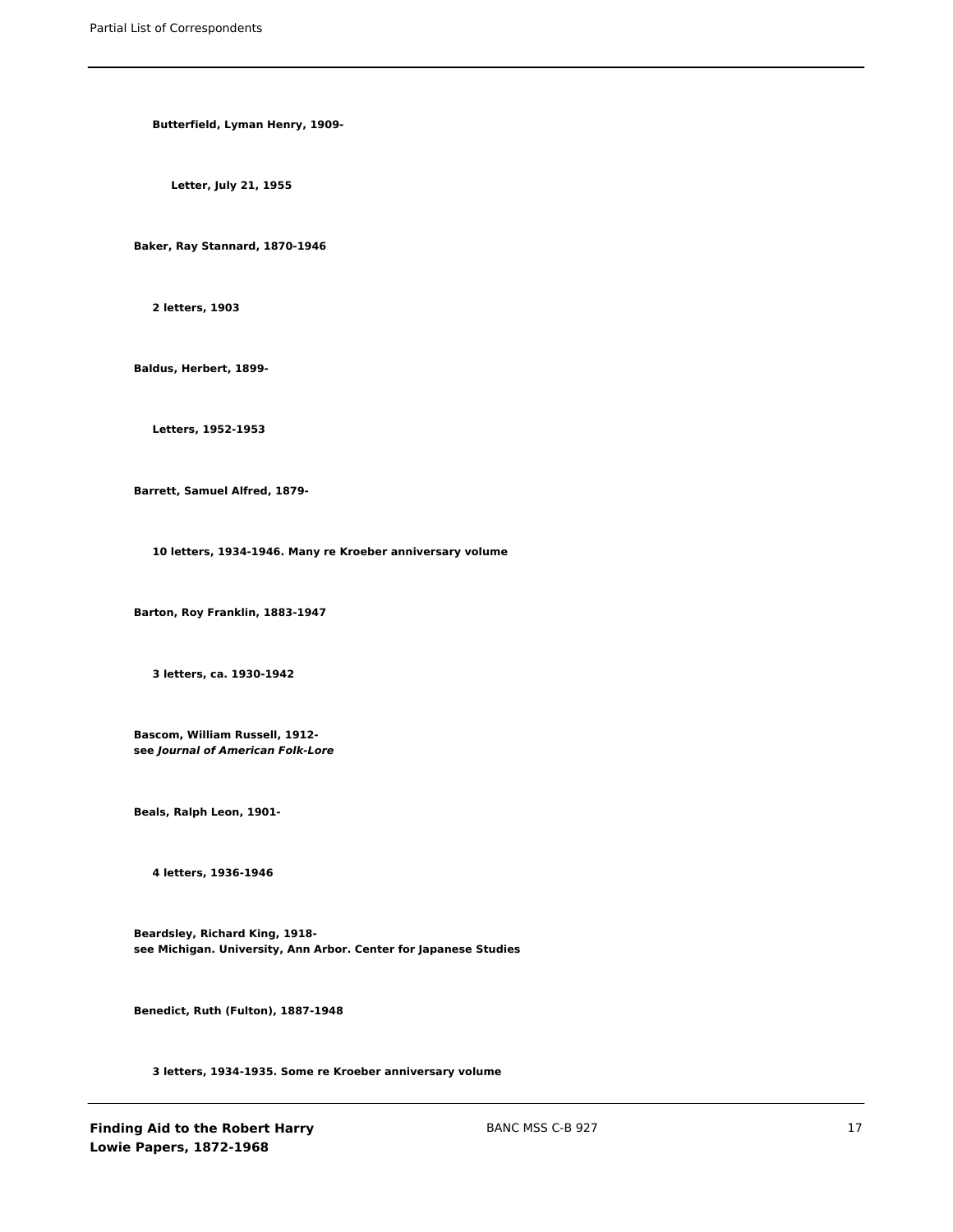**Birket-Smith, Kai, 1893-**

**3 letters, 1938-1956**

**Blackwood, Beatrice**

**5 letters, 1951-1957**

**Boas, Franz, 1858-1942**

**34 letters, 1912-1941**

**Bose, Nirmal Kumar**

**3 letters, 1954-1955**

**Bradford, John Spencer Purvis, 1918-**

**Letters, 1948, as secretary of the Oxford University Anthropological Society**

**Brandeis University, Waltham, Massachusetts**

**2 letters, 1955-1956, by Abram Leon Sachar**

**Breasted, James Henry, 1865-1935**

**2 letters, 1918-1927**

**Brenner, Clarence Dietz, 1892 see American Association of University Professors**

**Brockett, Paul, 1872 see National Academy of Sciences**

**Finding Aid to the Robert Harry Lowie Papers, 1872-1968**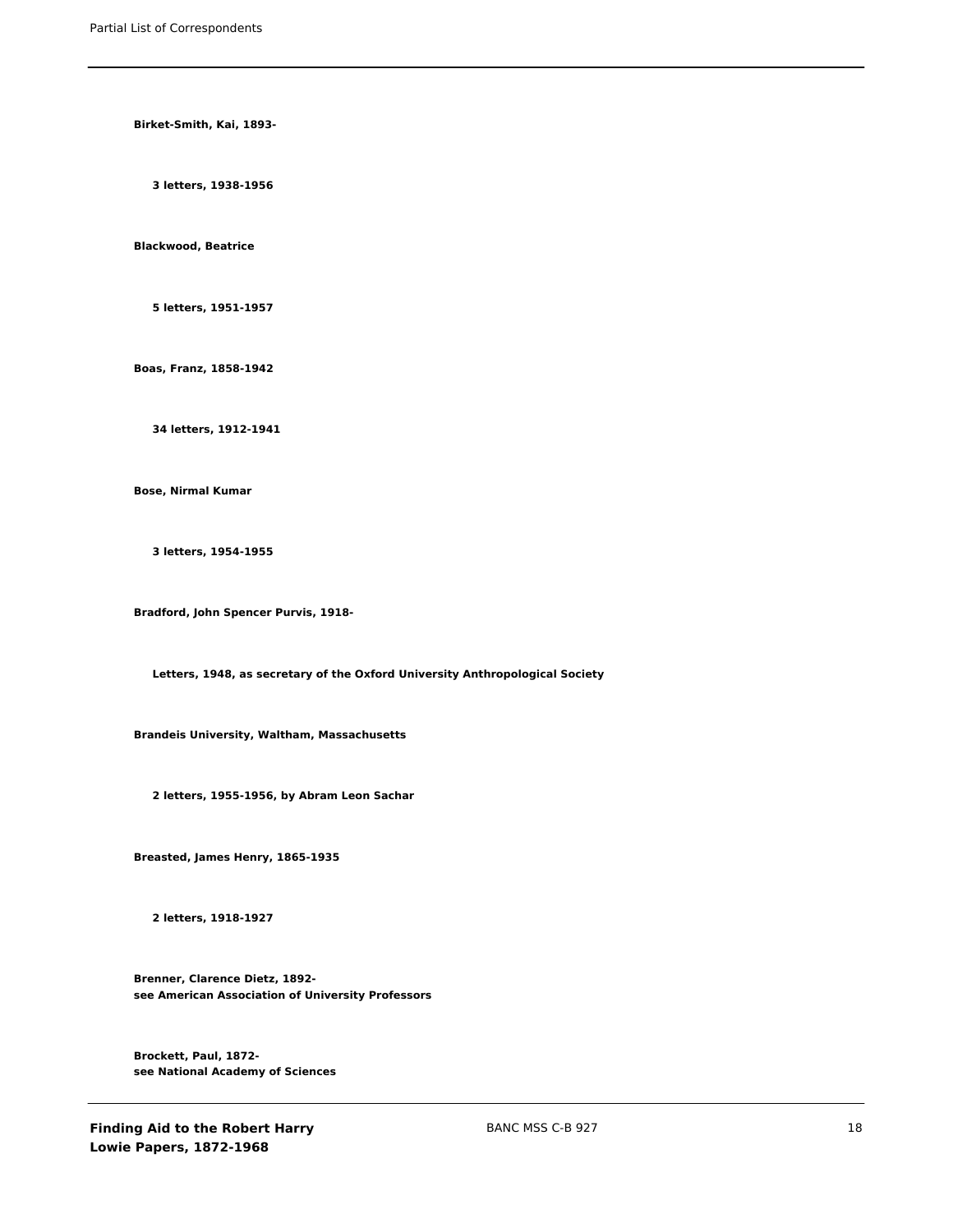**Brodney, M. Jean**

**2 letters, 1952**

**Brooks, Van Wyck, 1886-**

**10 letters, ca. 1921-1940. Some written for** *The Freeman*

**Broom, Leonard, 1911 see California. University, Los Angeles. Department of Anthropology**

**Buceta, Erasmo**

**6 letters, 1956-1957**

**Buhler, Alfred, 1900-**

**5 letters, 1950-1955**

**C Miscellany**

**California. University, Berkeley. Bureau of Public Administration.**

**Letter, Sept. 13, 1951 by Samuel C. May**

**California, University, Berkeley. Faculty Club**

**Letter, June 26, 1950, by Stanley B. Freeborn**

**California. University, Los Angeles. Department of Anthropology and Sociology.**

**Letter, Sept. 26, 1957, by Leonard Broom**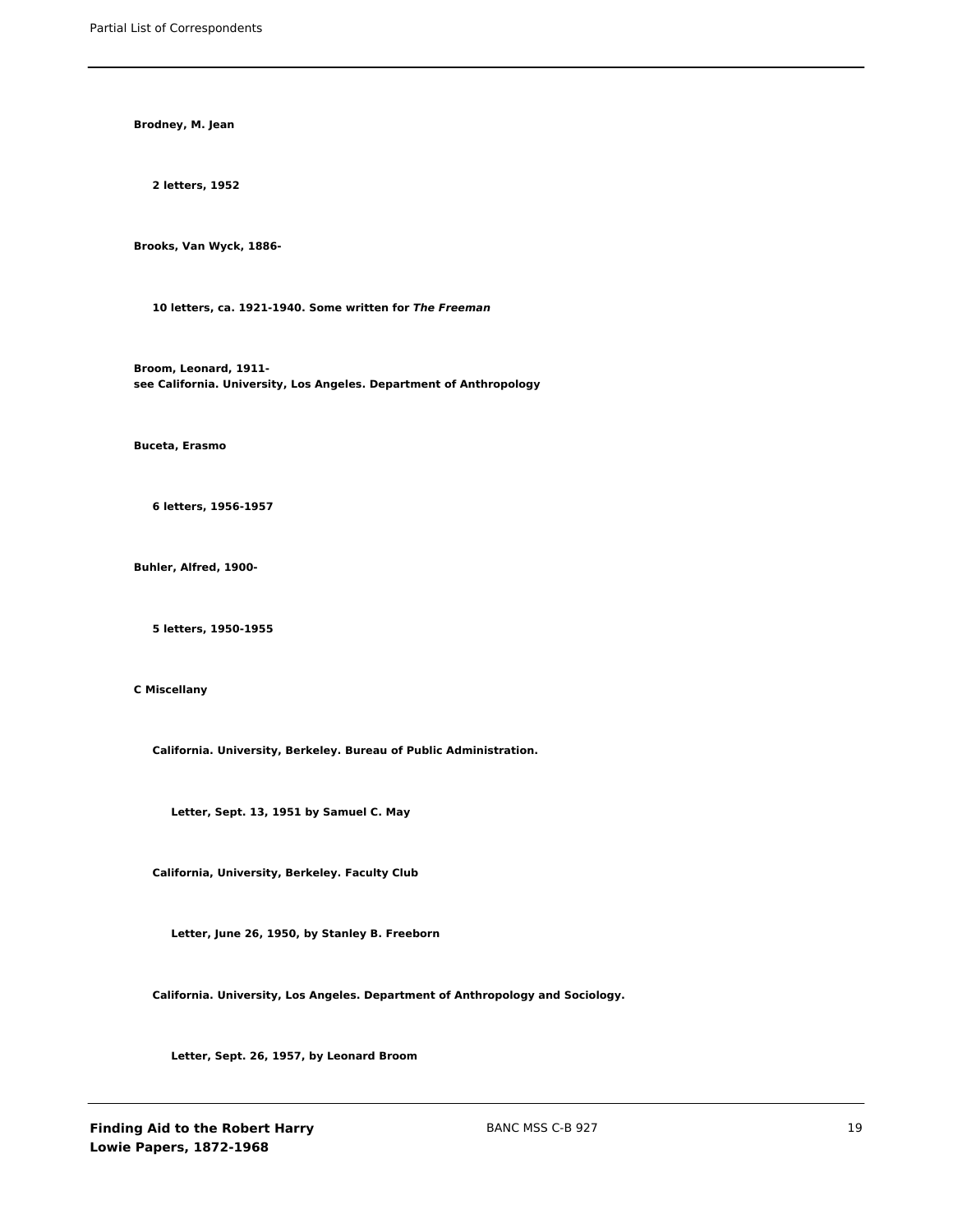**California Folklore Society**

**Letter, Mar. 31, 1946, by Wayland D. Hand**

**Campbell, William Wallace, 1862-1938**

**Letter, May 8, 1931**

**Cappanari, Stephen Clement, 1917-**

**Letter, Feb. 4, 1958**

**Carl Schurz Memorial Foundation, Inc.**

**Letter, Sept. 30, 1938, by W. K. Thomas**

**Cattell, James McKeen, 1860-1944**

**Letter, July 9, 1923**

**Chard, Chester Stevens, 1915-**

**Letter, Jan. 13, 1956**

**Childe, Vere Gordon, 1892-1957**

**Letter, n.d**

**Clark, John Grahame Douglas, 1907-**

**Letter, Mar. 16, 1952**

**Cohen, Felix S., 1907-**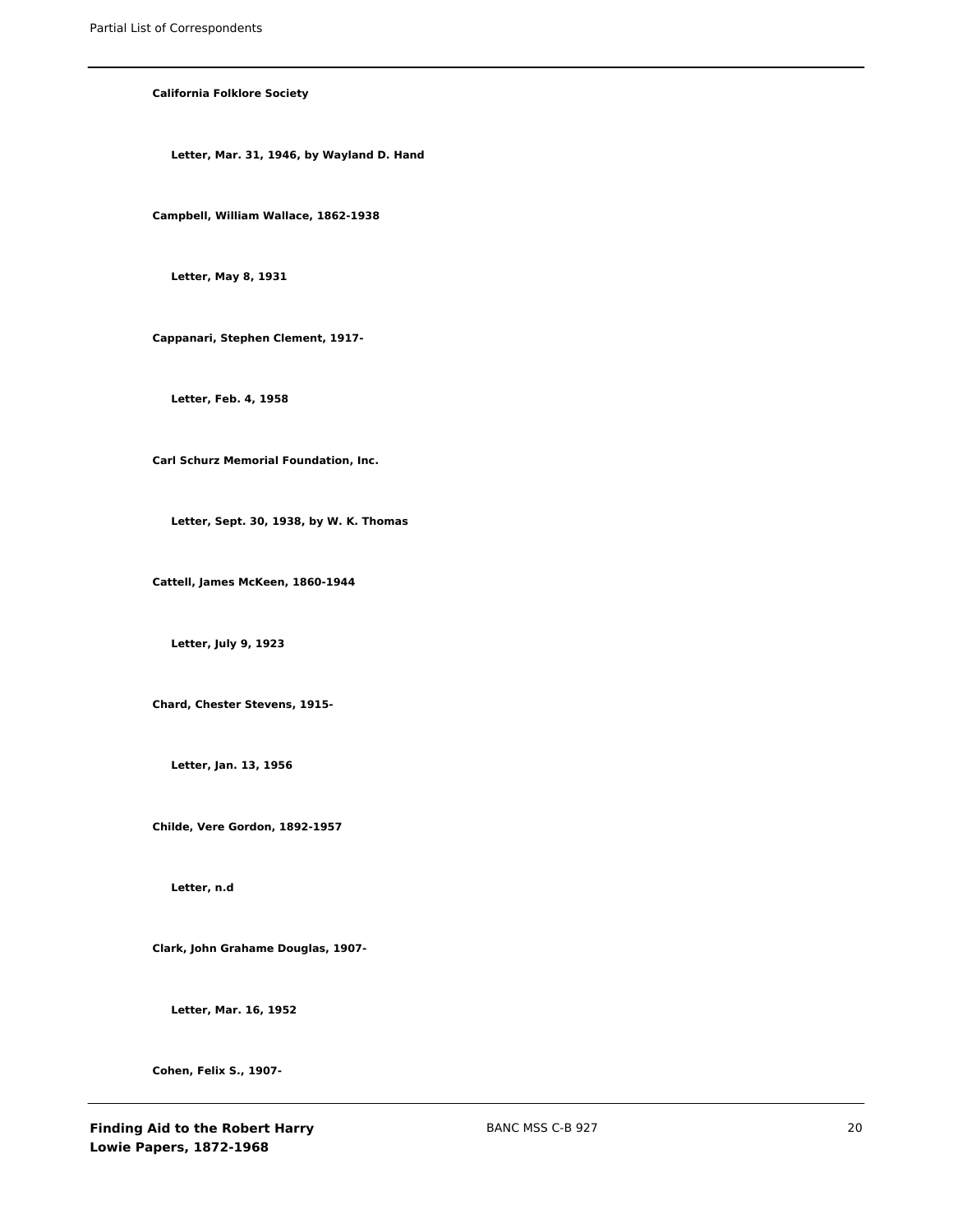**Letter, May 19, 1953**

**Collier, Donald, 1911-**

**Letter, Nov. 30, 1949**

**Collier, John, 1884-**

**Letter, Dec. 5, 1935**

**Coover, John Edgar, 1872-**

**Letter, July 13, 1935, re Kroeber anniversary volume**

**Cosenza, Mario Emilio, 1880-**

**Letter, Oct. 2, 1957**

**Caillois, Roger, 1913 see** *Diogene*

**California. University. President**

**13 letters, 1921-1957, by David P. Barrows, R. G. Sproul and A. R. Robb**

**California. University. Press**

**10 letters, 1934-1958, by Samuel T. Farquhar and August Frugé. Early letters re Kroeber anniversary volume**

**California. University. Regents**

**9 letters, 1936-1957, by Robert M. Underhill and others**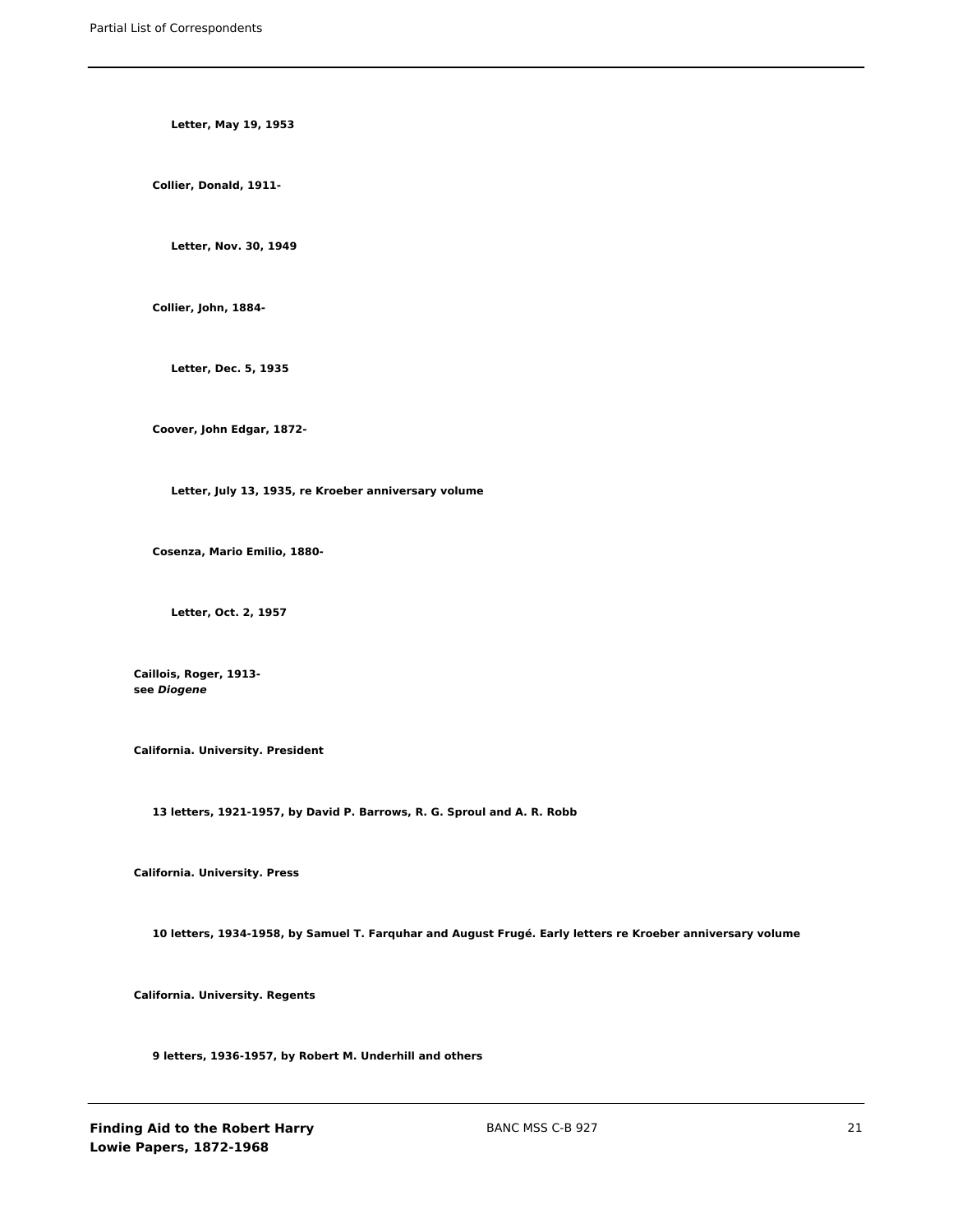**Campbell, Walter Stanley, 1887-**

**2 letters, 1953**

**Carpenter, James, d. 1937**

**36 letters, 1914-1937**

**Carus, Paul, 1852-1919**

**5 letters, 1911-1916. Some as editor of the Open Court Publishing Company**

**Casper, Franz**

**12 letters, 1951-1956**

**Catholic University of America**

**2 letters, 1939, by Joseph Corrigan**

**Center for Advanced Study in the Behavioral Sciences**

**4 letters, 1955-1957, by Raoul S. Naroll and Ralph W. Tyler**

**Chicago. University.**

**9 letters, 1940-1941, by Robert Maynard Hutchins, Robert Redfield, Frederic Woodward, Louis Gottschalk. Re 50th anniversary celebration**

**Chicago. University. Press**

**6 letters, 1952-1954, by Morton Grodzins and A. J. Mori**

**Clements, Forrest Edward, 1900-**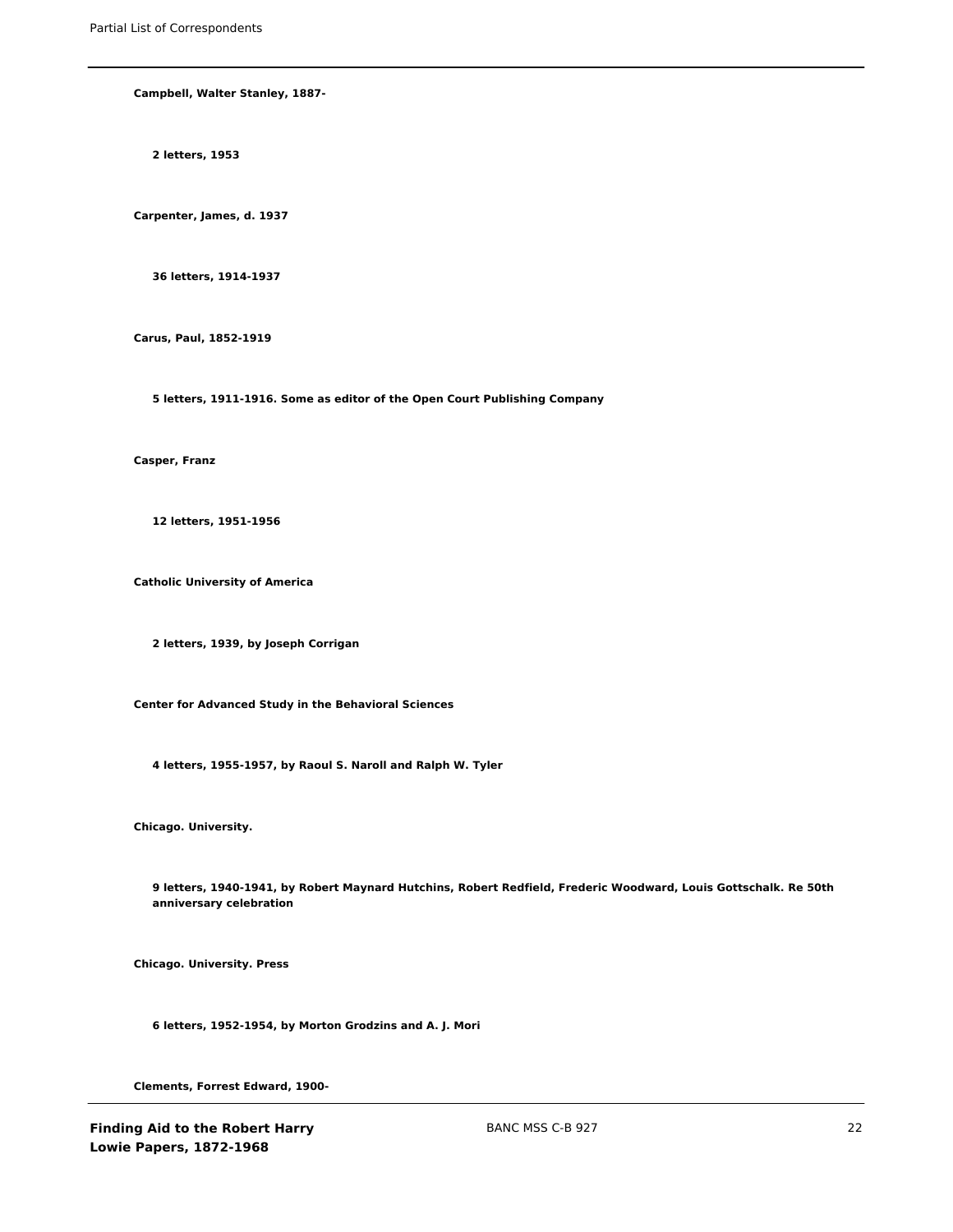**4 letters, 1928-1946**

**Codere, Helen**

**2 letters, 1956**

**Cohen, Morris Raphael, 1880-1947**

**3 letters, 1929-1936**

**Cole, Arthur Harrison, 1889-**

**4 letters, 1947-1953**

**Cole, Fay-Cooper, 1881-**

**4 letters, 1917-1957. Some re Kroeber anniversary volume**

**Cole, Luella, 1893 see Lowie, Luella (Cole) 1893-**

**Columbia, University**

**5 letters, 1955-1957, by Richard Herpers, Morris W. Watkins, and Millicent McIntosh**

**Conference of Science, Philosophy and Religion**

**7 letters, 1951-1957, by Louis Finkelstein (Paper by Gregory Bateson for the third conference at end of folder.)**

**Cooper, John Montgomery, 1881-1949**

**23 letters, 1929-1949. Letter of Jan. 2, 1935, written for the American Anthropological Association; some re Kroeber anniversary volume**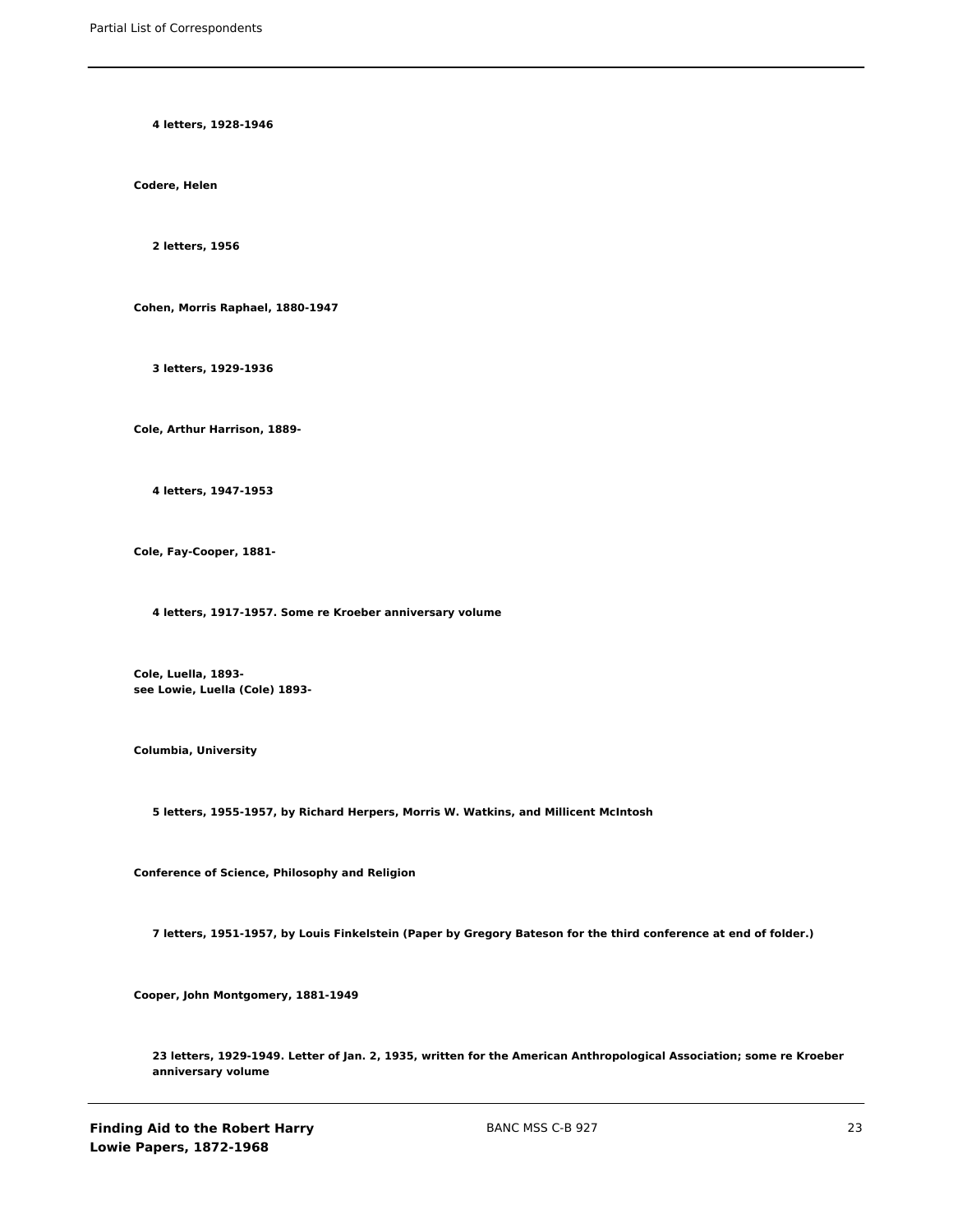**Cornell, Samuel Douglas, 1915 see National Academy of Sciences**

**Corrigan, Joseph Moran, 1879-1942 see Catholic University of America**

**Crittenden, Charmian**

**24 letters, 1948-1957**

**D Miscellany**

**Danzel, Theodor-Wilhelm, 1886-1954**

**Letter, n.d**

**Day, Clarence, 1874-1935**

**Letter, Apr. 21, [1921], enclosing letter by Carl Hovey**

**Deimel, Richard Francis, 1881-**

**Letter, Dec. 6, 1916**

**Dennes, William Ray, 1898-**

**Letter, Feb. 18, 1947**

**Deutsch, Babette, 1895-**

**Letter, Dec. 17, 1946 (Mrs. Avraham Yarmolinsky)**

**Dorson, Richard Mercer, 1916-**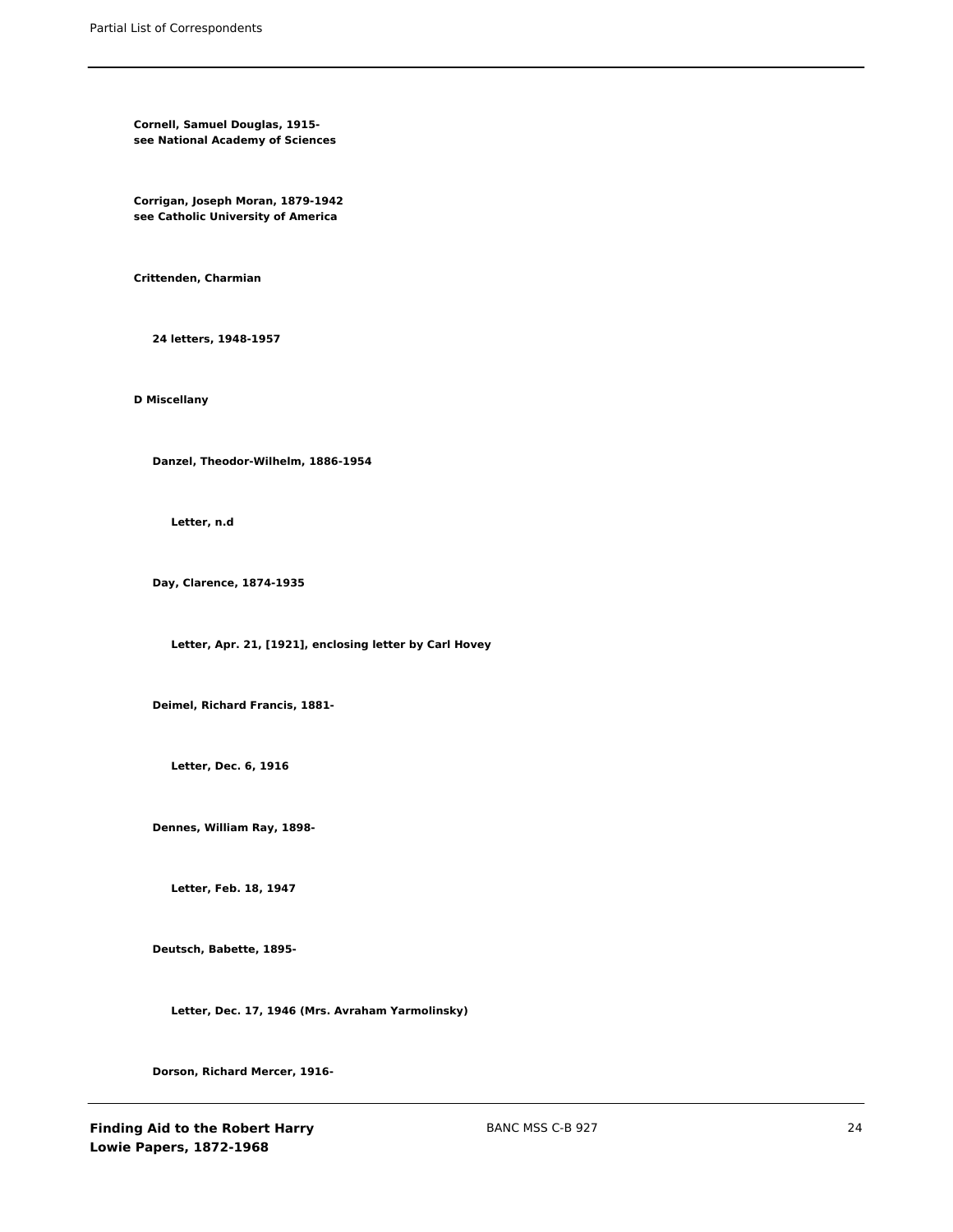**Letter, Jan. 31, 1955 See also** *Journal of American Folk-Lore*

**Douglas, Frederic Huntington, 1897-**

**Letter, Sept. 7, 1938**

**Driver, Harold Edson, 1907-**

**Letter, June 18, 1946**

**Drucker, Philip, 1911-**

**Letter, Apr. 15, 1946**

**Davidson, Daniel Sutherland, 1900 see Washington. University**

**De Laguna, Frederica**

**4 letters, 1956**

**Deutsch, Monroe Emanuel, 1879-1955**

**4 letters, 1934-1947**

**Devereux, George, 1908-**

**23 letters, 1940-1957**

**Dietschy, Hans**

**12 letters, 1948-1954**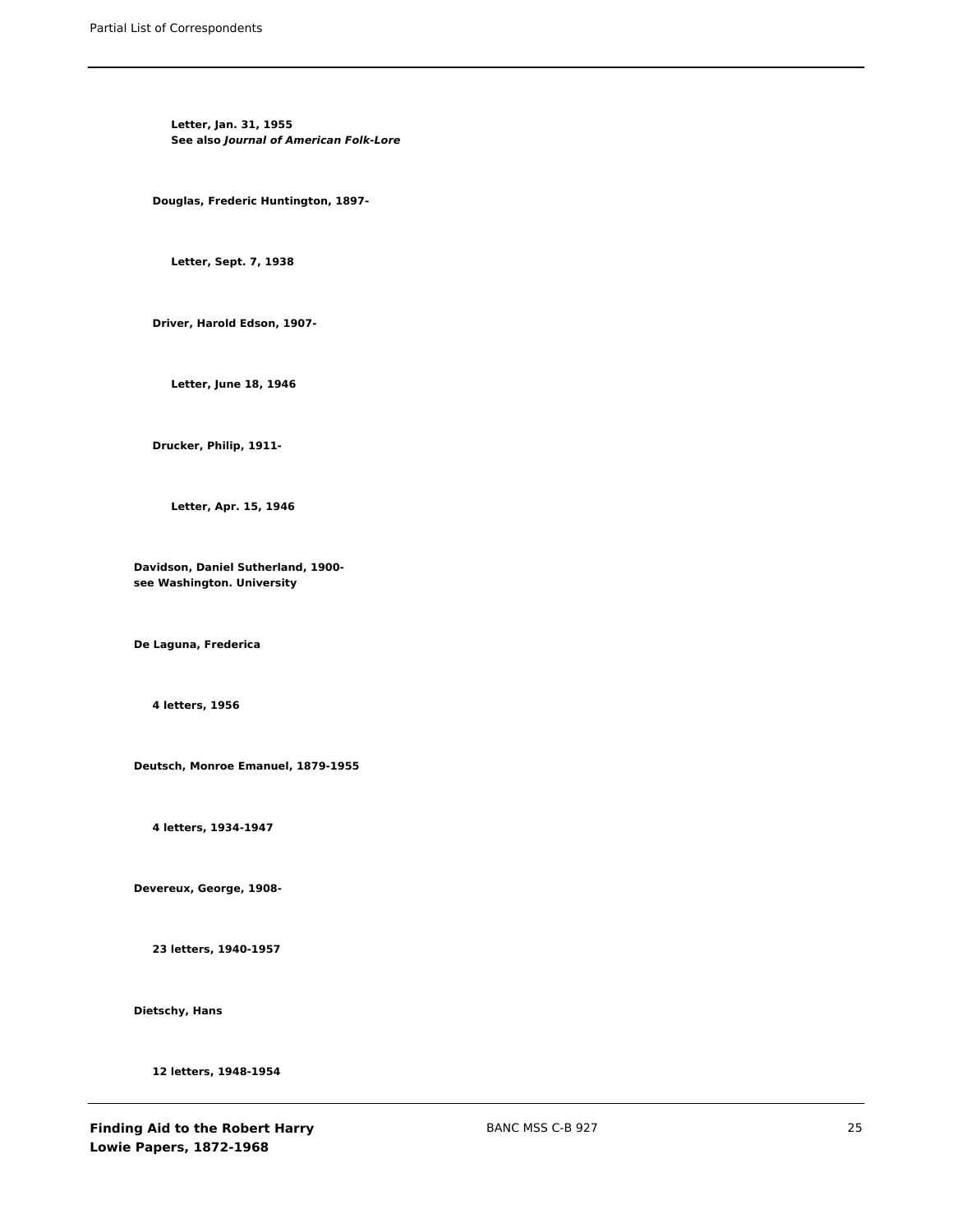# *Diogene*

**2 letters, 1956, by Roger Caillois**

**Dixon, Roland Burrage, 1875-**

**5 letters, 1922-1934**

**Dorsey, George Amos, 1868-1931**

**2 letters, 1912-1927**

**Doering, Heinrich Ubbelohde, 1889 see Ubbelohde-Doering, Heinrich, 1889-**

**DuBois, Cora Alice, 1903-**

**43 letters, 1935-1959**

**E Miscellany**

**Edwards, John Hamilton, 1922-**

**Letter, Mar. 2, 1956**

**Eggan, Fred Russell, 1906-**

**Letter, Nov. 14, [1954?]**

**Ehrenreich, Paul [Max Alexander], 1855-1914**

**Letter, Nov. 15, 1908**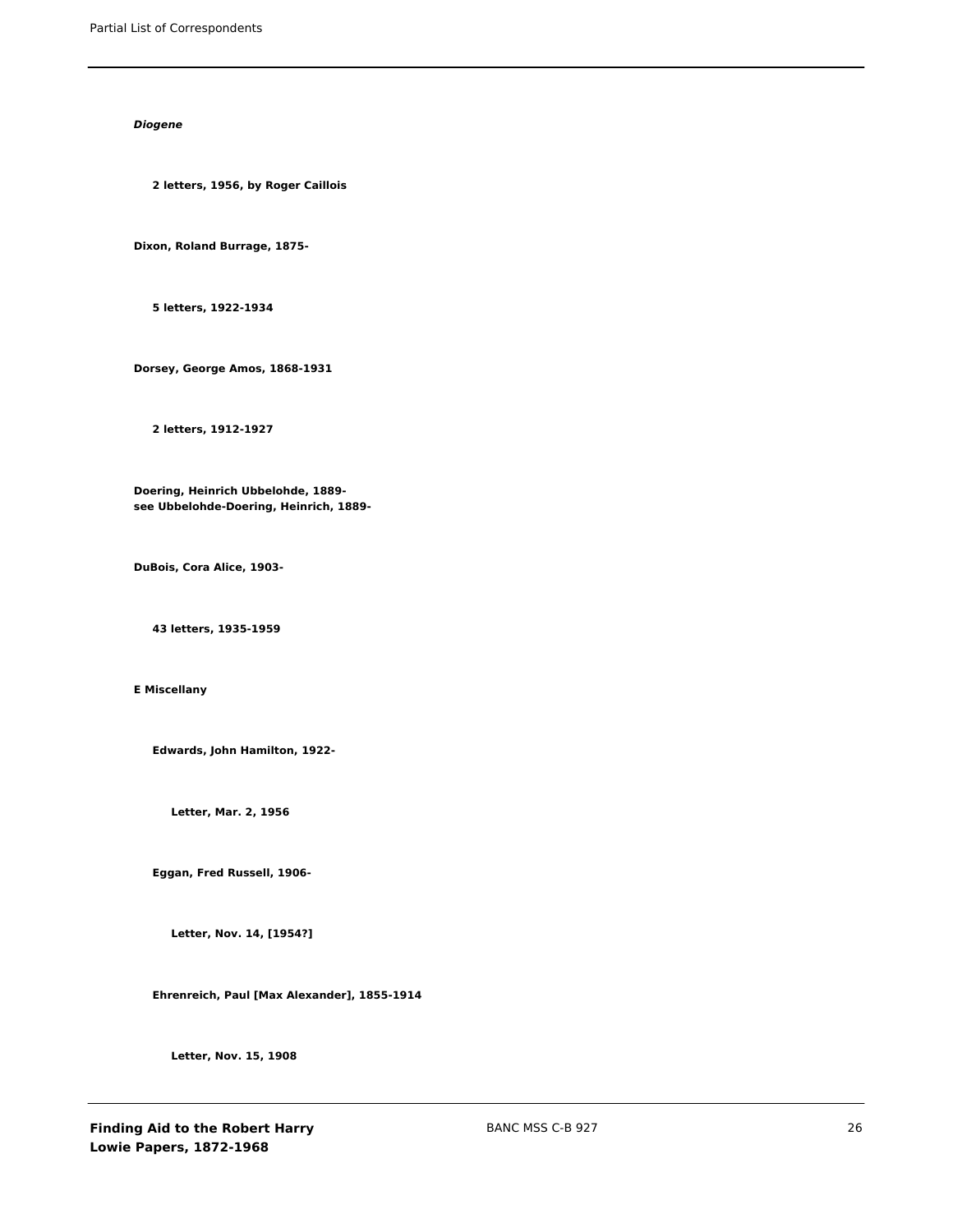### **Elmendorf, William W.**

**Letter, Feb. 14, 1946**

**Ernst, Robert, 1915-**

**Letter, Apr. 27, 1952**

**Eastman, Max, 1883 see** *Masses*

**Elliott, William Yandell, 1896 see Harvard University**

**Emeneau, Murray Barnson, 1904-**

**3 letters, 1945-1960**

*Encyclopaedia Britannica*

**6 letters, 1925-1957. From British and American offices, by T. C. Hodson and Walter Yust**

**Erlich, Vera Stein**

**2 letters, 1954-1955**

**Evans-Pritchard, Edward Evan, 1902-**

**2 letters, 1956-1957**

**Ewers, John Canfield**

**6 letters, 1935-1956**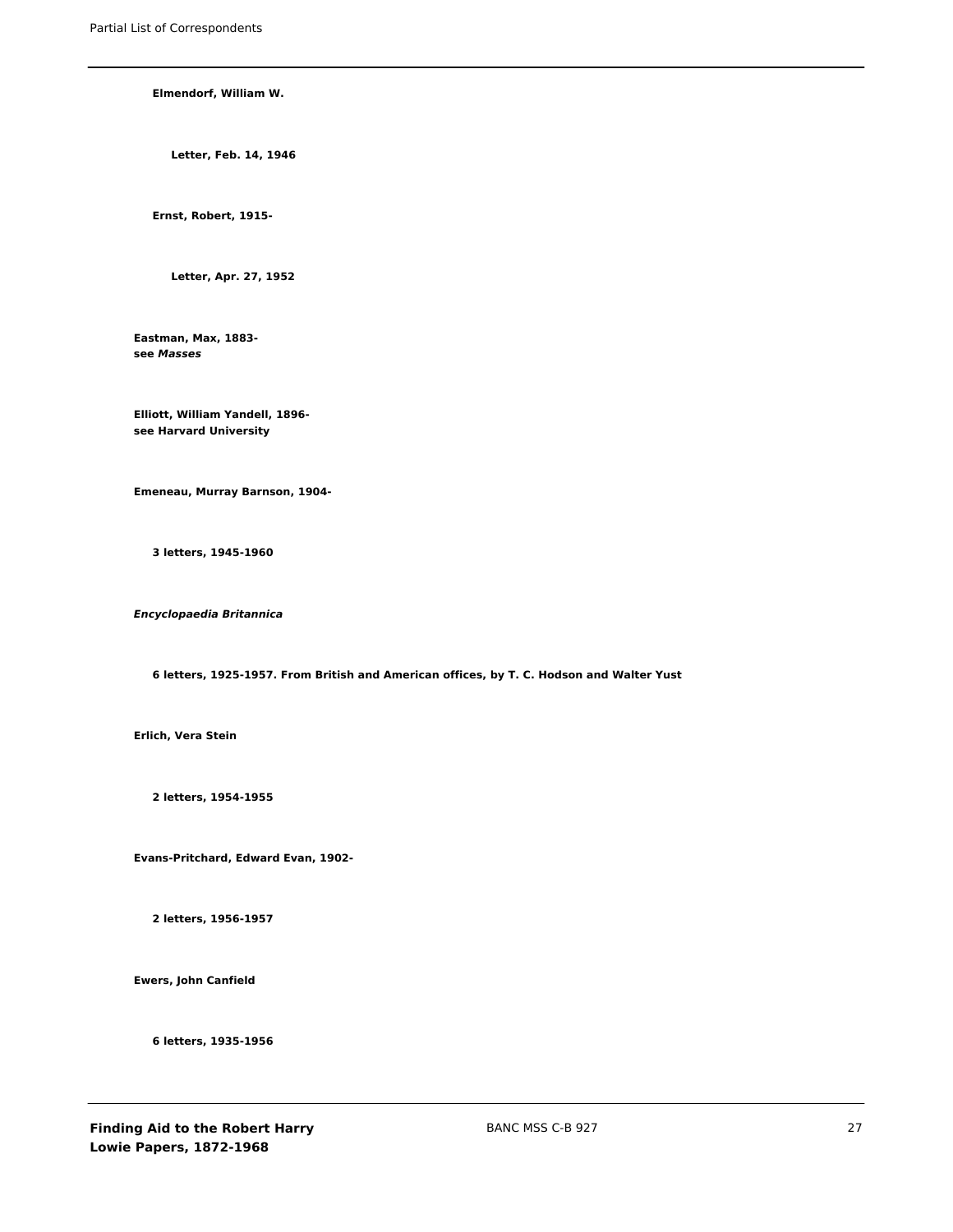#### **F Miscellany**

**Fagg, William Buller, 1914-**

**Letter, undated See also Royal Anthropological Institute of Great Britain and Ireland**

**Farnsworth, Paul Randolph, 1899-**

**Letter, [July, 1935]**

**Firth, Raymond William, 1901-**

**Letter, Jan. 13, 1956**

**Fortes, Meyer**

**Letter, Aug. 23, 1951**

**Fallers, Lloyd A.**

**2 letters, 1957**

**Farrand, Livingston, 1867-1939**

**4 letters, 1909-1935**

**Farquhar, Samuel Thaxter, 1890 see California. University. Press**

**Farrar, Clarence B., 1874 see** *American Journal of Psychiatry*

**Fejos, Paul see Wenner-Gren Foundation for Anthropological Research**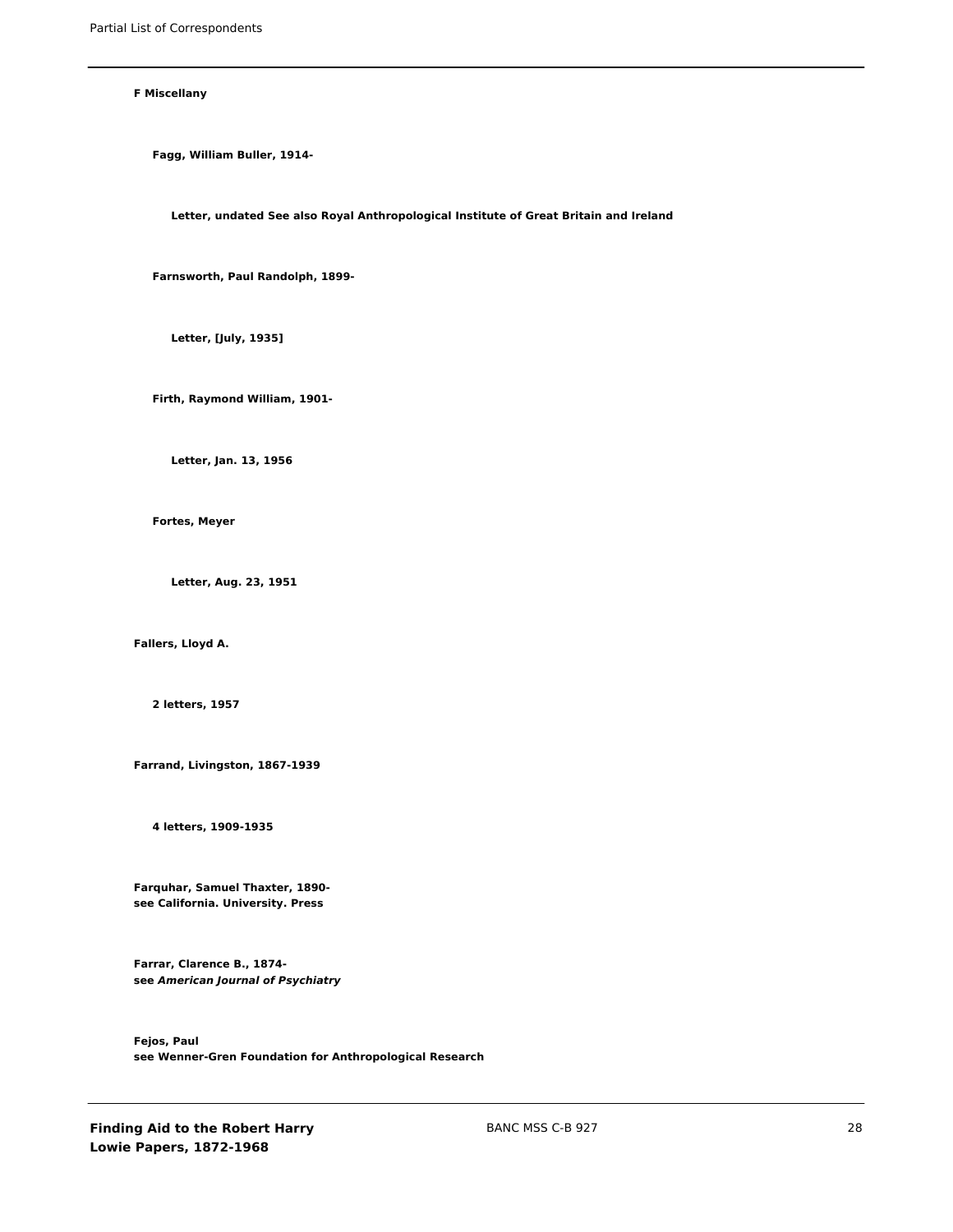**Fenton, William Nelson, 1908-**

**3 letters, 1953-1957**

**Ferris, Albert Warren, 1856-1937 see New York. State Commission on Lunacy**

**Finkelstein, Louis, 1895 see Conference on Science, Philosophy and Religion**

**Fisher, Margaret (Welpley), 1903-**

**3 letters, 1932-1933**

**Forde, Cyril Daryll, 1902-**

**11 letters, 1931-1957**

**Foster, George McClelland, 1913-**

**4 letters, 1937-1957**

**Freeborn, Stanley B., 1891 see California. University, Berkeley. Faculty Club**

*The Freeman*

**4 letters, 1920-1922, by Albert Jay Nock See also Brooks, Van Wyck.**

**Frugé, August, 1909 see California. University. Press**

**G Miscellany**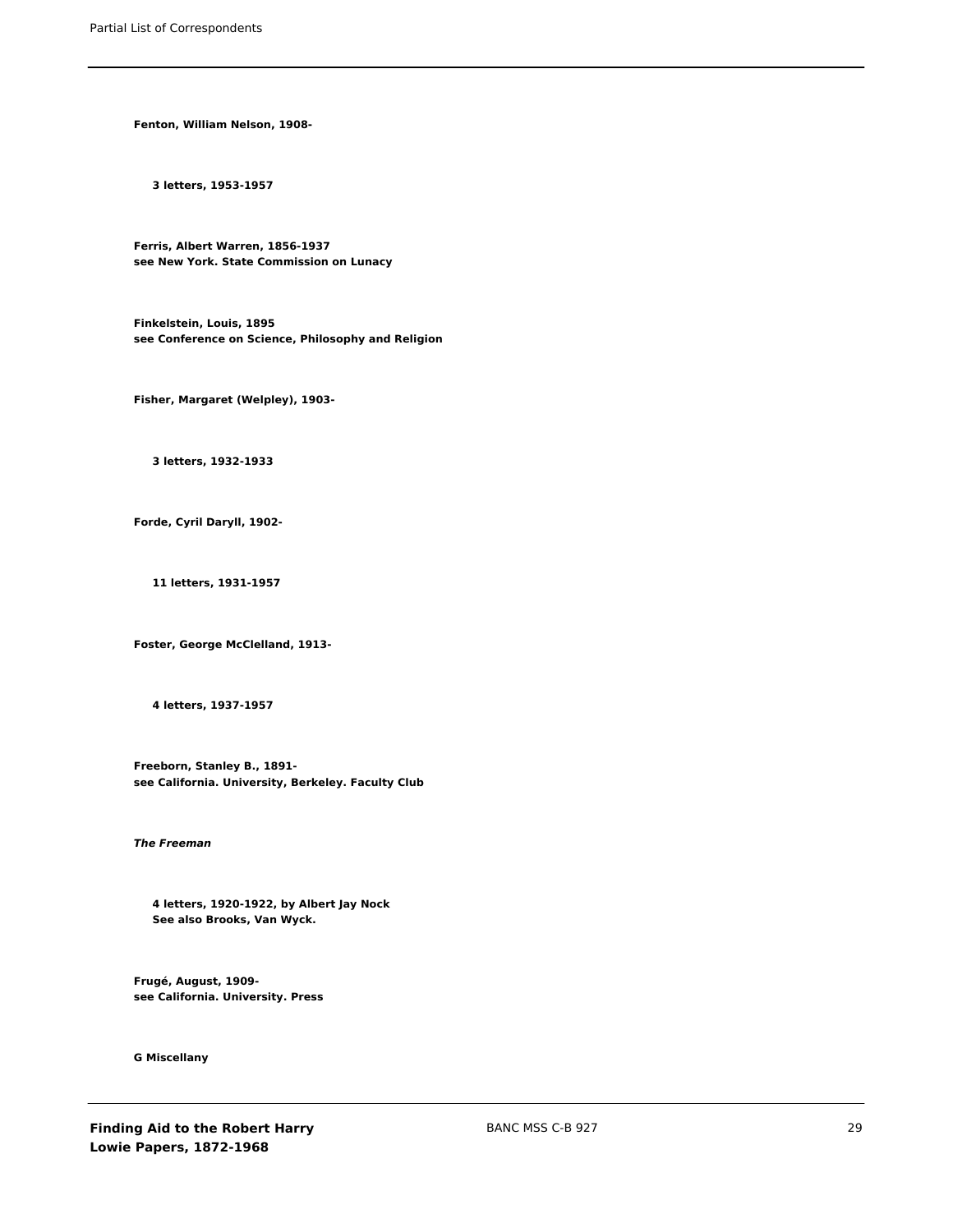**Gilfillan, Seabury Colum, 1889-**

**Letter, Aug. 6, 1951**

**Gillin, John Philip, 1907-**

**Letter, Sept. 26, 1957**

**Greenberg, Joseph Harold, 1915-**

**Letter, Jan. 23, 1950**

**Guthe, Carl Eugen, 1893-**

**Letter, Sept. 18, 1935**

**Giddings, Franklin Henry, 1885-1931**

**2 letters, 1914-1915**

**Gifford, Edward Winslow, 1887-**

**23 letters, 1915-1949**

**Gilchrist, Donald Bean, 1892 see Rochester, N.Y. University. Library**

**Gluck, Julius F.**

**7 letters, 1953-1956. Some written for** *Tribus*

**Gluckman, Max, 1911-**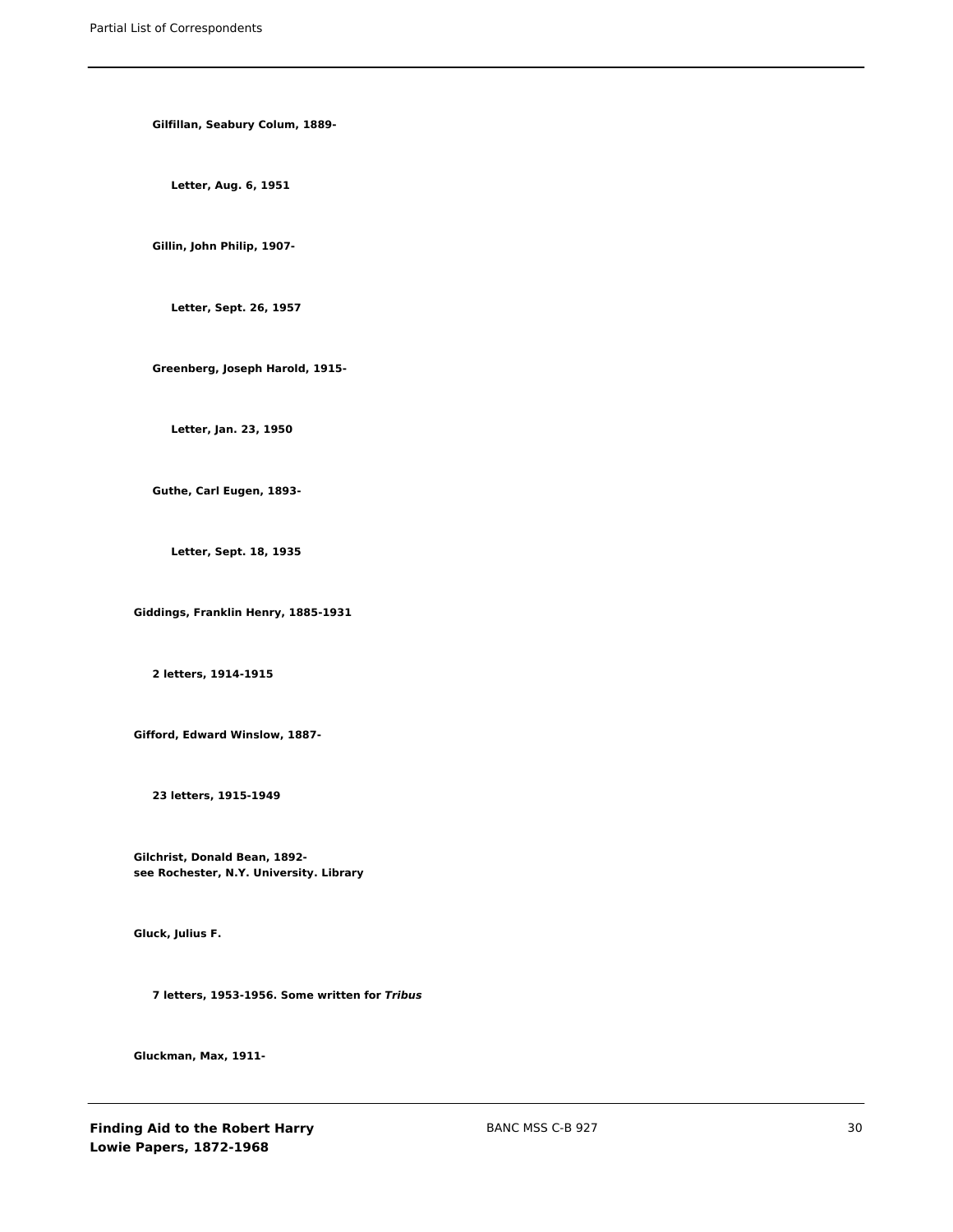### **2 letters, 1951-1953**

**Goldenweiser, Alexander, 1880-**

**3 letters, 1936**

**Goldschmidt, Richard Benedikt, 1878-**

**3 letters, 1950, n.d**

**Goldschmidt, Walter Rochs, 1913-**

**8 letters, 1946-1957**

**Gottschalk, Louis, 1899 see Chicago. University**

**Gregory, William King, 1876-**

**2 letters, 1927**

**Grodzins, Morton see Chicago. University. Press**

**Gunther, Erna, 1896-**

**4 letters, 1934-1952**

**Gusinde, Martin, 1886-**

**55 letters, 1933-1957**

**H Miscellany**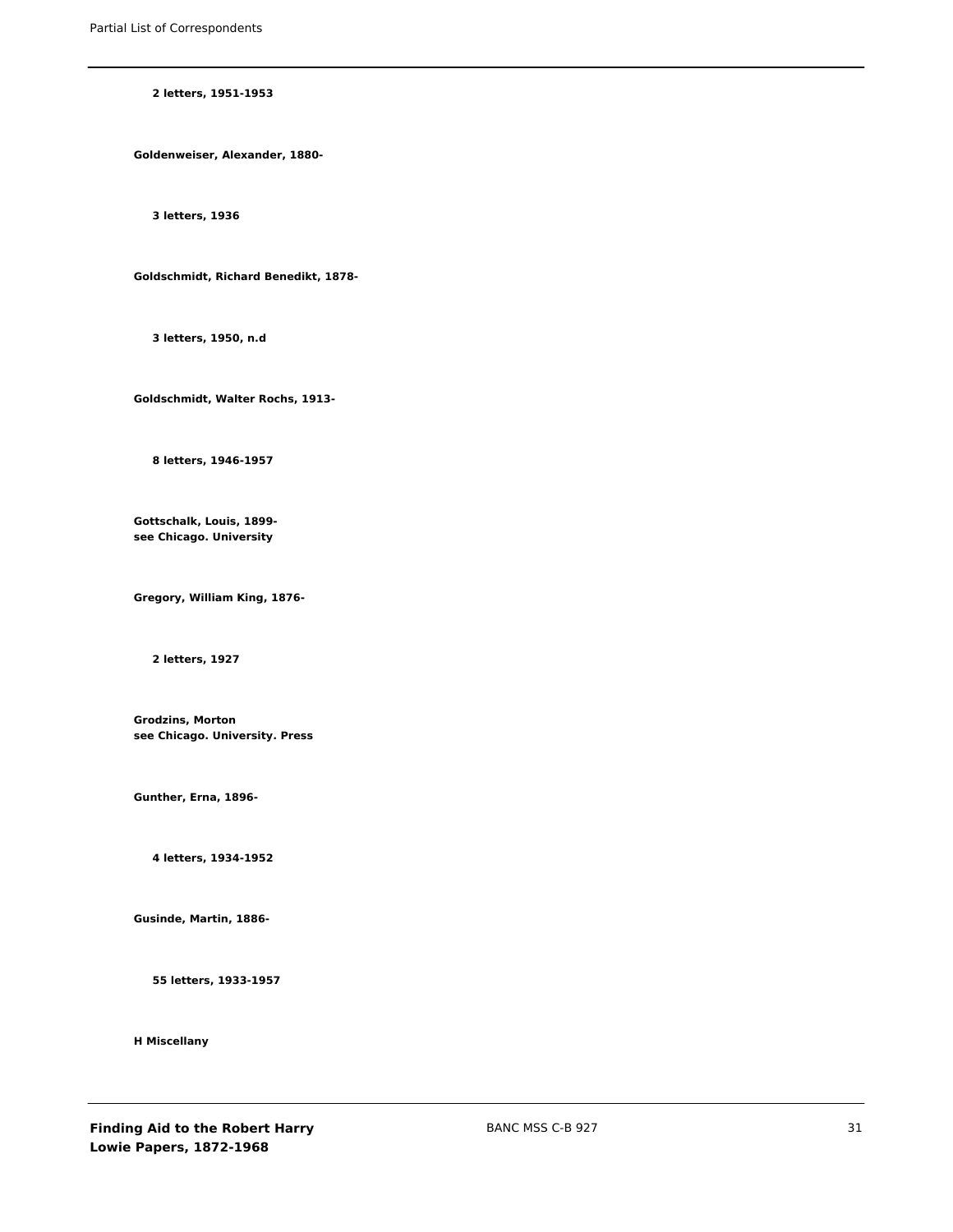### **Haley, Bernard Francis, 1898-**

**Letter, July 10, 1935**

**Hall, Granville Stanley, 1846-1924**

**Letter, Nov. 18, 1904**

**Halpern, Abraham Meyer, 1914-**

**Letter, n.d**

**Hankins, Frank Hamilton, 1877-**

**Letter, Nov. 22, 1927**

**Hartland, Edwin Sidney, 1848-1927**

**Letter, Nov. 12, 1915**

**Hartmann, Jacob Wittner, 1881-1934**

**Letter, Jan. 26, 1917**

**Haverland, Wolfgang**

**Letter, Aug. 2, 1953**

**Hayes, Carlton Joseph Huntley, 1882-**

**Letter, May 16, 1949**

**Herre, Albert William Christian Theodore, 1868-**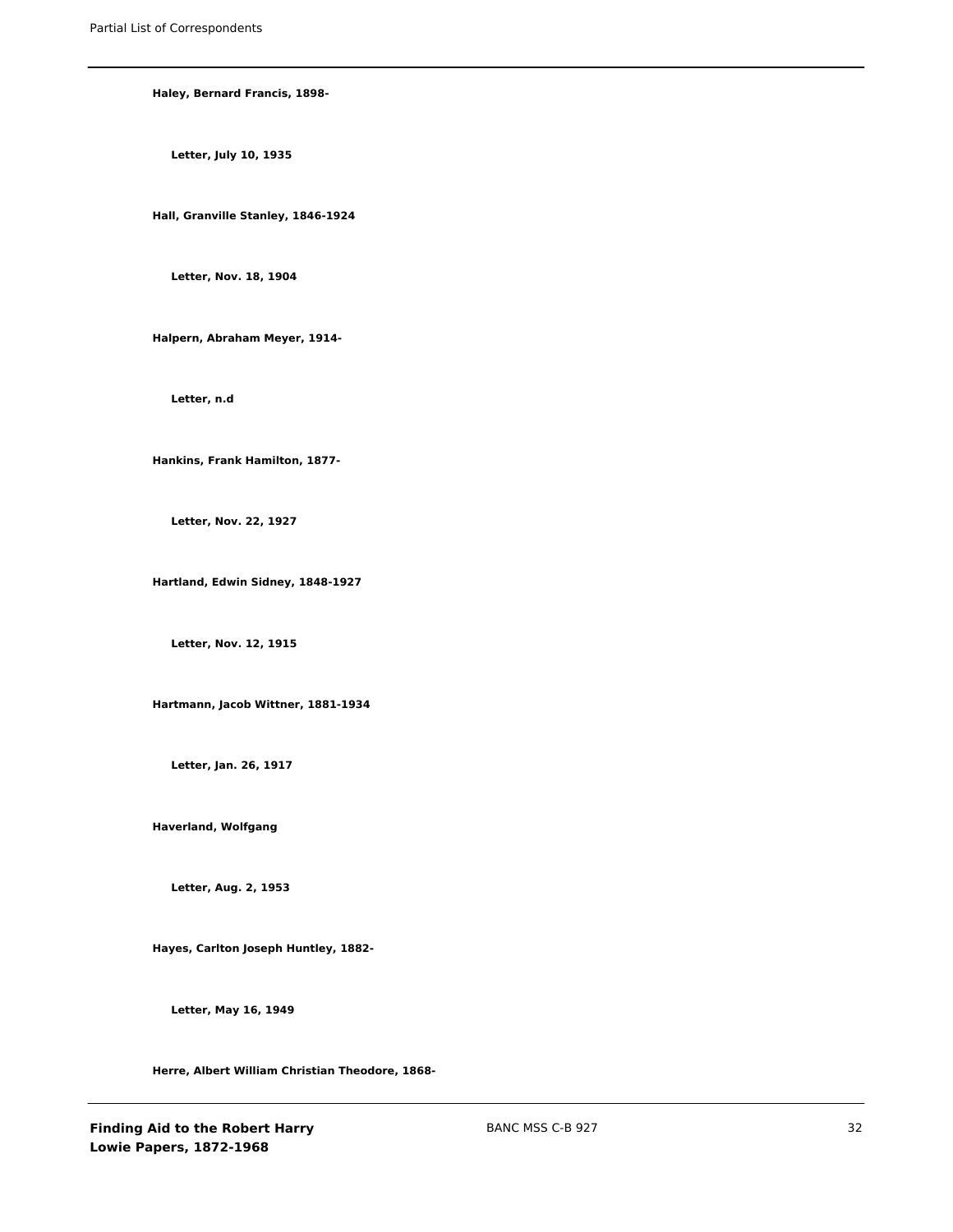**Letter, Apr. 8, 1930**

**Herzfeld, Karl Ferdinand, 1892-**

**Letter, Mar. 29, 1948**

**Herzog, George, 1901-**

**Letter, June 9, 1952**

**Heydrich, Martin, 1889-**

**Letter, Nov. 28, 1957**

**Hicks, John Donald, 1890-**

**Letter, Mar. 31, 1948**

**Hodson, Thomas Cullan**

**Letter, Oct. 4, 1927 See also** *Encyclopaedia Britannica*

**Hollingworth, Leta (Stetter), 1886-1939**

**Letter, Apr. 29, 1914**

**Hornbostel, Erich Maria von, 1877-1935**

**Letter, Mar. 3, 1934**

**Howells, William Dean, 1837-1919**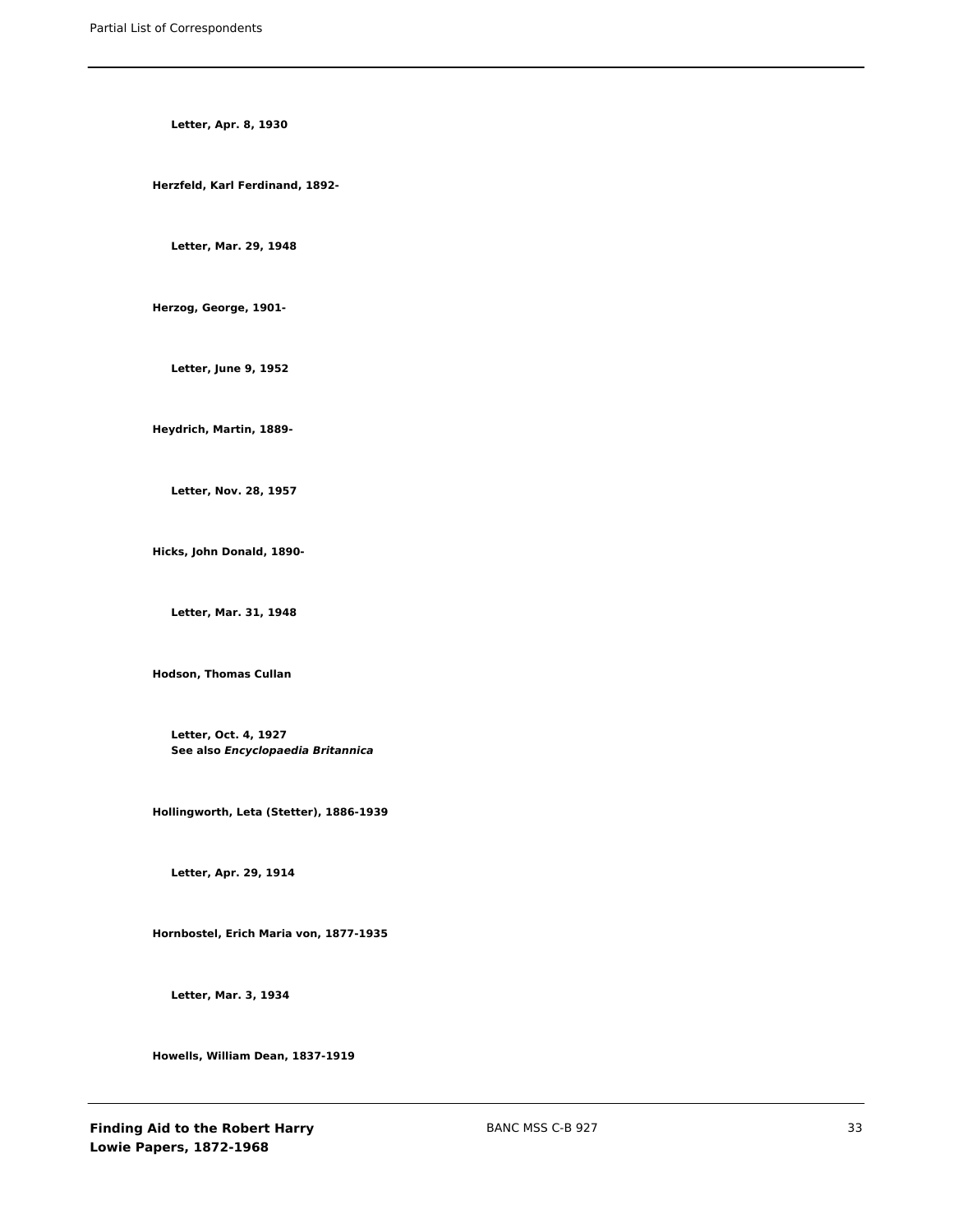**Letter, Feb. 8, 1909**

**Hudson, Alfred Emmons, 1904-1956**

**Letter, Feb. 4, 1936**

**Hughes, Everett Cherrington, 1897-**

**Letter, Nov. 28, 1955**

**Hutton, John Henry, 1885-**

**Letter, May 26, 1948**

**Huxley, Francis**

**Letter, June 5, n.y**

**Hackett, Francis, 1883-**

**3 letters, 1916-1922. Some written for the** *New Republic*

**Haddon, Alfred Cort, 1855-1940**

**6 letters, 1917-[1937?]**

**Haeberlin, Herman Karl, 1890-1918**

**2 letters, 1917**

**Haeckel, Ernst Heinrich Philipp August, 1834-1919**

**2 letters, 1902-1904**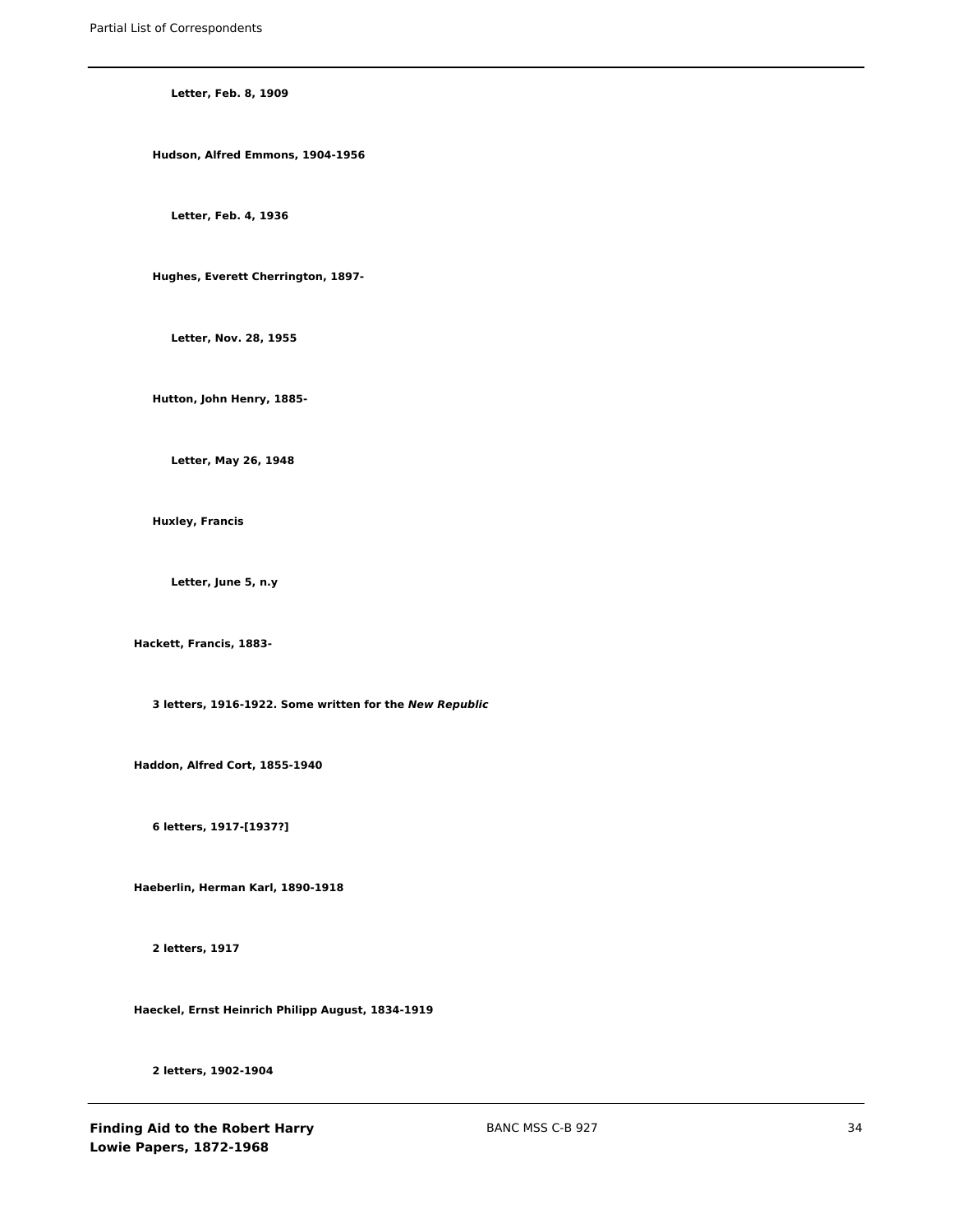**Hagerty, James Edward see Ohio. University, Columbus**

**Hallowell, Alfred Irving, 1892-**

**2 letters, 1946-1958**

**Hand, Wayland Debs, 1907 see California Folklore Society**

**Handy, Edward Smith Craighill, 1892-**

**3 letters, 1935-1936, re Kroeber anniversary volume**

**Harcourt, Alfred, 1881 see Harcourt, Brace & Co.**

**Harcourt, Brace & Co.**

**2 letters, 1920-1947**

**Harvard University**

**14 letters, 1941-1957, by Charles E. Merriam, W. Y. Elliott, G. R. Willey and Hugh Mencken**

**Hatt, Gudmund, 1884-**

**2 letters, 1915-1939**

**Haury, Emil Walter, 1904 see American Anthropological Association**

**Hawkes, Ernest William, 1883-**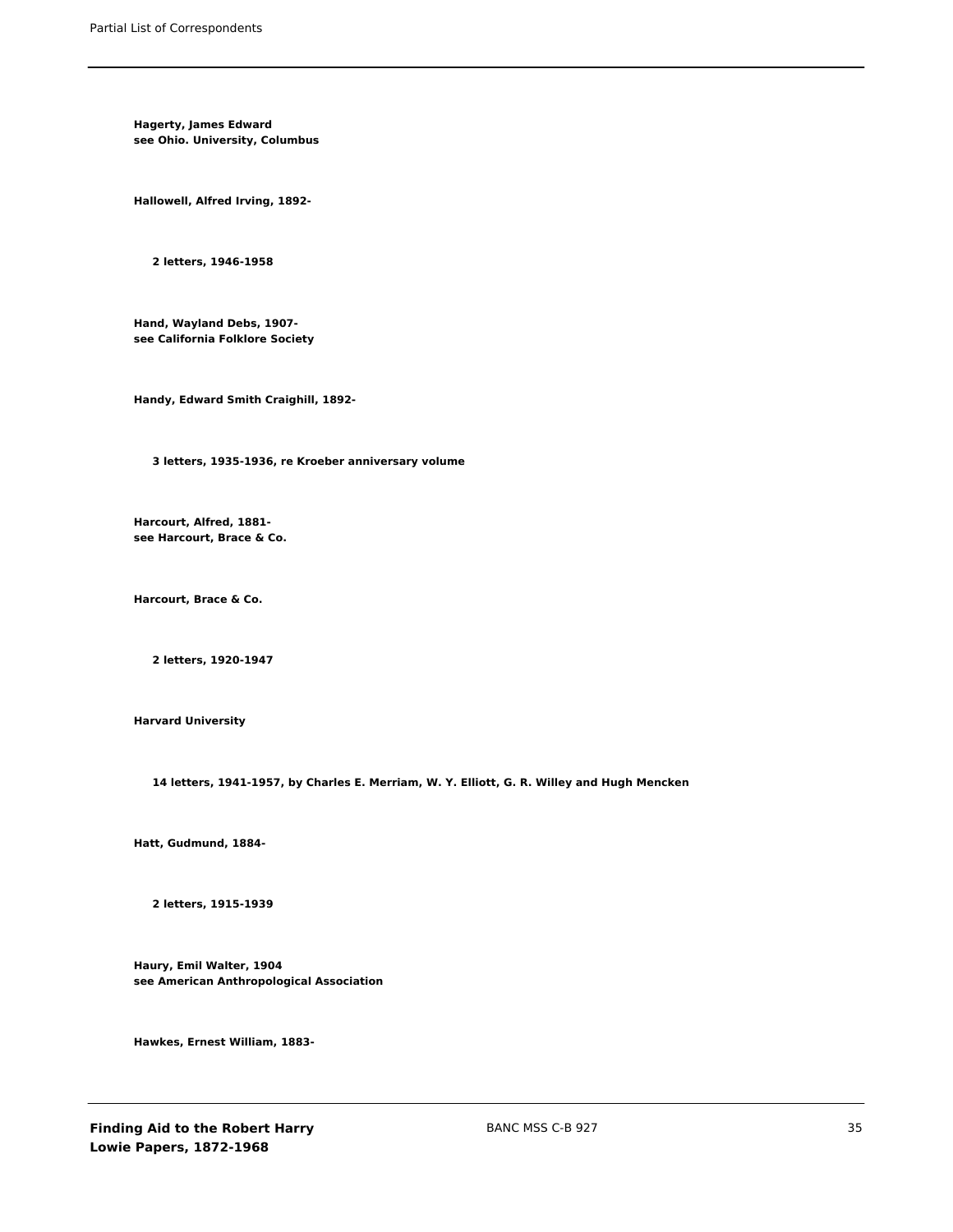**2 letters, 1916**

**Heine-Geldern, Robert, freiherr von, 1885-**

**12 letters, 1950-1959**

**Heizer, Robert Fleming, 1915-**

**2 letters, 1946**

**Herskovits, Melville J., 1895 see Northwestern University**

**Herzfeld, Regina (Flannery), 1904-**

**11 letters, 1952-1957**

**Hissink, Karin**

**9 letters, 1950-1957**

**Hocart, Arthur Maurice, 1884-1939**

**6 letters, [ca. 1918-1919]**

**Hodge, Frederick Webb, 1864-**

**2 letters, 1934-1954**

**Hoebel, Edward Adamson, 1906-**

**14 letters, 1941-1957**

**Hohenthal, William Dalton, 1919-**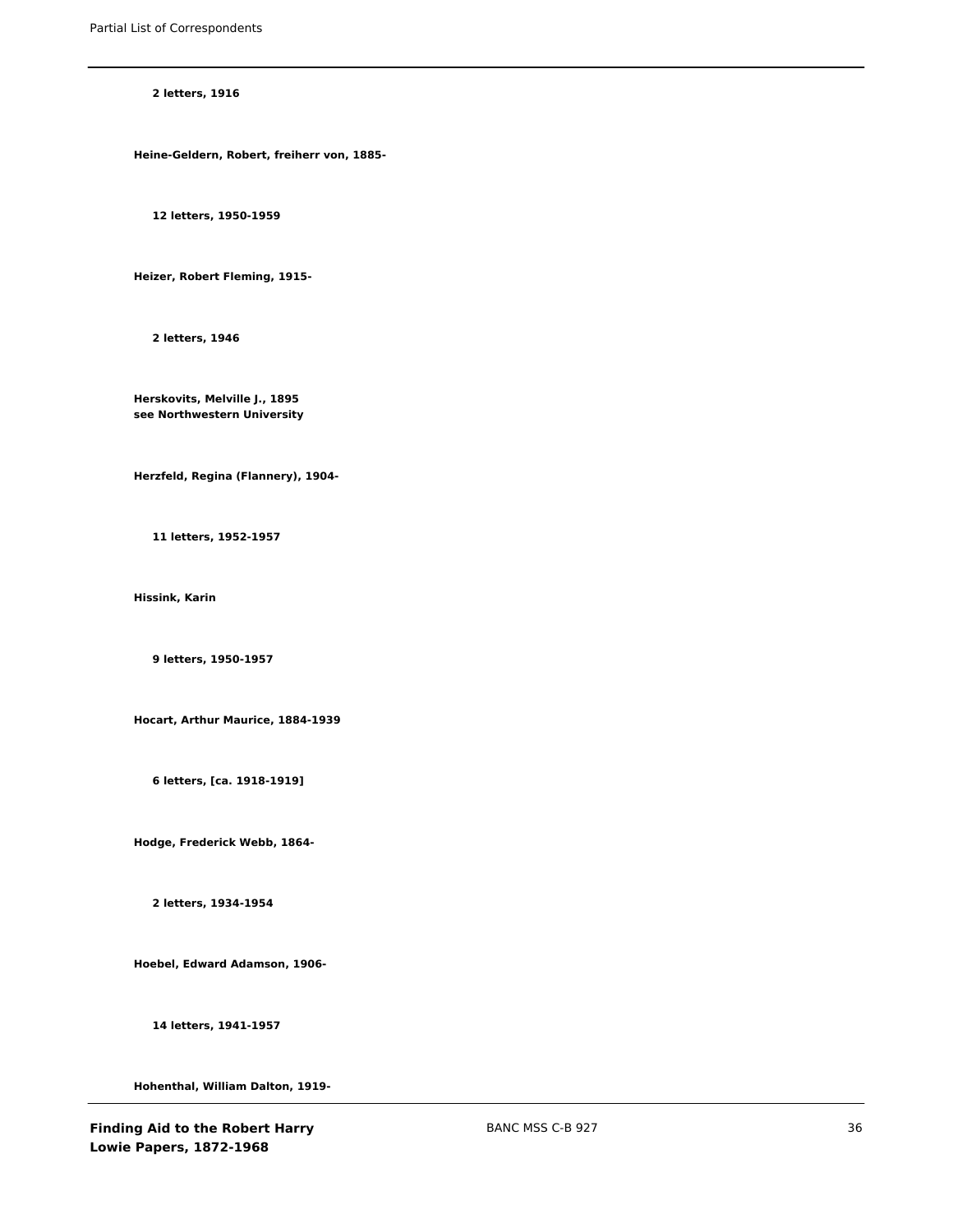**2 letters, 1957-1958**

**Holmes, William Henry, 1846-1933**

**2 letters, 1919**

**Holt, Catharine, 1891-**

**2 letters, 1946**

**Hooton, Earnest Albert, 1887-**

**4 letters, 1913-1927**

**Hotz, Gottfried**

**3 letters, 1952-1953**

**Hovey, Carl, 1875 see also Day, Clarence, 1874-1935**

**Hsiao, Kung-Chuan, 1897-**

**6 letters, 1954-1955**

**Hutchins, Robert Maynard, 1899 see Chicago. University**

**International Committee on Documentation in the Social Sciences**

**2 letters, 1956, by Jean Meyriat**

*Isis*

**Finding Aid to the Robert Harry Lowie Papers, 1872-1968**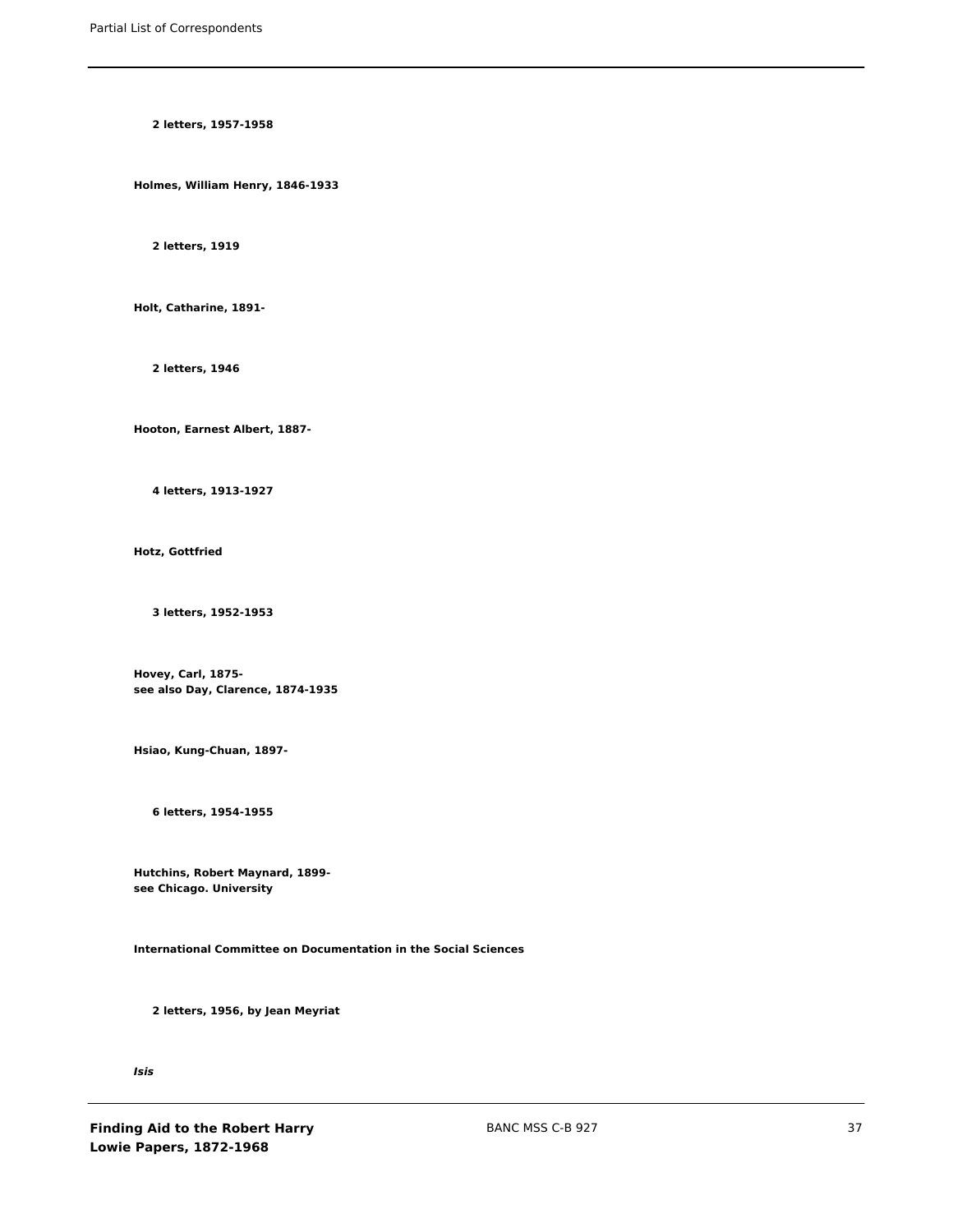**4 letters, 1909-1956. 1909 letters by George Sarton**

**J Miscellany**

**Jakobson, Roman, 1896-**

**Letter, Nov. 18, 1945**

**Jenney, Florence Gertrude, 1880-**

**Letter, Dec. 2, 1946**

**John Simon Guggenheim Memorial Foundation**

**Postcard, undated, by H. A. Moe**

**Jones, William, 1871-1909**

**Letter, Apr. 14, 1907**

**Josselin de Jong, Jan Petrus Benjamin de, 1886-**

**Letter, Aug. 31, 1951**

**Jager, Friedrich Robert, 1881 see** *Tribus*

**Janvier, Thomas Allibone, 1849-1913**

**2 letters, 1909**

**Jensen, Adolf Ellegrad, 1899-**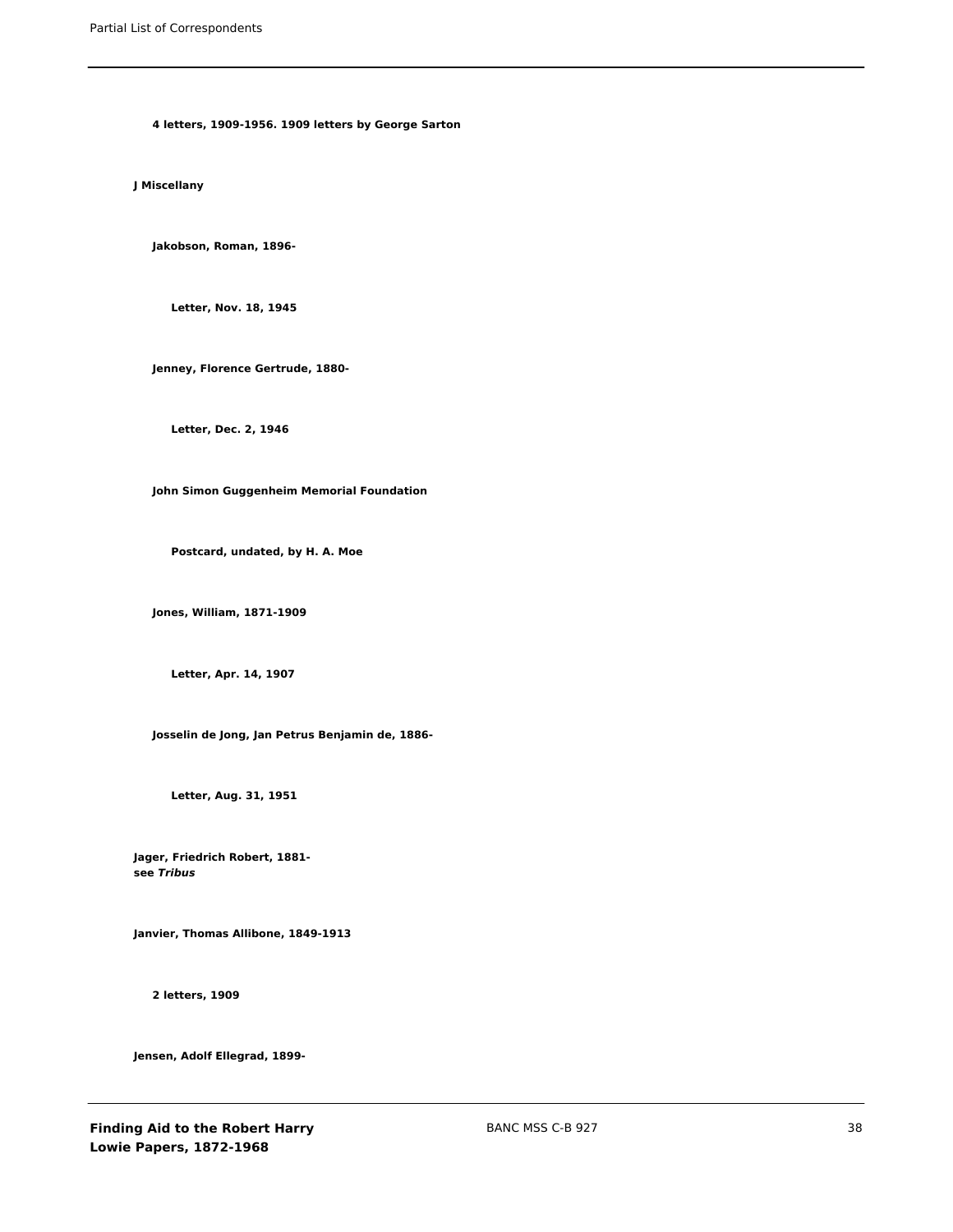### **8 letters, 1950-1957**

**Johnson, Alvin Saunders, 1874 see New York. New School for Social Research**

*Journal of American Folk-Lore*

**3 letters, 1948-1958, by William R. Bascom and Richard M. Dorson**

**K Miscellany**

**Kantorowicz, Ernst Hartwig, 1895-**

**Letter, Oct. 10, n.y**

**Keith, Sir Arthur, 1866-1955**

**Letter, Nov. 1, 1948**

**Keller, Albert Galloway, 1874-**

**Letter, Apr. 10, 1916**

**Kennedy, Raymond, 1906-1950**

**Letter, Dec. 19, 1942**

**Kerr, Clark, 1911-**

**Letter, Sept. 27, 1957**

**Knight, Melvin Moses, 1887-**

**Letter, Mar. 13, 1946**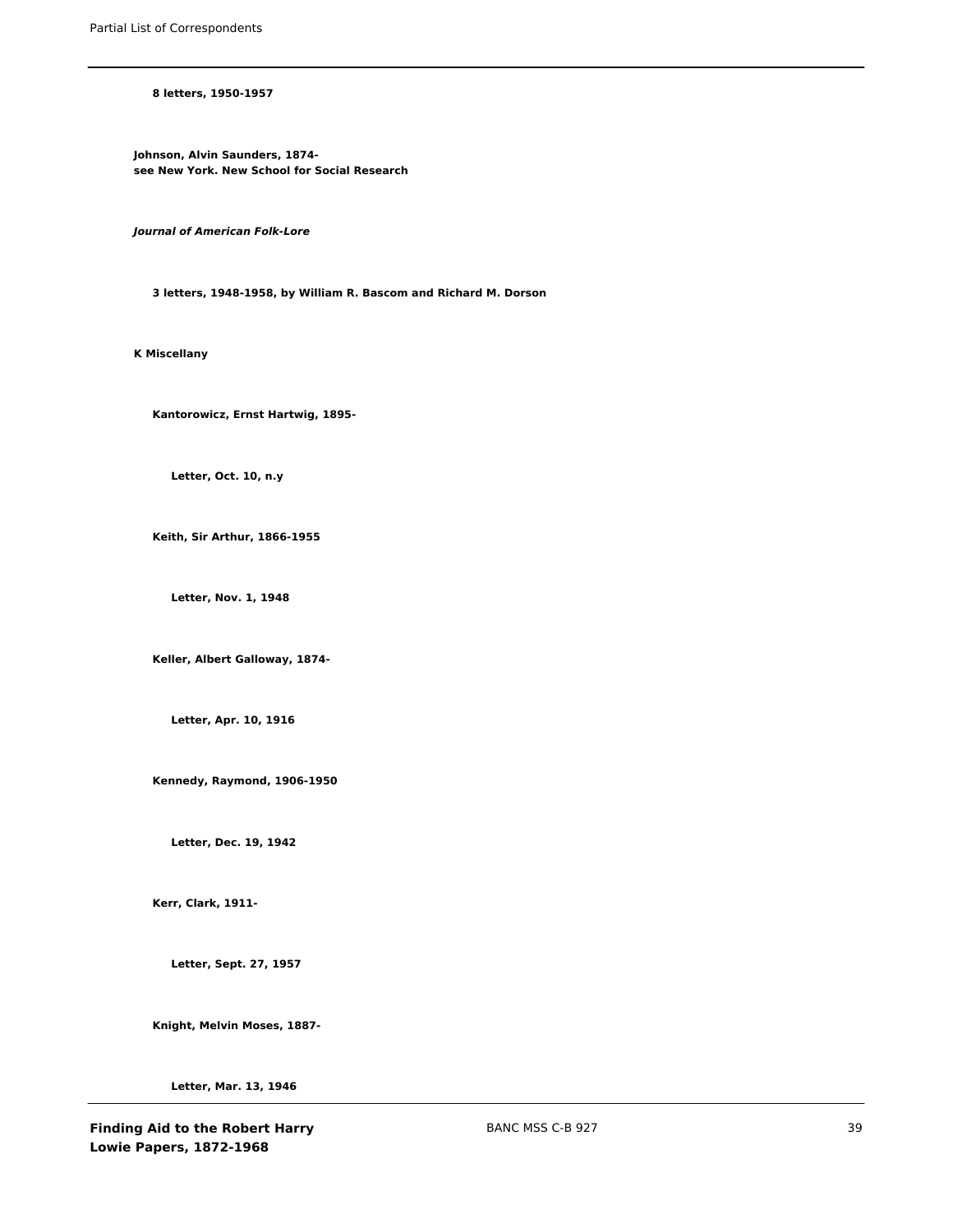**Kotyk, Arnost**

**Letter, May 31, 1953**

**Krauss, Friedrich Salomon, 1859-**

**Letter, Apr. 20, 1909**

**Keesing, Felix Maxwell, 1902 see Stanford University**

**Kellogg, Vernon Lyman, 1867-1937 see National Research Council**

**Kelly, Isabel Truesdell, 1906**

**4 letters, 1935-1936**

**Keppel, Frederick Paul, 1875-1943**

**2 letters, 1935-1937, re Kroeber anniversary volume**

**Kidder, Alfred Vincent, 1885-**

**8 letters, 1931-1936. Some re Kroeber anniversary volume**

**Kirchhoff, Paul, 1900-**

**5 letters, 1934-1950**

**Kluckhohn, Clyde Kay Maben, 1905-**

**5 letters, 1945-1955**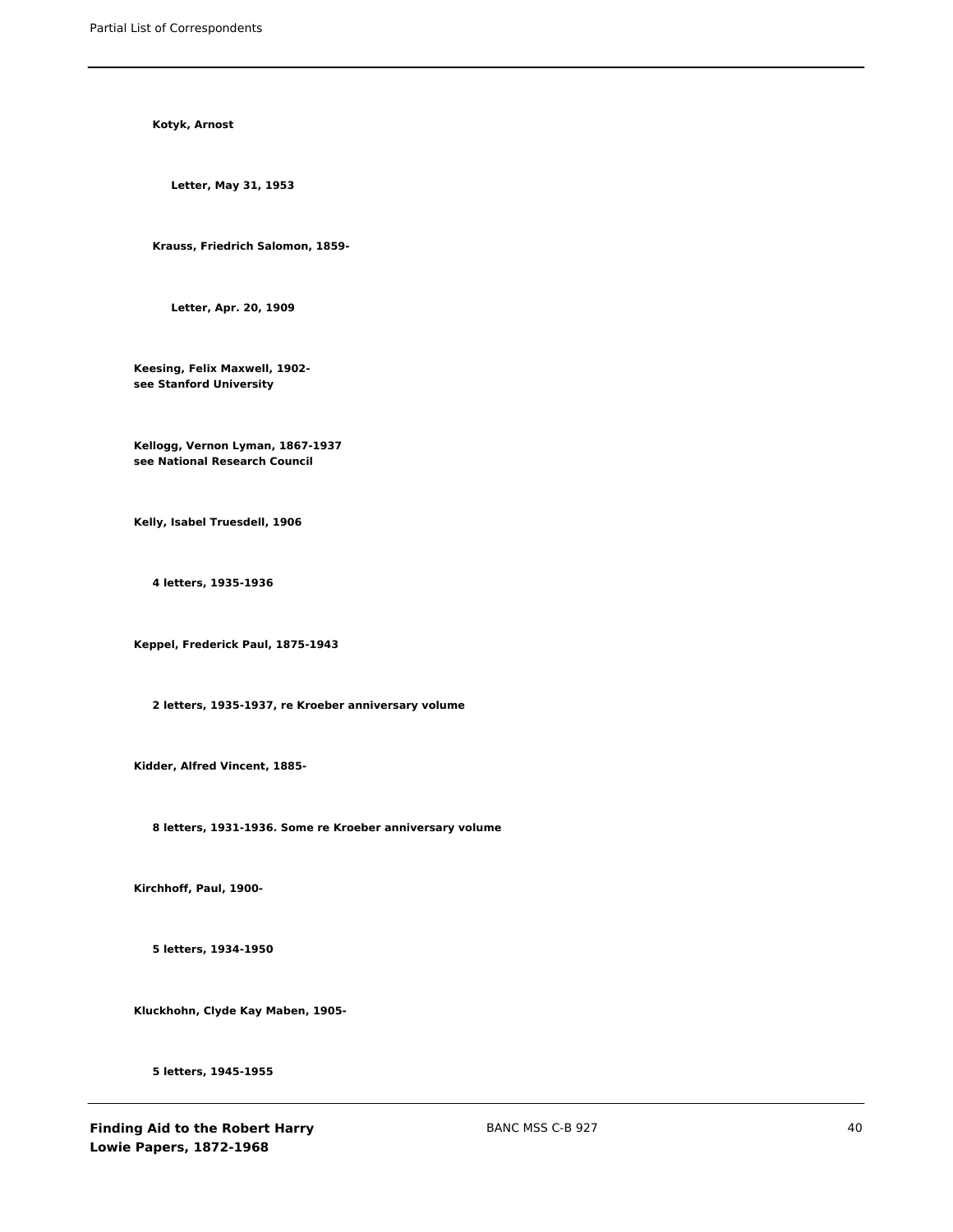**Kohn, J., d. 1899**

**94 letters, 1893-1899**

**Koppers, Wilhelm, 1886-**

**17 letters, 1925-1957**

**Kroeber, Alfred L., 1876-**

**8 letters, 1917-1946**

**Kroeber, Elsbeth, 1882-**

**6 letters, [1934-1960]**

**L Miscellany**

**La Farge, Christopher Grant, 1862-**

**Letter, Oct. 20, 1920**

**Lamb, Arthur Becket, 1880-**

**Letter, May 21, 1929**

**Lasswell, Harold Dwight, 1902-**

**Letter, Dec. 5, 1927**

**Lesser, Alexander, 1902-**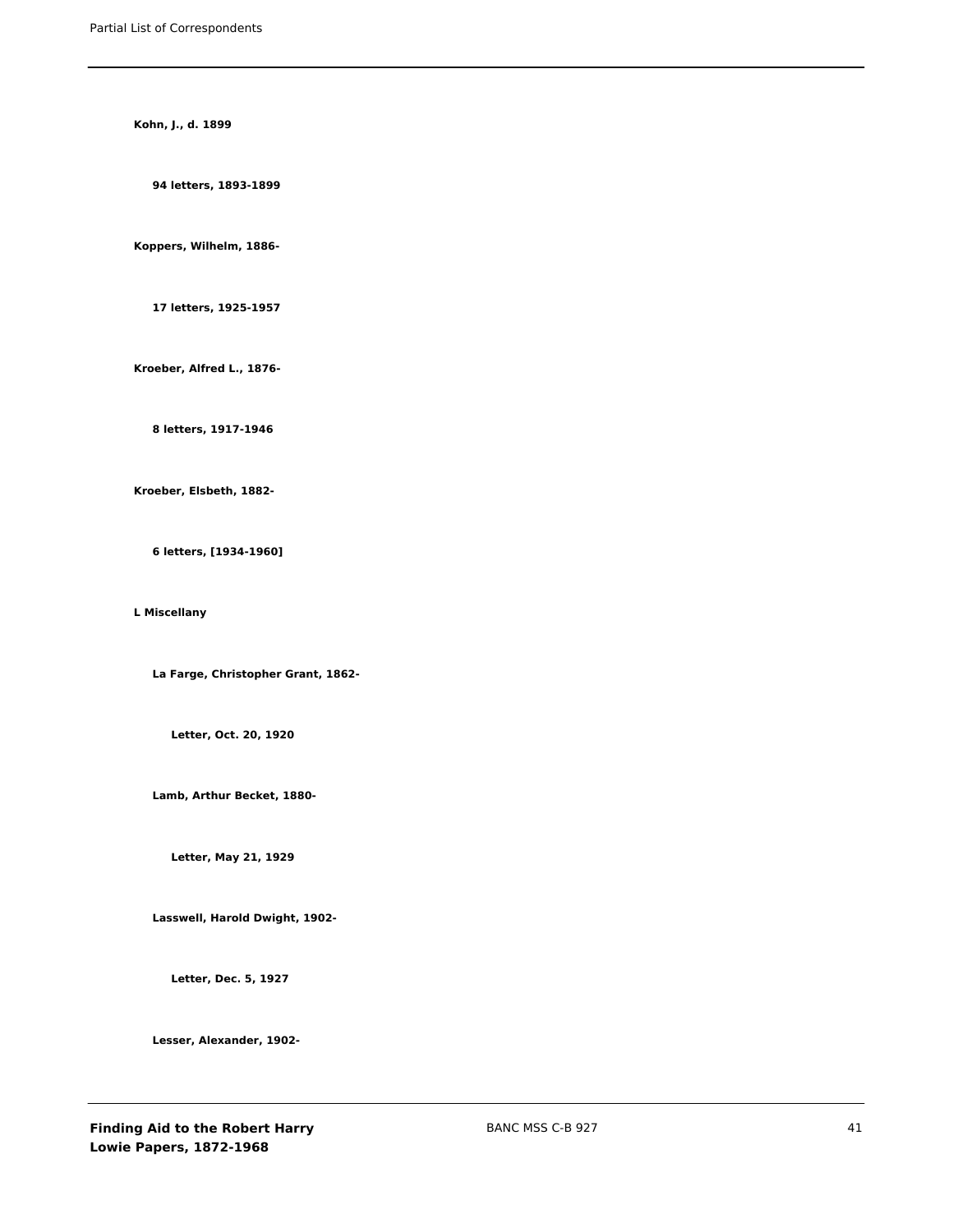**Letter, Nov. 14, 1933**

**Levy-Bruhl, Lucien, 1857-1939**

**Letter, Apr. 25, 1933**

**Lewis, Albert Buell, 1867-**

**Letter, Sept. 21, 1909**

**Lewis, Gilbert Newton, 1875-**

**Letter, June 20, 1932**

**Liberal Review Company**

**Letter, Jan. 7, 1905, by M. M. Mangasarian**

**Liljeblad, Sven**

**Letter, Oct. 7, 1957**

**Loeb, Jacques, 1859-1924**

**Letter, Dec. 10, 1912**

**Lucas, Frederick Augustus, 1852-**

**Letter, June 2, 1921**

**Lang, Andrew, 1844-1912**

**5 letters, [1912?]**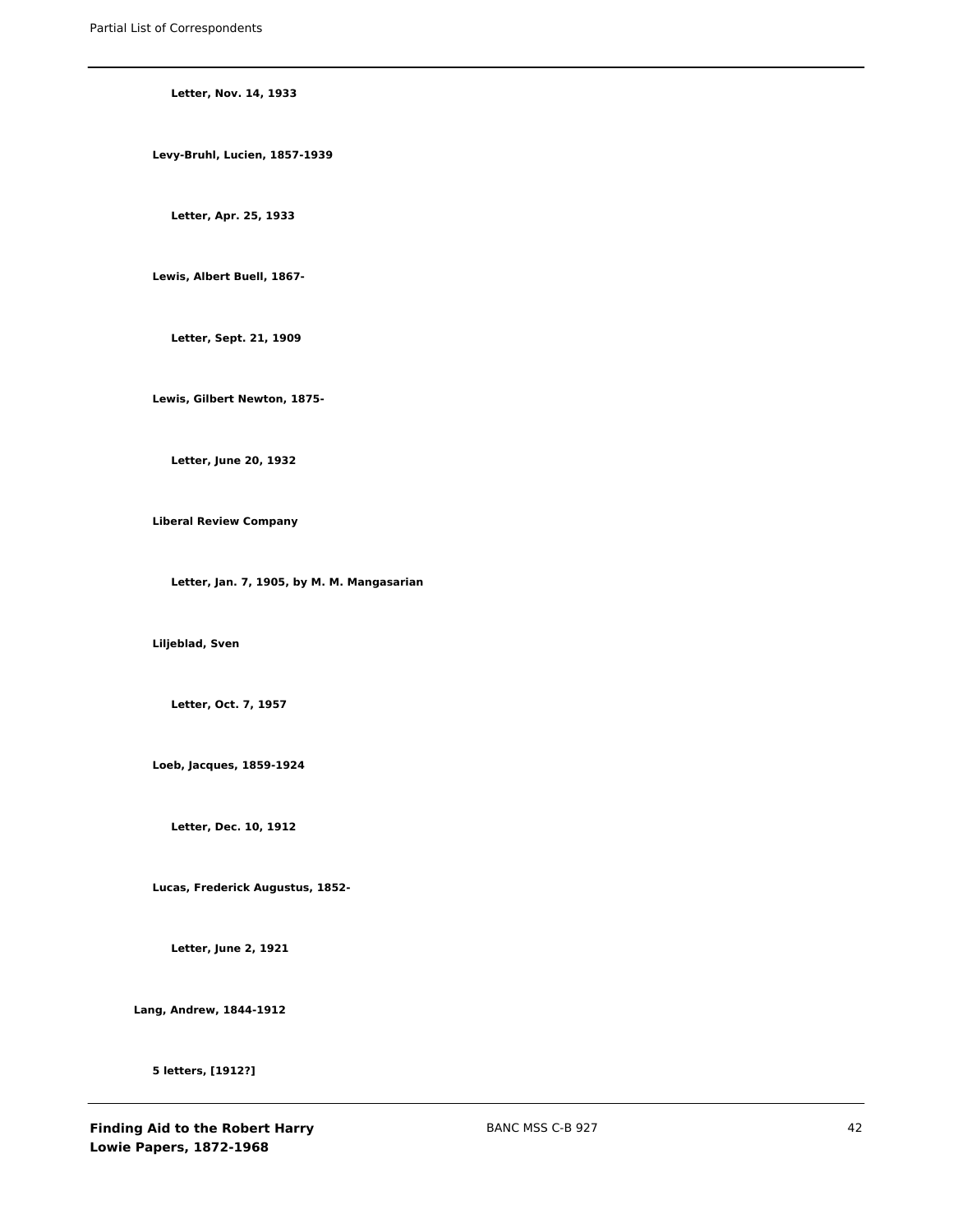**Laufer, Berthold, 1874-**

**22 letters, 1907-1934**

**Lee, Dorothy (Demetracopolu)**

**4 letters, 1935-1958**

**Lehman, Benjamin Harrison, 1889-**

**2 letters, 1946, n.d**

**Lessing, Ferdinand Diedrich, 1882-1961**

**3 letters, 1948-1957**

**Leuzinger, Elsy**

**2 letters, 1951-1952**

**Lévi-Strauss, Claude, 1908-**

**26 letters, 1945-1957. Some written as secretary of the International Social Science Council**

**Lindgren, Ethel John see Utsi, Ethel John Lindgren**

**Lingelbach, William E., 1871 see American Philosophical Society**

**Liveright, Horace Brisbin, 1886 see Liveright Publishing Corporation**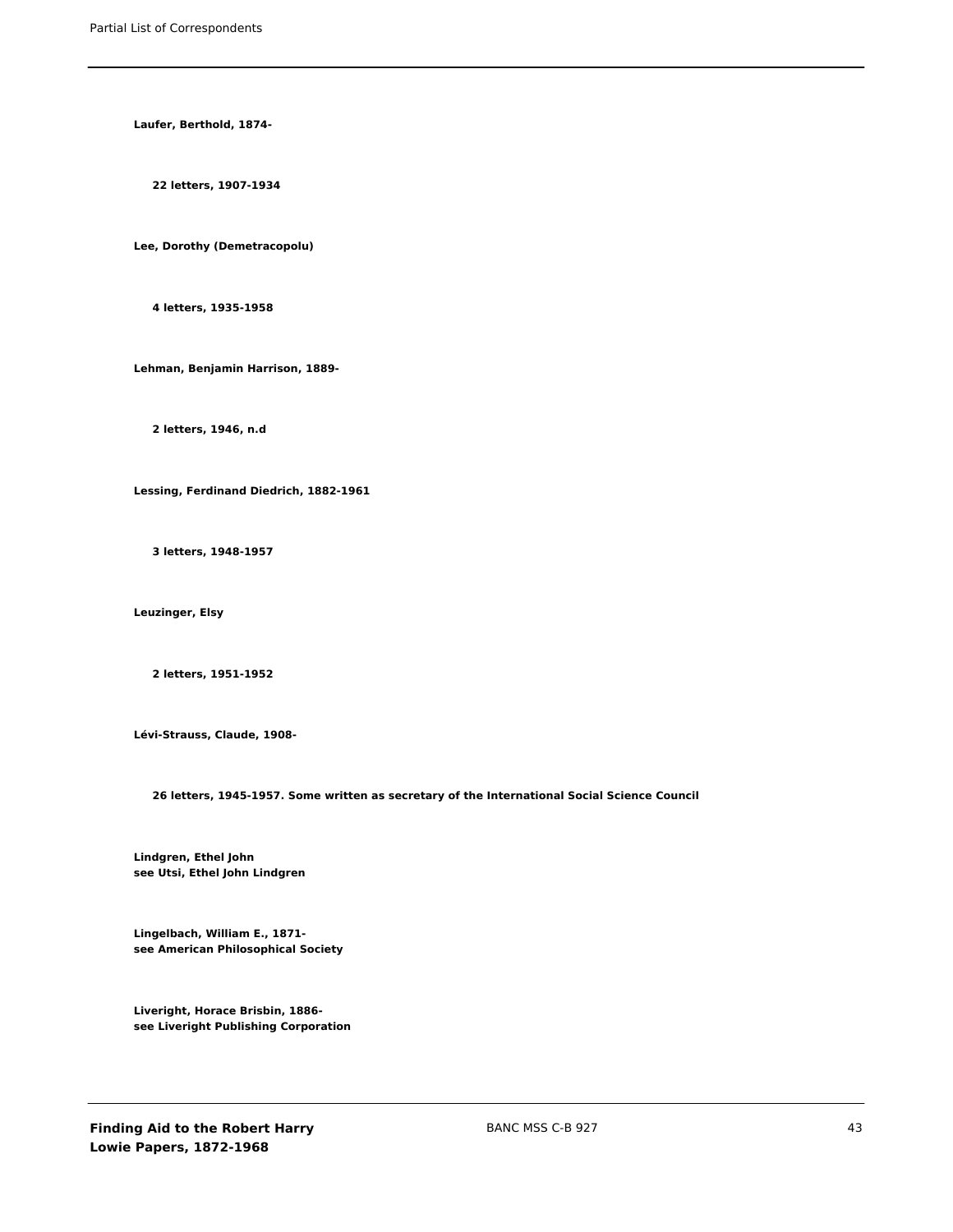# **Liveright Publishing Corporation**

**2 letters, 1919-1947, by H. B. Liveright and Arthur Pell**

**Lommel, Andreas**

**10 letters, 1951-1957**

**Lowie, Ernestine (Kohn), d. 1932**

**372 letters, 1906-1932**

**Lowie, Luella (Cole), 1893-**

**41 letters, [ca. 1933-1960]**

**Lowie, Risa, 1896-1960**

**589 letters, 1904-1957**

**Lowie, Samuel, d. 1929**

**32 letters, 1907-1928**

**Luomala, Katharine, 1907-**

**2 letters, 1954-1955**

**Luschan, Felix von, 1854-1924**

**2 letters, 1915**

**M Miscellany**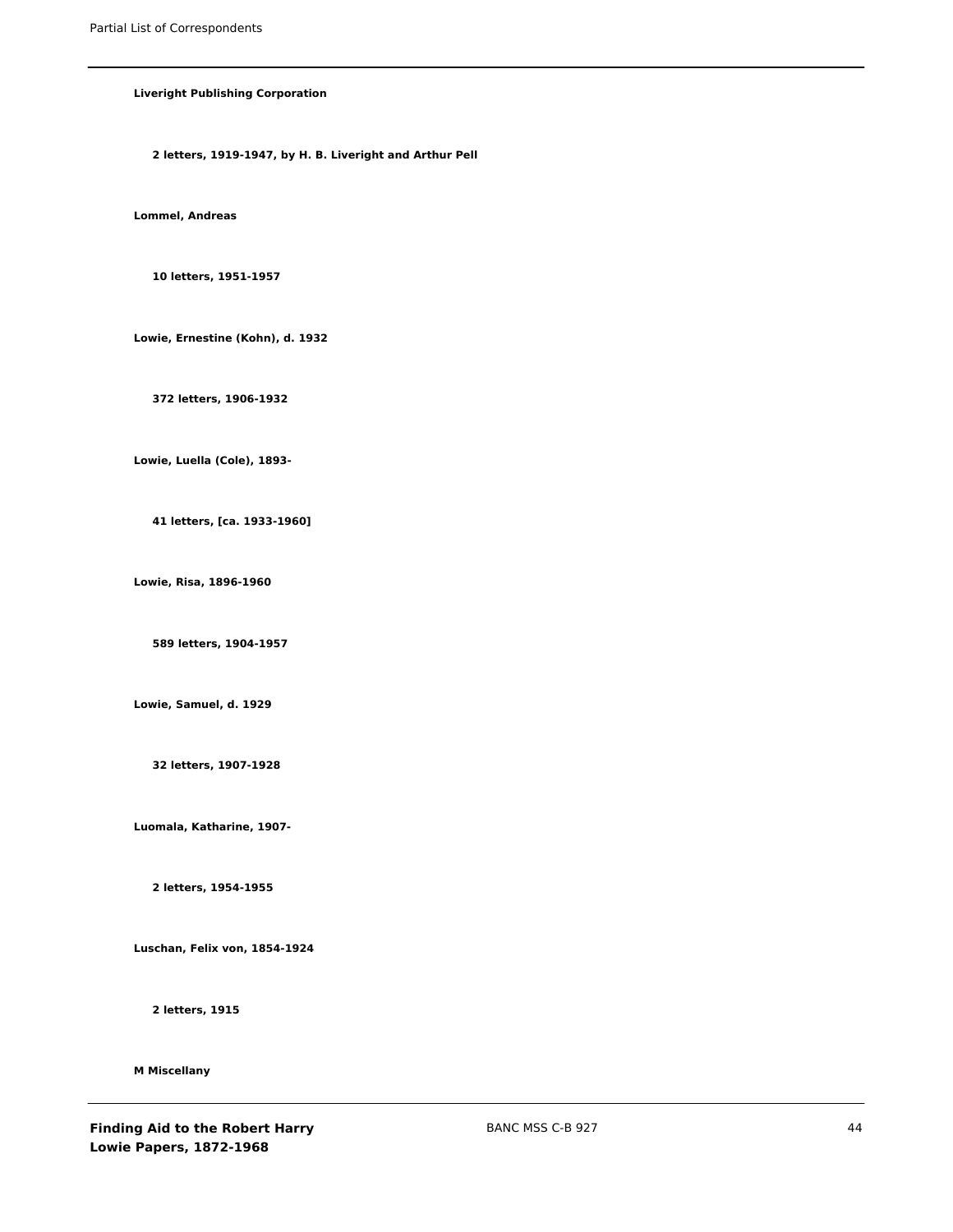**Mabbott, Thomas Ollive, 1898-**

**Letter, Aug. 27, 1948**

**McCormick, Cyrus, 1890-**

**Letter, Jan. 7, 1935**

**Mackay, Donald Sage, 1892-**

**Letter, Jan. 28, 1930**

**McMurtrie, Douglas Crawford, 1888-1944**

**Letter, Apr. 3, 1917**

**Madsen, William, 1920-**

**Letter, Feb. 28, 1957**

### *Masses*

**Letter, Nov. 20, 1916, by Max Eastman**

**Matthews, William Diller, 1871-1930**

**Letter, [ca. 1912]**

**Mautner, Franz Heinrich**

**Letter, Mar. 23, 1953**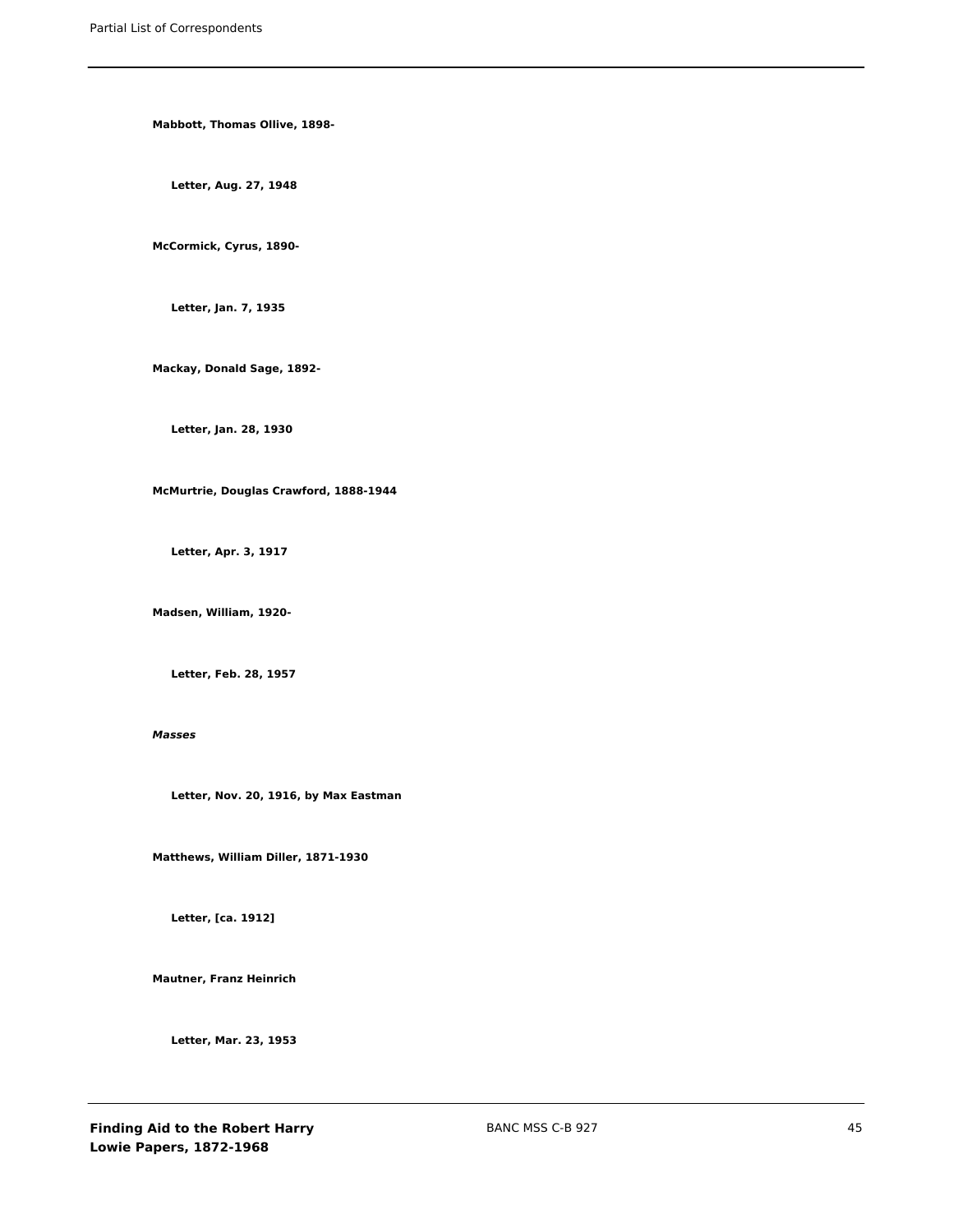**Merrill, Elmer Drew, 1876-1956 Letter, Apr. 29, 1931 Métraux, Eve Letter, Mar. 12, 1934 Meyer, Adolf, 1866-1950 Letter, Feb. 12, 1914 Michelson, Truman, 1879- Letter, Jan. 18, 1914 Miller, Gerrit Smith, 1869- Letter, May 3, 1933 Montandon, George, 1879- Letter, Sept. 9, 1935 Mooney, James, 1861-1921 Letter, May 26, 1915 Morgan, William**

**Letter, Nov. 22, 1933**

**Morse, Edward Sylvester, 1838-1925**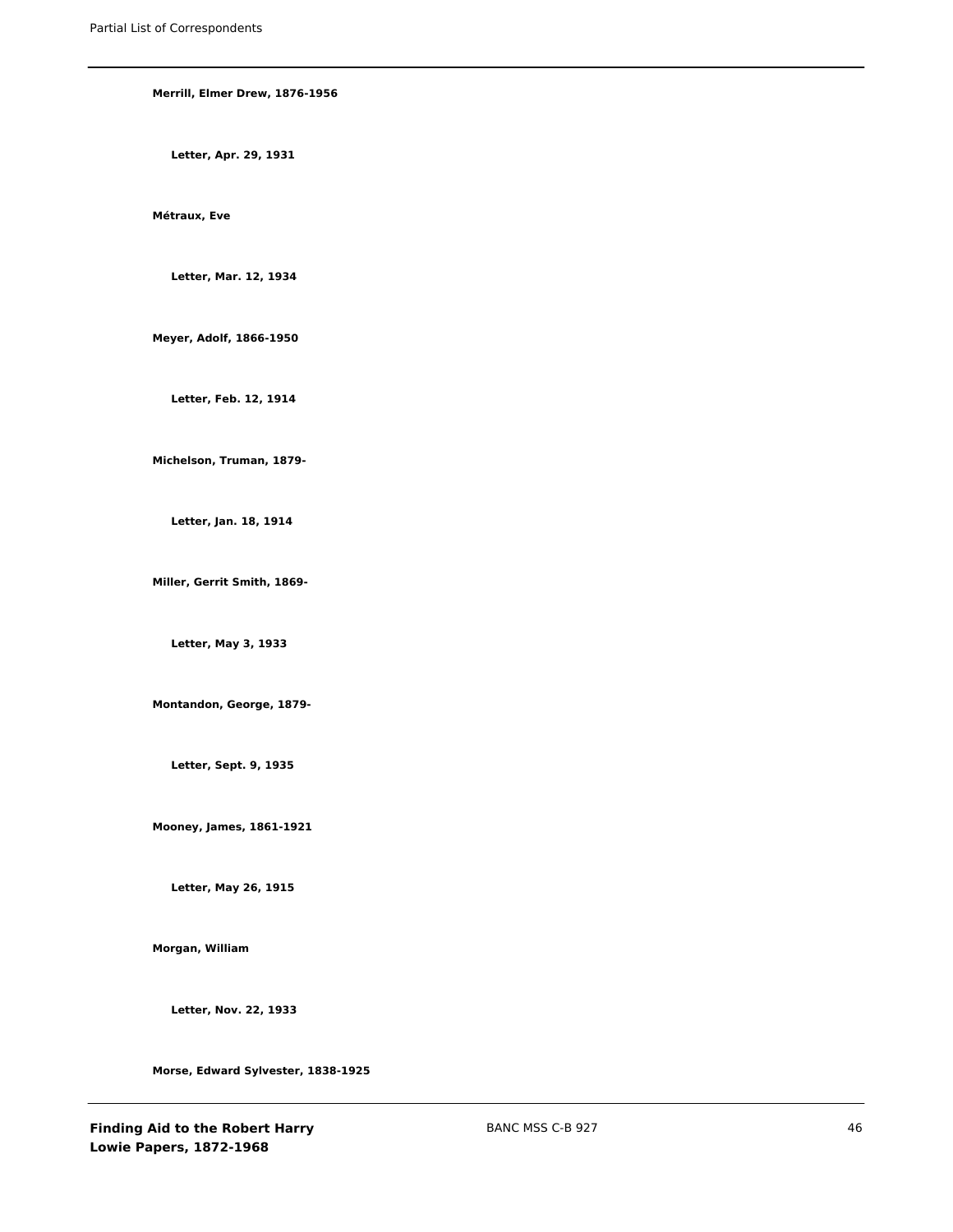**Letter, Feb. 12, 1913**

**Movius, Hallam Leonard, 1907-**

**Letter, Jan. 12, 1955**

**McClellan, Catharine, 1921-**

**12 letters, 1951-1958**

**McCown, Theodore Doney, 1908-**

**32 letters, 1929-1959**

**Mach, Ernst, 1838-1916**

**11 letters, 1911-1915**

**Mach, Ludwig**

**38 letters, 1922-1951**

**MacInnes, Duncan Arthur, 1885 see New York Academy of Sciences**

**McIntosh, Millicent (Carey), 1898 see Columbia University**

**Malinowski, Bronislaw, 1884-1942**

**7 letters, 1927-1938**

**Malkiel, Yakov, 1914-**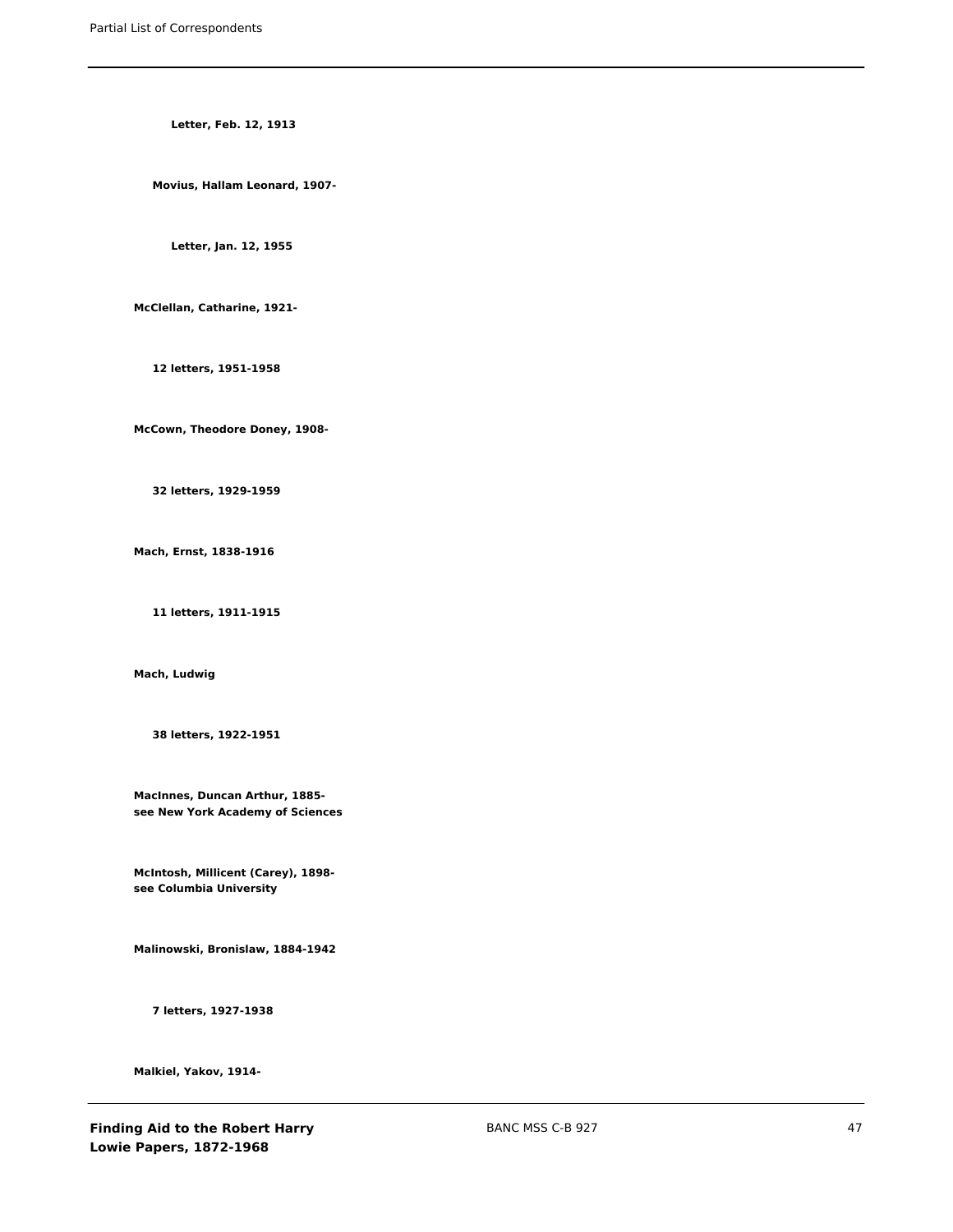**3 letters, 1946-1952**

**Malkin, Borys**

**3 letters, 1956-1957**

**Mandelbaum, David Goodman, 1911-**

**6 letters, 1949-1956**

**Mangasarian, Mangasar Mugurditch, 1859 see Liberal Review Company**

**Marett, Robert Ranulph**

**10 letters, 1912-1933**

**Martin, Rudolf, 1864-1925**

**2 letters, 1912**

**Mason, John Alden, 1885-**

**11 letters, 1934-1957**

**Maudslay, Alfred Percival, 1850-1931**

**2 letters, 1913-1914**

**May, Samuel Chester, 1887 see California. University, Berkeley. Bureau of Public Administration**

**Mead, Margaret, 1901-**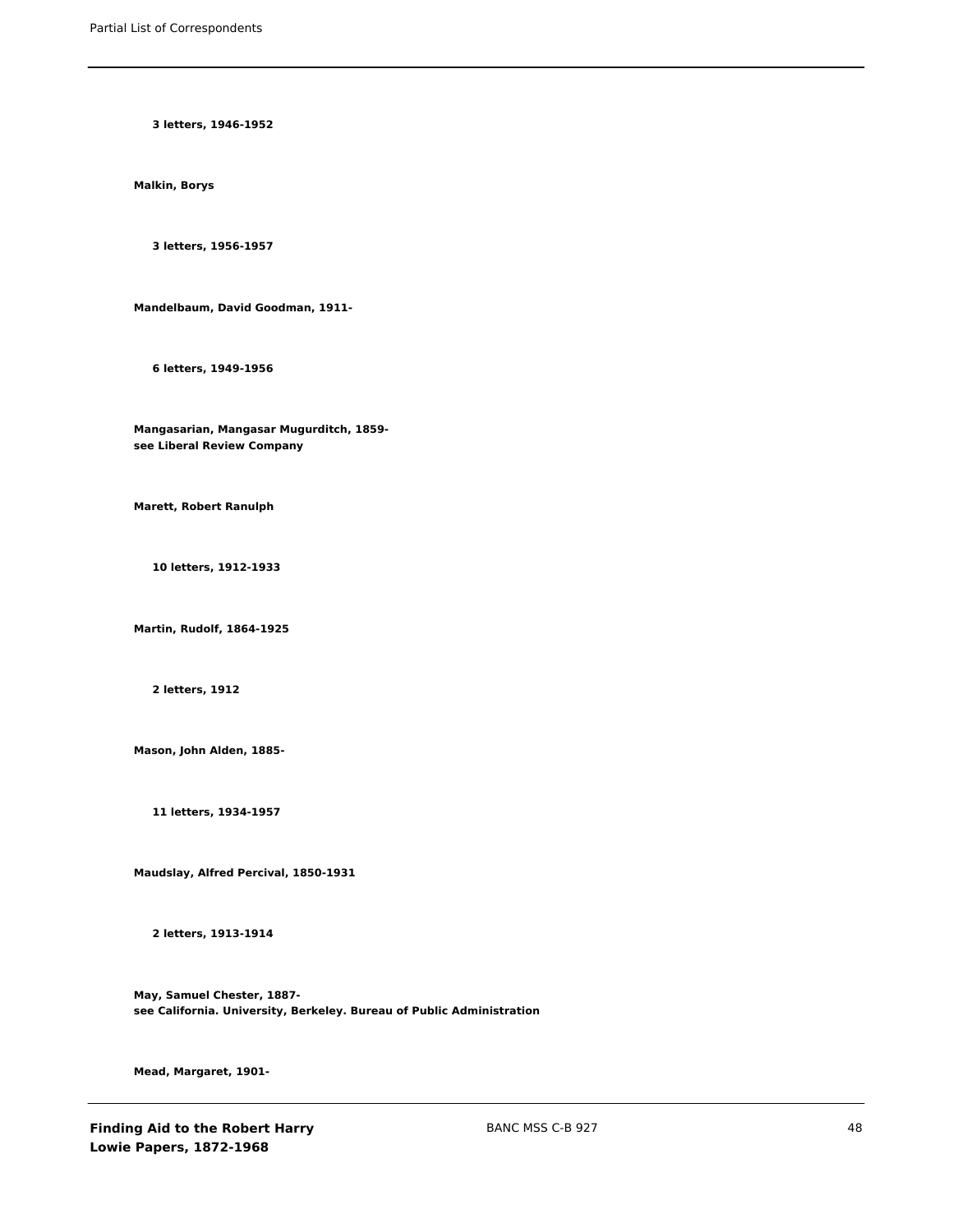**2 letters, 1956-1957**

**Mencken, Henry Louis, 1880-1956**

**21 letters, [1924]-1946. Some written for the** *American Mercury*

**Merriam, Charles Edward, 1874 see Harvard University**

**Métraux, Alfred, 1902-1963**

**19 letters, 1933-1956**

**Meyriat, Jean see International Committee on Documentation in the Social Sciences**

**Michelson, Albert Abraham, 1852-1931 see National Academy of Sciences**

**Michigan. University, Ann Arbor. Center for Japanese Studies.**

**2 letters, 1955, by Richard K. Beardsley**

**Miles, Josephine, 1911-**

**2 letters, 1948-1949**

**Mitscherlich, Alexander, 1908-**

**4 letters, 1951-1952. Some as editor of** *Psyche*

**Mitteis, Heinrich, 1889-1952 see Akademie der Wissenschaften, Munich**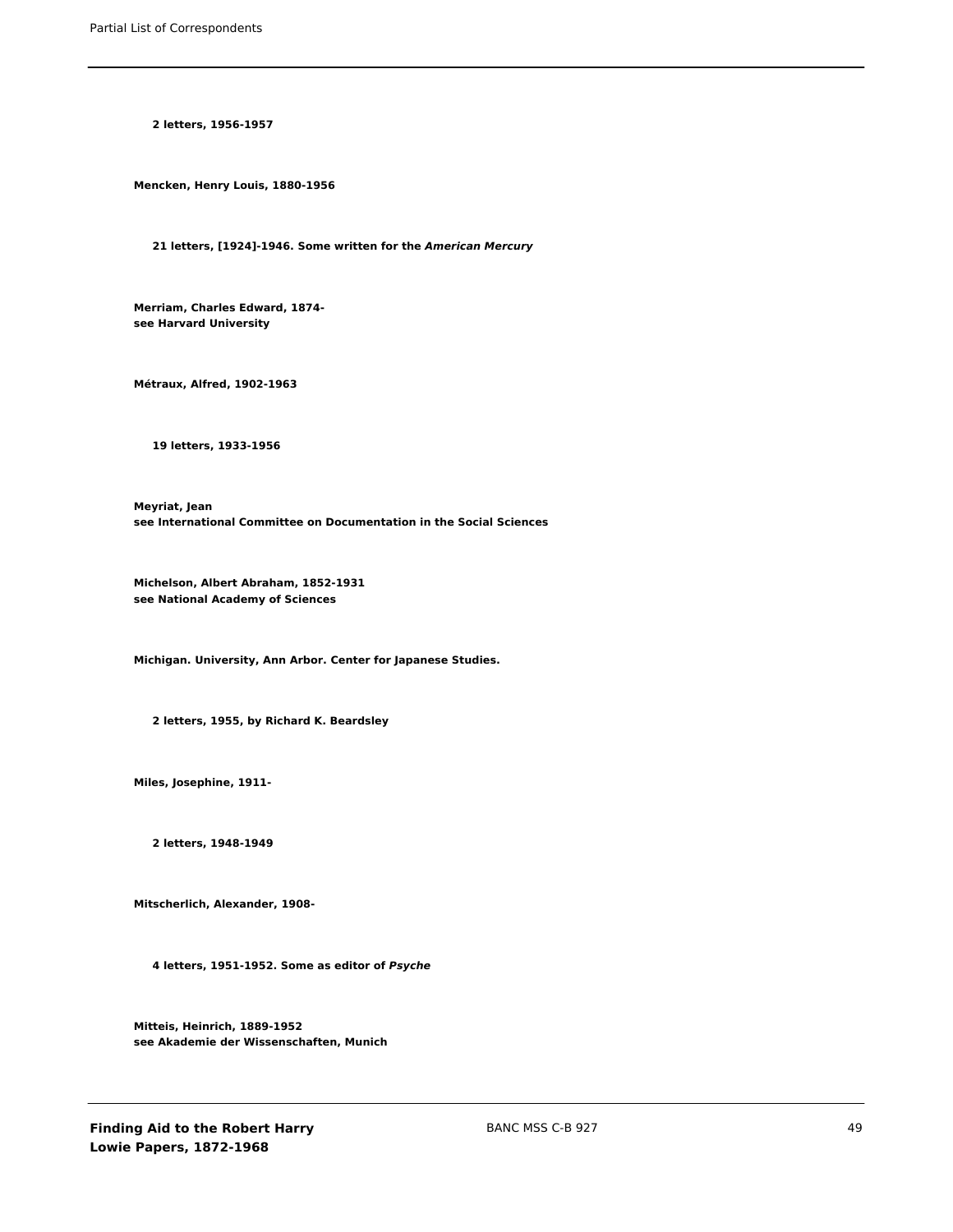**Moe, Henry Allen, 1894 see John Simon Guggenheim Memorial Foundation**

**Morazé, Charles, 1913-**

**5 letters, [1955]**

**Morgan, Thomas Hunt, 1866-1945 see National Academy of Sciences**

**Muhlmann, Wilhelm Emil, 1904-**

**6 letters, 1946-1955**

**Murdock, George Peter, 1897-**

**3 letters, 1948-1955**

**N Miscellany**

**National Research Council**

**Letter, June 13, 1931, by Vernon Kellogg**

**New York. City College**

**Letter, June 17, 1901, by A. Werner**

**Naroll, Raul see Center for Advanced Study in the Behavioral Sciences**

**National Academy of Sciences**

**5 letters, 1926-1956, by T. H. Morgan, Paul Brockett, Alexander Wetmore, S. D. Cornell, A. A. Michelson**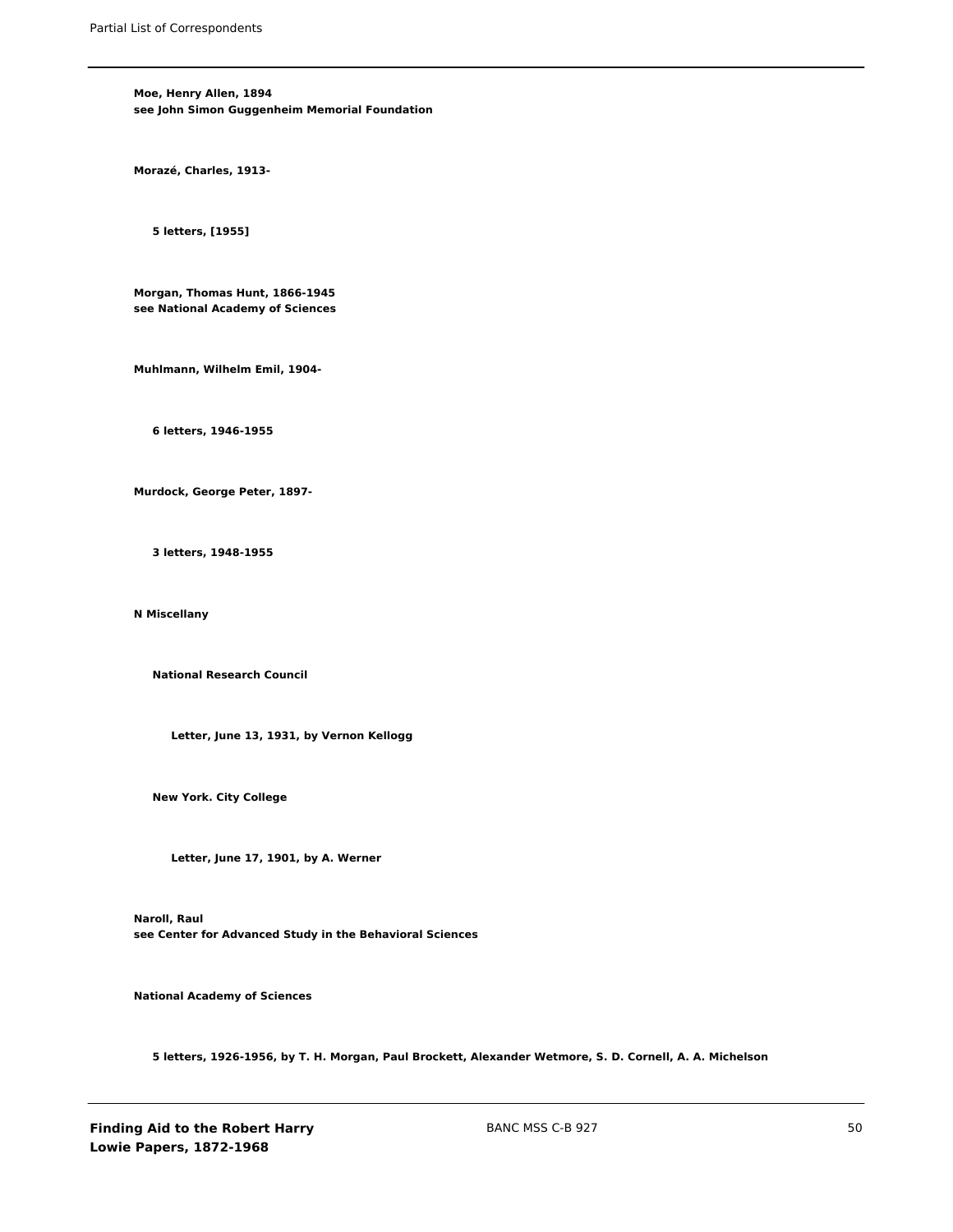**Nelson, Nels Christian, 1875-**

**11 letters, 1930-1956**

**New York. New School for Social Research**

**2 letters, 1950, by Alvin Johnson**

**New York Academy of Sciences**

**3 letters, 1908-1950. One letter by D. A. MacInnes**

**New York State Civil Service Commission**

**2 letters, 1909**

**New York State Comission on Lunacy**

**8 letters, 1908-1909, by A. W. Ferris and Adolf Meyer**

**Nisbet, Robert A., 1913-**

**3 letters, 1946-1948**

**Nock, Albert Jay, ca. 1872-1945 see** *The Freeman*

**Nordenskiold, Erland, Frihere, 1877-1932**

**2 letters, 1924-1930**

**Northwestern University**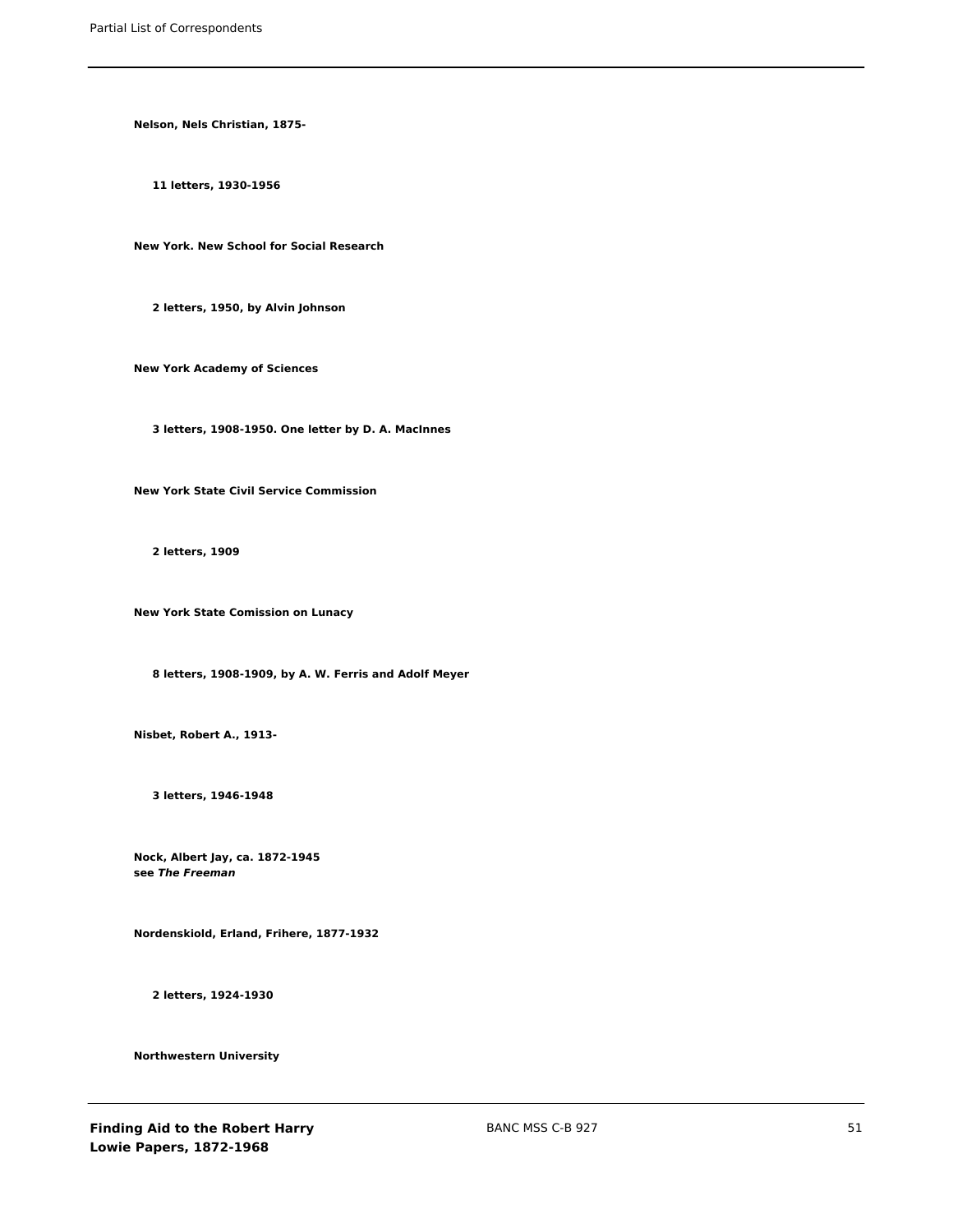#### **3 letters, 1955-1956, by Melville J. Herskovits**

# **O Miscellany**

**O'Flaherty, James Carneal**

**Letter, Mar. 14, 1955**

**Ohio. University, Columbus**

**Letter, May 28, 1923, by J. E. Hagerty**

**O'Neale, Lila Morris, 1886-1948**

**Letter, Apr. 15, 1936**

**Opler, Morris Edward, 1907-**

**Letter, July 24, 1937**

**Outhwaite, Leonard, 1892-**

**Letter, Oct. 2, 1934**

**Oetteking, Bruno, 1871-**

**30 letters, 1938-1959**

**Ogburn, William Fielding, 1886-**

**28 letters, 1915-1957**

**Osborn, Henry Fairfield, 1857-1935**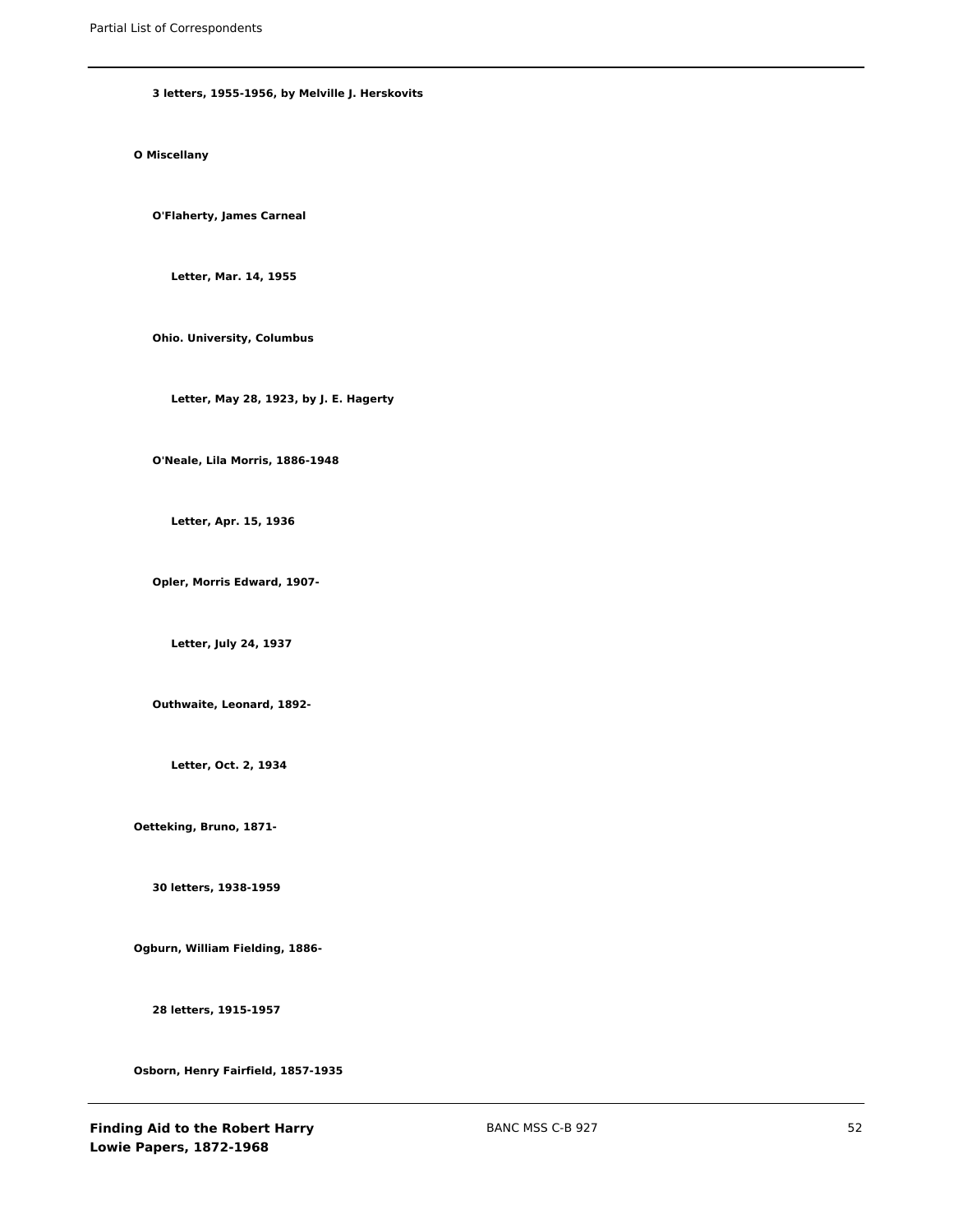**3 letters, 1920-1922**

**P Miscellany**

**Panunzio, Constantine M., 1884-**

**Letter, Jan. 22, 1954**

**Paris. Université. Institut d'Ethnologie**

**Letter, June 18, 1934, by Paul Rivet**

**Peter, Prince of Greece, 1908-**

**Letter, Nov. 12, 1938**

**Pilling, Arnold Remington**

**Letter, Oct. 1, 1957**

**Prall, David Wight, 1886-1940**

**Letter, [ca. 1924]**

**Putnam, Frederic Ward, 1839-1915**

**Letter, Mar. 23, 1913**

**Parsons, Elsie Worthington (Clews), 1875-1941**

**29 letters, 1914-1941**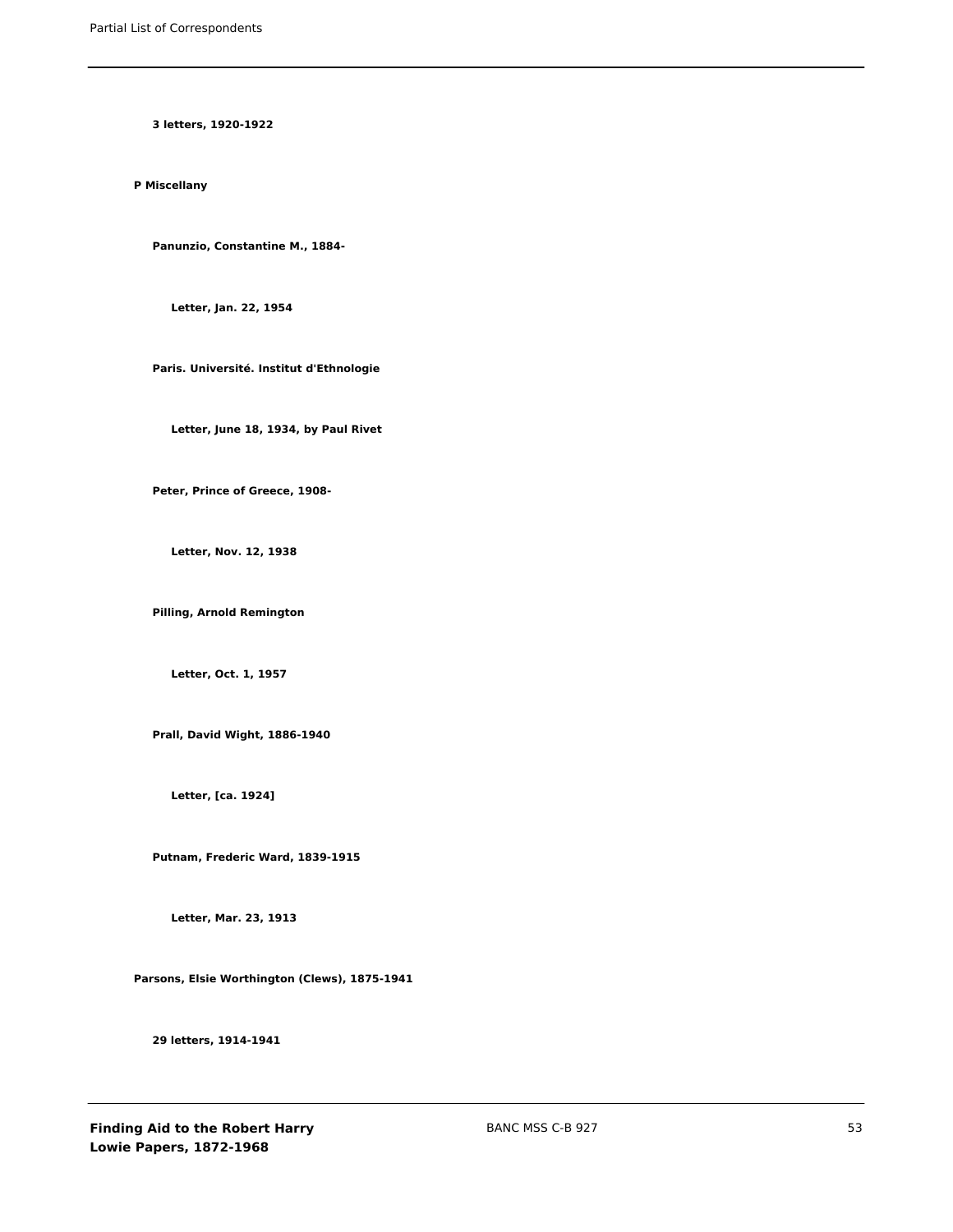**Pennsylvania. University.**

**3 letters, 1937-1957, by James M. McHugh, Philip A. Shelley, and Ralph W. McComb**

**Pettitt, George Albert**

**3 letters, 1936-1948**

**Philbrick, Francis Samuel, 1876-**

**27 letters, 1918-1957**

**Pittard, Eugene, 1867-**

**5 letters, 1949-1953. Some written for the Société Suisse des Américanistes**

**Pitt-Rivers, George Henry Lane Fox, 1890-**

**3 letters, 1929-1931**

**Pitt-Rivers, Julian Alfred**

**2 letters, 1955-1957**

**R Miscellany**

**Reynolds, Charles Nathan**

**Letter, July 12, 1935**

**Rigg, Horace Abram, 1909-**

**Letter, Mar. 14, 1948**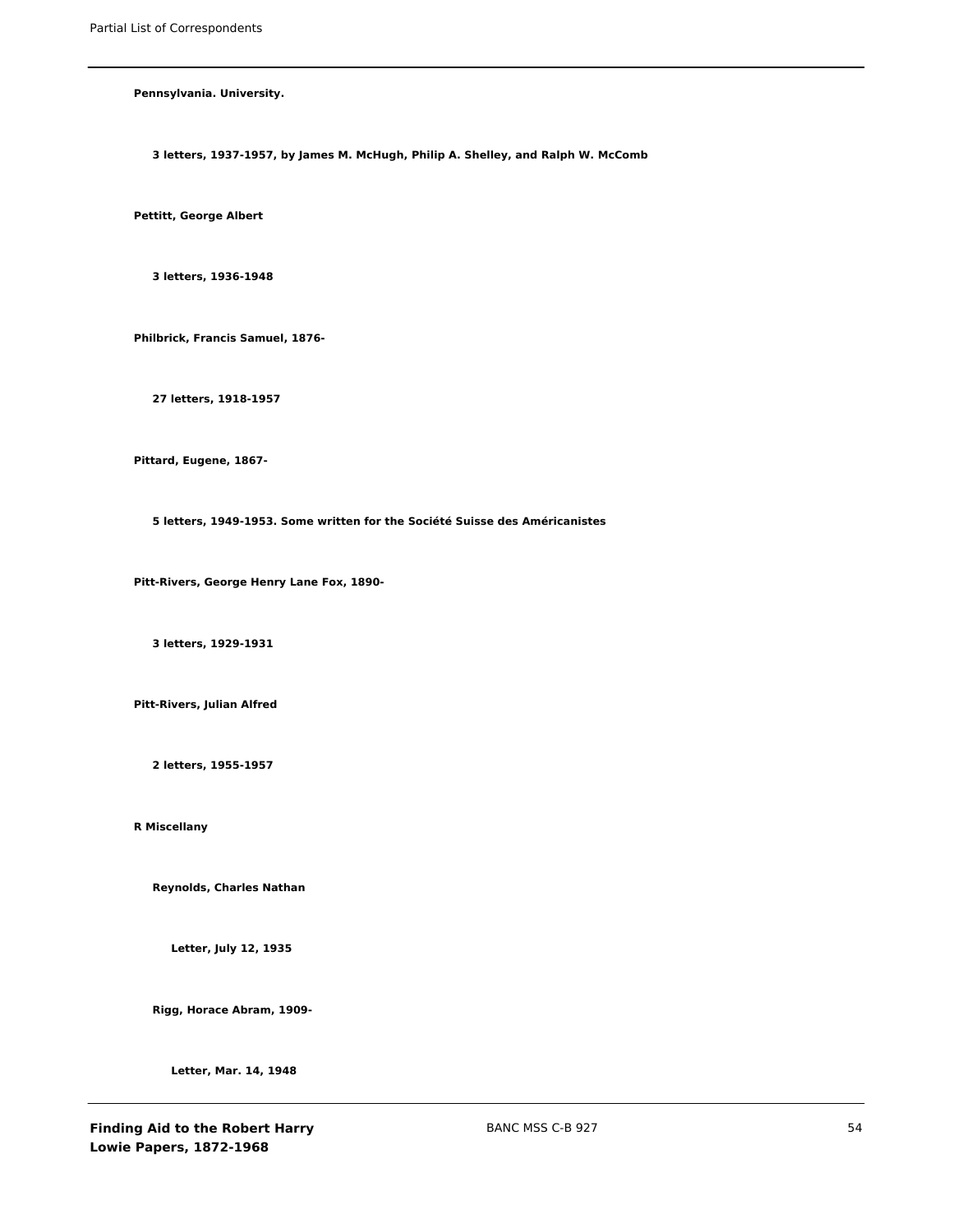**Rose, Frederick G. G.**

**Letter, Feb. 8, 1957**

**Rosenberg, James Naumburg, 1874-**

**Letter, June 16, 1936**

**Ross, Edward Alsworth, 1866-**

**Letter, Nov. 12, 1927**

**Rukeyser, Muriel, 1913-**

**Letter, Sept. 10, 1947**

**Russell, Bertrand, 1872-**

**Letter, May 8, 1936**

**Radcliffe-Brown, Alfred Reginald, 1881-1955**

**6 letters, 1922-1951**

**Radin, Paul, 1883-1959**

**14 letters, [1901?]-1957**

**Redfield, Robert, 1897 see Chicago. University**

**Reichard, Gladys Amanda, 1893-**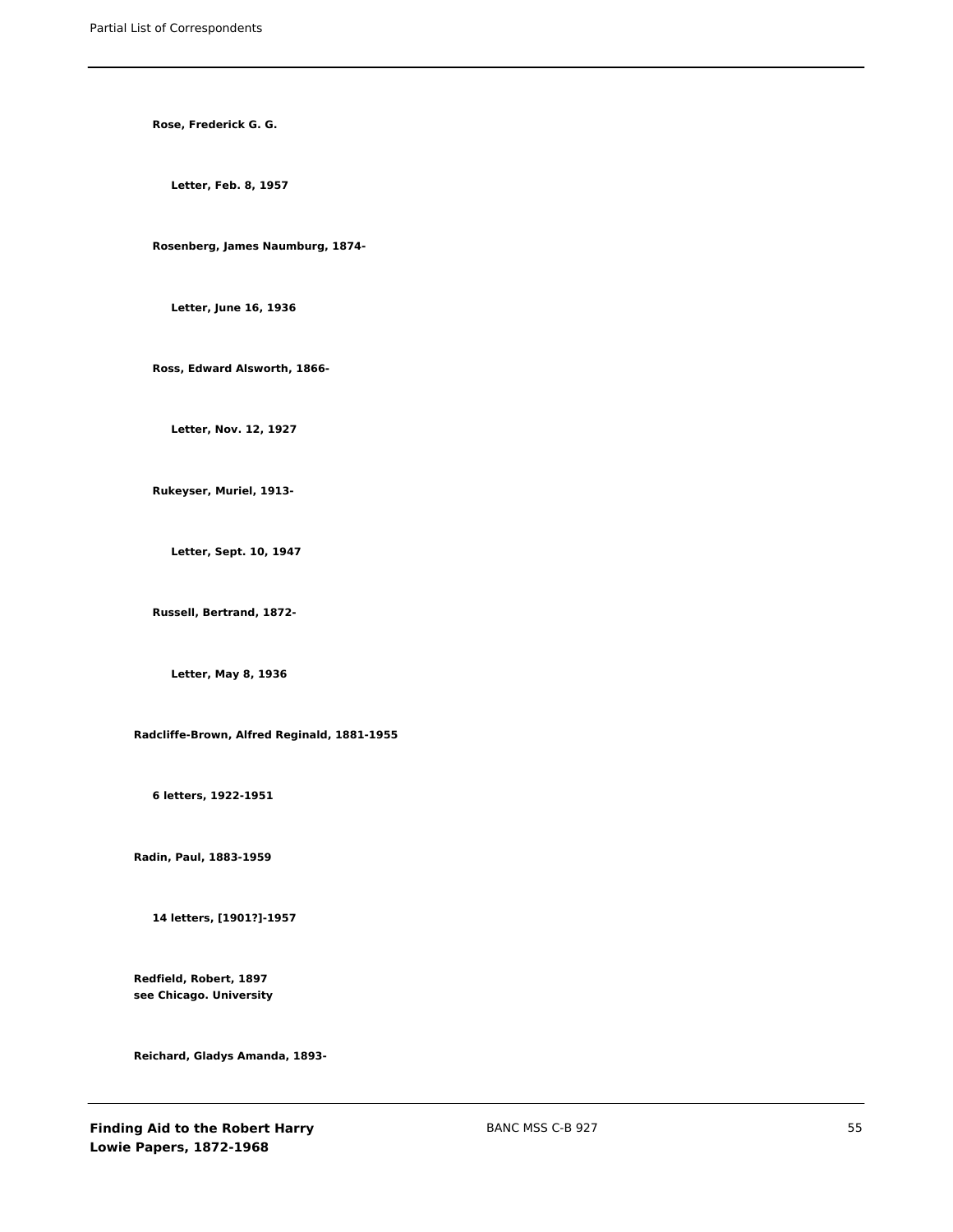### **7 letters, 1934-1946**

**Rivers, William Halse Rivers**

**19 letters, 1913-1921**

**Rivet, Paul, 1876-1958 see Paris. Université. Institut d'Ethnologie**

**Rochester, N.Y. University. Library**

**4 letters, 1936, by Donald B. Gilchrist**

**Rooth, Anna Birgitte**

**3 letters, 1955-1956**

**Roten, Iris von**

**2 letters, 1953**

**Rowe, John Howland, 1918-**

**3 letters, 1950-1957**

**Royal Anthropological Institute**

**5 letters, 1934-1956. Some by William Fagg**

**S Miscellany**

**Schacht, Joseph, 1902-**

**Letter, Nov. 23, 1954**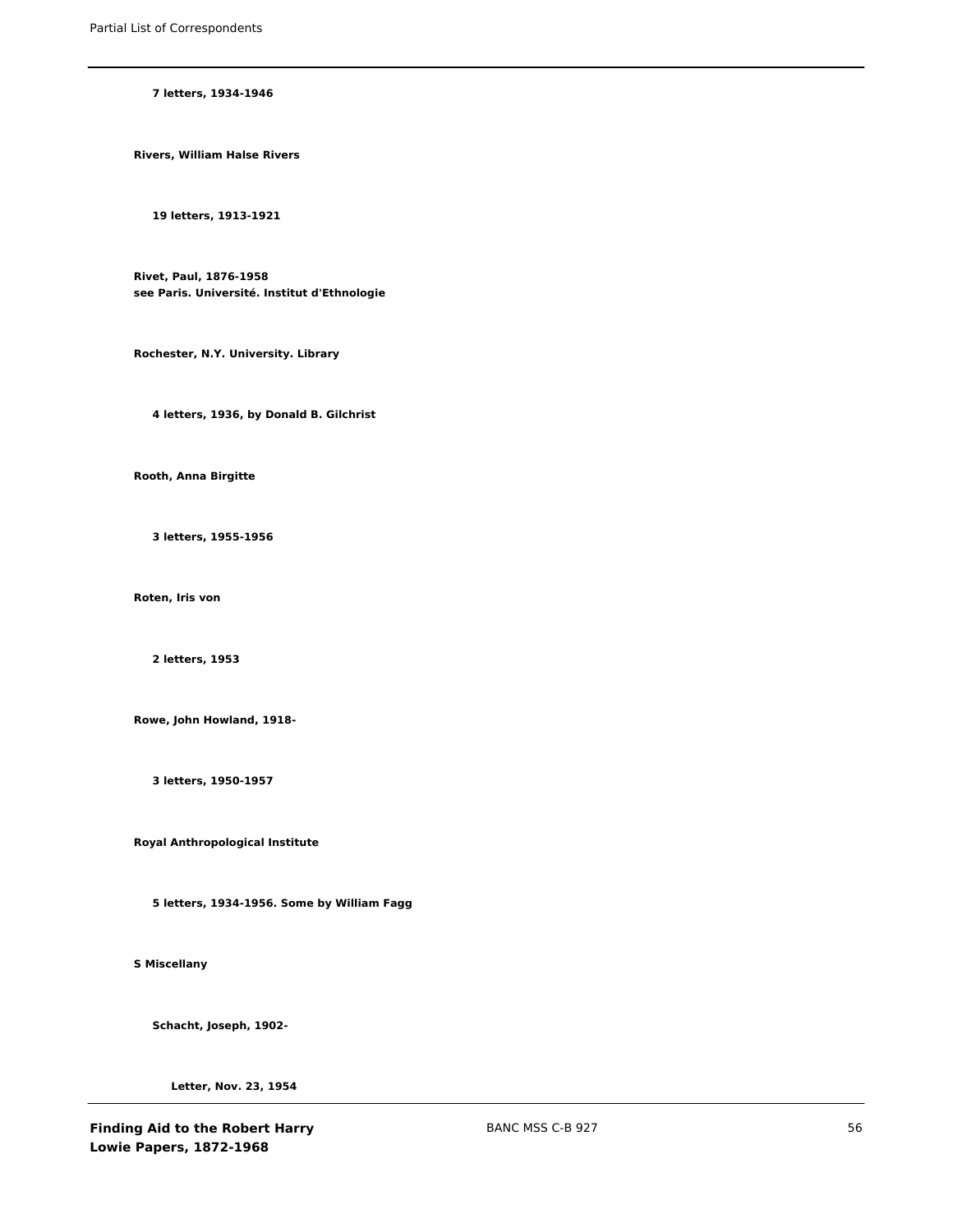**Scholz, Richard Frederick, 1880-1924**

**Letter, May 24, 1921**

**Schweizer, Arthur, 1905-**

**Letter, July 18, 1946**

**Seiler, Hansjakob, 1920-**

**Letter, Feb. 6, 1956**

**Seligman, Brenda Z. (Salaman)**

**Letter, [Dec. 15, 1946]**

**Shuster, George Nauman, 1894-**

**Letter, Jan. 2, 1947**

**Skinner, Alanson Buck, 1886-1925**

**Letter, Sept. 30, 1922**

**Smith, Henry Nash, 1906-**

**Letter, Nov. 23, 1955**

**Smith, Warren DuPré, 1880-**

**Letter, Apr. 15, 1925**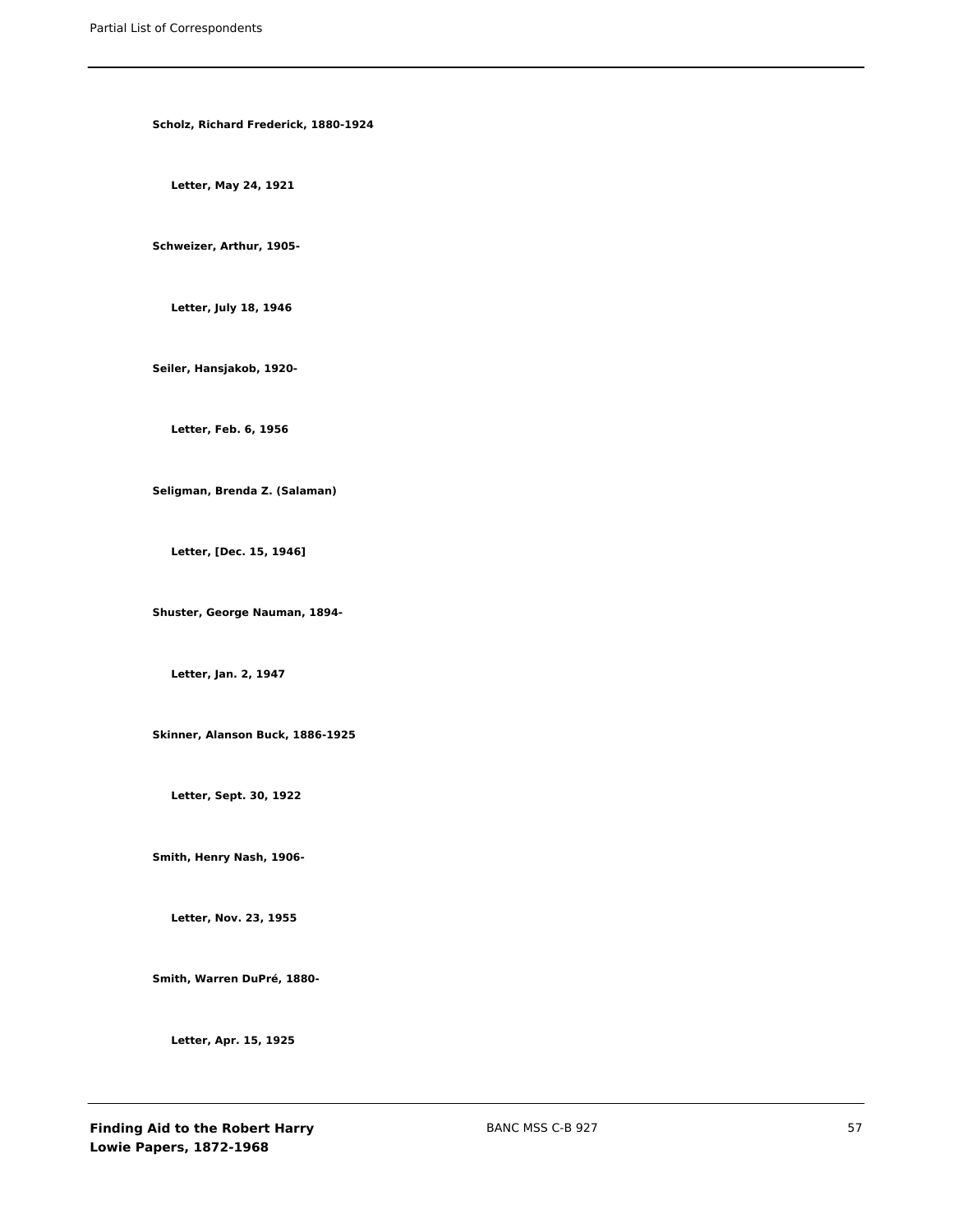### **Stimson, John Francis, 1883-1958**

**Letter, Dec. 4, 1938**

**Stratton, George Malcolm, 1865-1957**

**Letter, Oct. 3, 1924**

**Strong, Edward Kellogg, 1884-**

**Letter, July 10, 1935**

**Swadesh, Morris, 1909-**

**Letter, June 10, 1955**

**Sachar, Abram Leon, 1899 see Brandeis University, Waltham, Massachusetts**

**Sapir, Edward, 1884-1939**

**70 letters, 1909-1938**

**Sarton, George, 1884-1956 see** *Isis*

**Sauer, Carl Ortwin, 1889-**

**3 letters, 1936-1954**

**Schapiro, J. Selwyn, 1879-**

**34 letters, 1929-1957**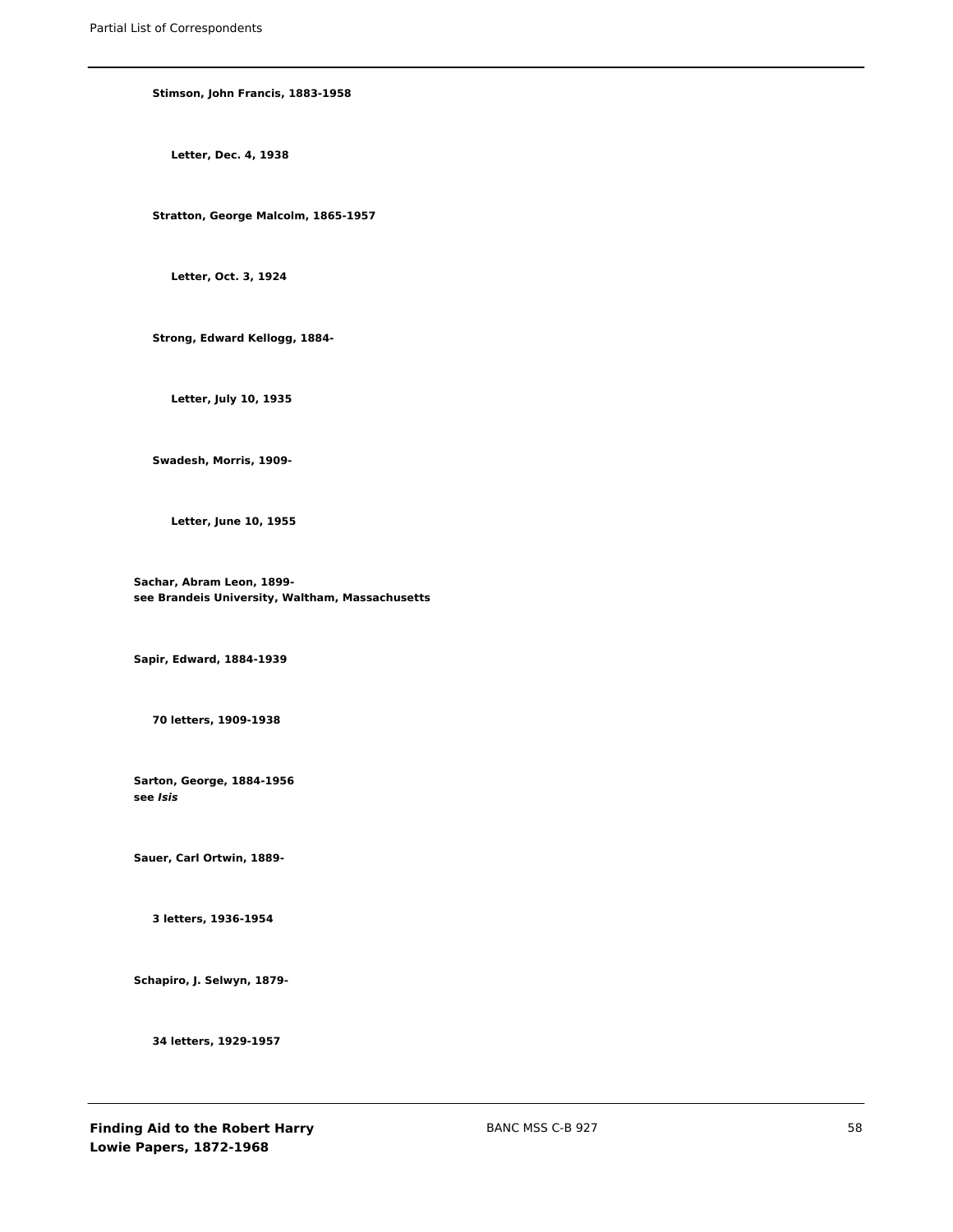**Schmidt, Wilhelm, 1868-1954**

**17 letters, 1921-1953**

*Science*

**4 letters, 1920-1940, by J. M. Cattell**

**Setzler, Frank Maryl, 1902 see U.S. National Museum**

**Shapiro, Harry Lionel, 1902-**

**4 letters, 1953-1961. Some written for the American Museum of Natural History**

**Shelley, Philip Allison, 1907 see Pennsylvania. University**

**Smith, Sir Grafton Elliot, 1871-1937**

**2 letters, 1924-1927**

**Smith, Harlan Ingersoll, 1872-**

**7 letters, 1913-1917. Some re Kroeber anniversary volume**

**Smith, Henry Lee, 1913 see Buffalo, N.Y. University**

**Smith, Henry Roy William, 1891-**

**3 letters, 1956**

**Sontag, Raymond James, 1897-**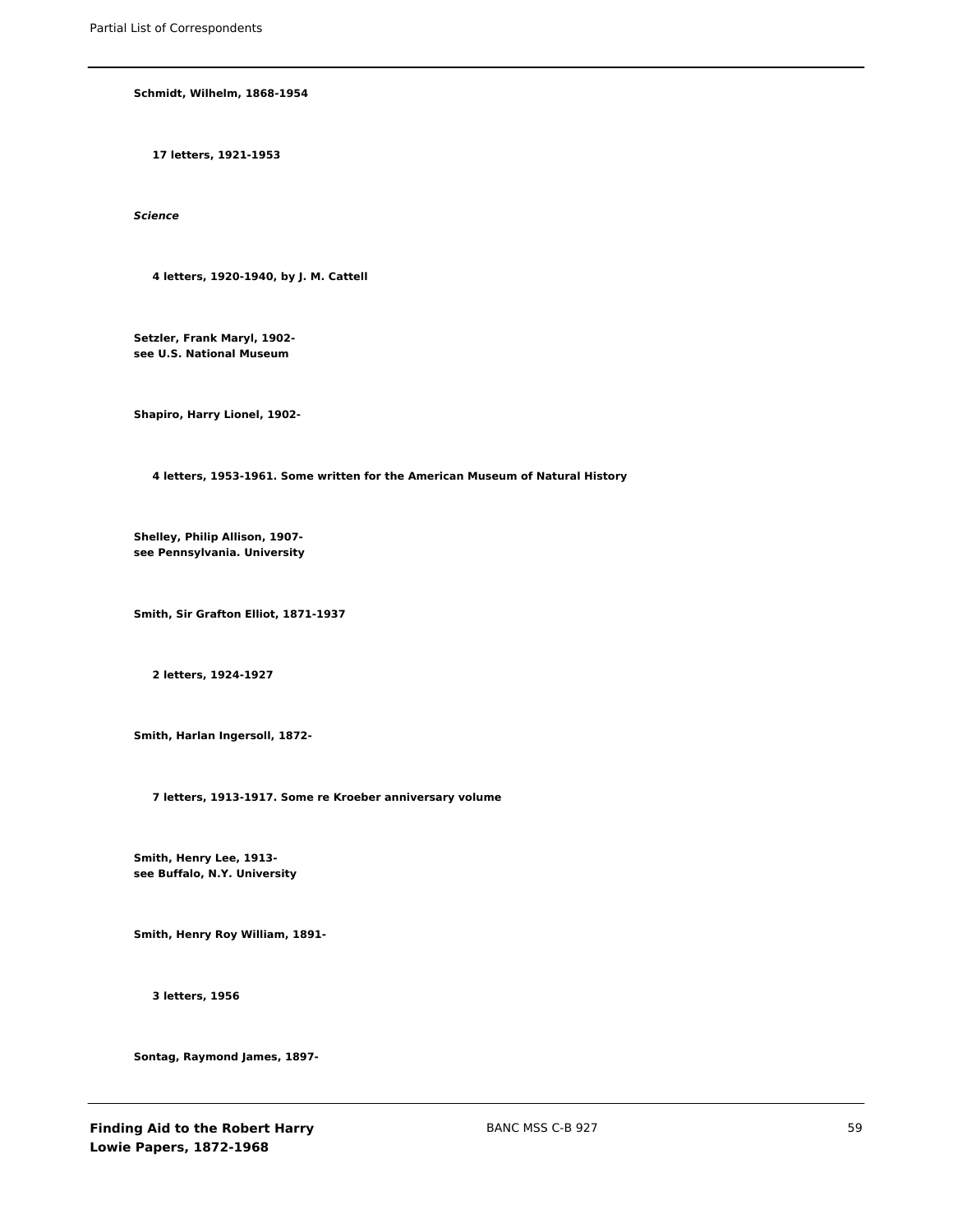**3 letters, 1944-1955**

**Speck, Frank Gouldsmith, 1881-**

**5 letters, 1934-1936**

**Spicer, Edward Holland, 1906 see** *American Anthropologist*

**Spier, Anna Hadwick (Gayton), 1899-**

**7 letters, [1934]-1936**

**Spier, Leslie, 1893-**

**16 letters, 1918-1957**

**Spoehr, Alexander, 1913-**

**2 letters, 1957 See also** *American Anthropologist*

**Sproul, Robert Gordon, 1891 see California. University. President**

**Stanford University**

**2 letters, 1957, by J. Christopher Herald and F. M. Keesing**

**Stanner, William Edward Hanley**

**4 letters, 1956**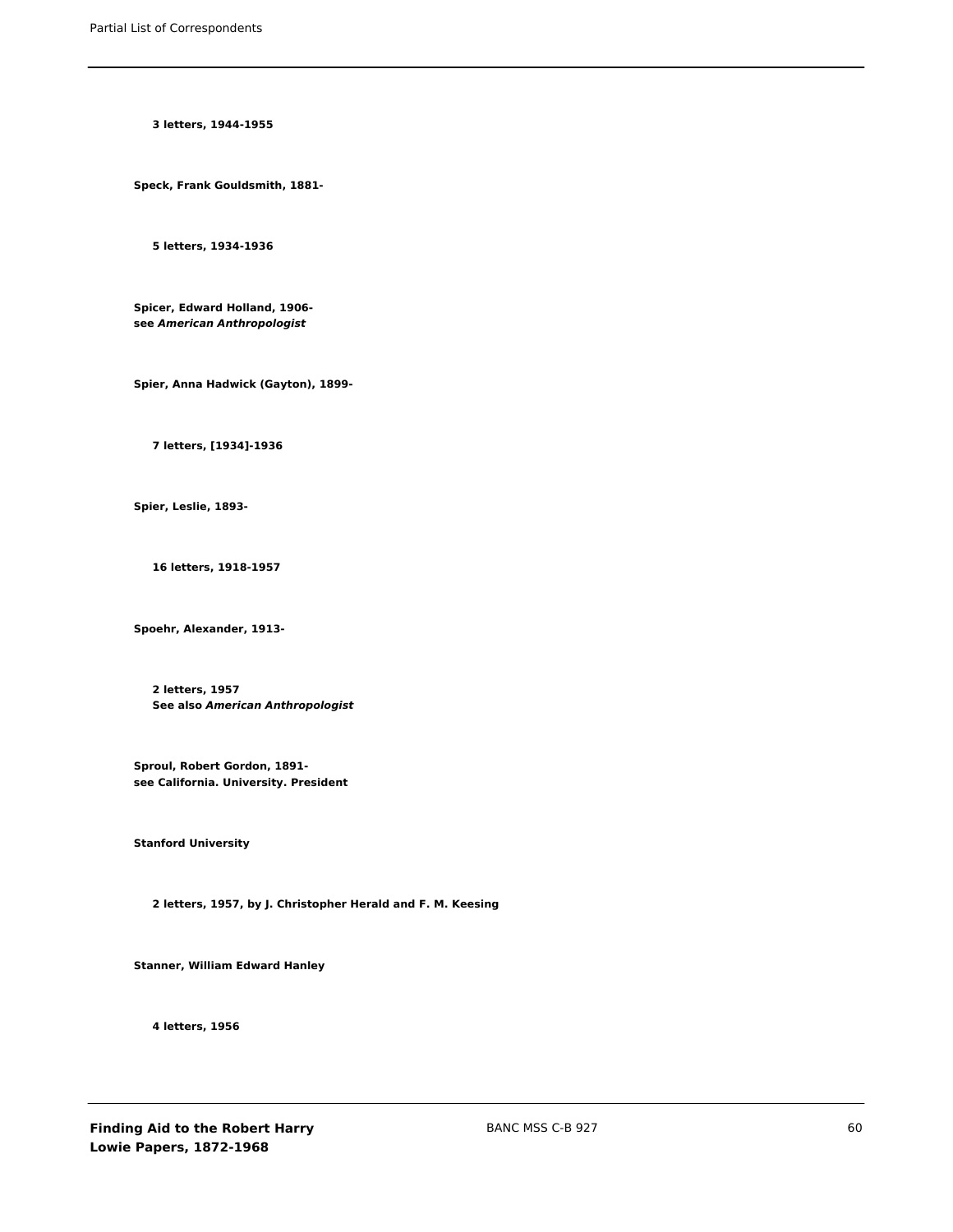**Steward, Julian H., 1902-**

**9 letters, 1935-1957**

**Stewart, Omer Call, 1908-**

**3 letters, 1946-1957**

**Stirling, Matthew Williams, 1896-**

**6 letters, 1934-1953. Some re Kroeber anniversary volume**

**Strong, William Duncan, 1899-**

**16 letters, 1926-1953. Some written for Columbia University**

**Swann, William Francis Gray, 1884 see American Philosophical Society**

**Swanton, John Reed, 1873-**

**20 letters, 1914-1953**

**T Miscellany**

**Taggard, Genevieve (Mrs. Robert Woli)**

**Letter, Jan. 13, 1947**

**Terman, Lewis Madison, 1877-**

**Letter, July 12, 1935**

**Titchener, Edward Bradford, 1867-1927**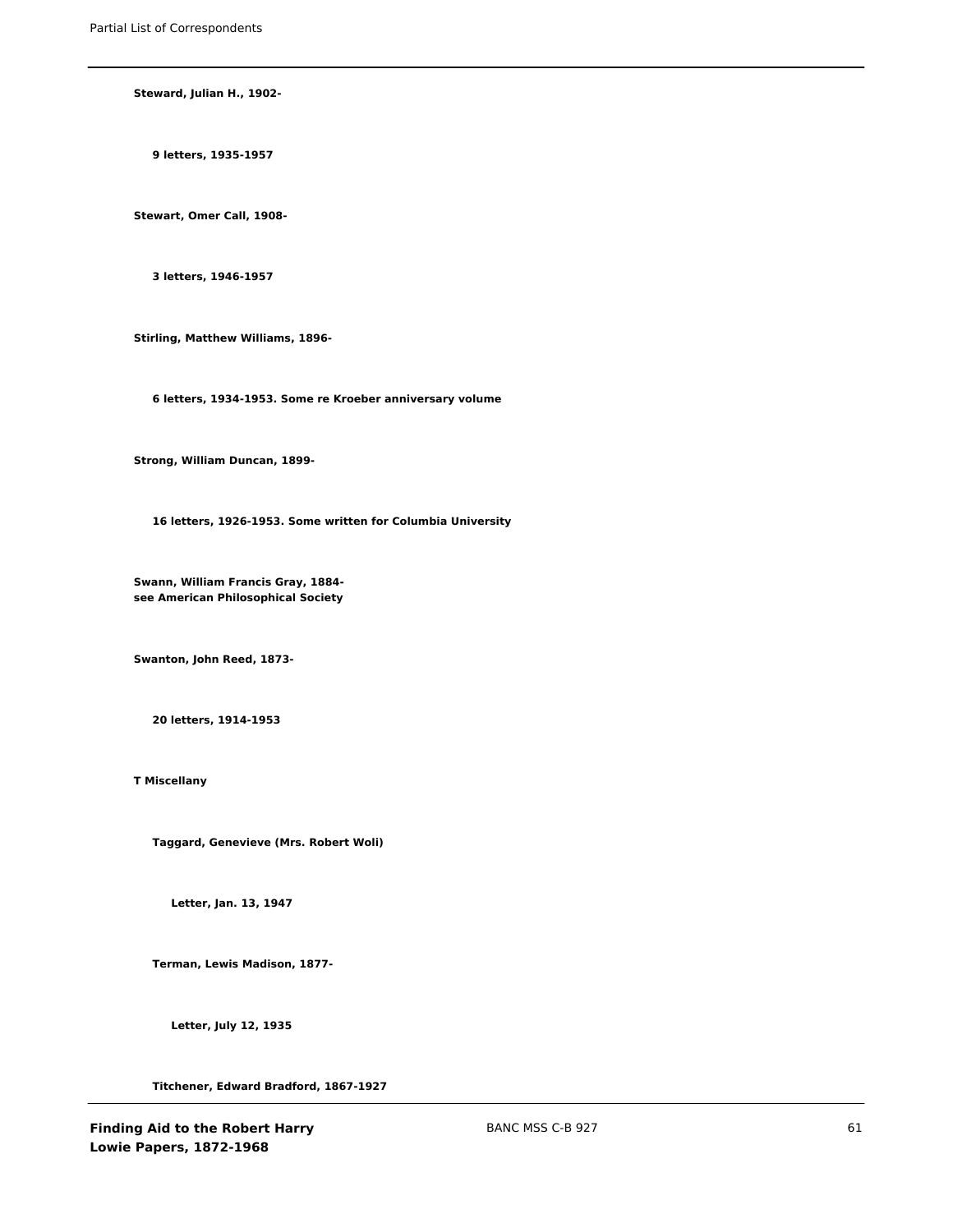**Letter, Nov. 25, 1922**

**Todd, Thomas Wingate, 1885-**

**Letter, June 2, 1932**

**Tolman, Ruth (Sherman), 1893-**

**Letter, May 15, 1936**

**Turney-High, Harry Holbert, 1899-**

**Letter, July 16, 1935**

**Tax, Sol, 1907-**

**6 letters, 1952-1957. Some as editor,** *Proceedings of the 29th Congress of Americanists;* **some for the University of Chicago**

**Taylor, Archer, 1890-**

**4 letters, 1948-1954**

**Termer, Franz, 1894-**

**36 letters, 1950-1959**

**Thomas, Wilbur Kelsey, 1882 see Carl Schurz Memorial Foundation, Inc.**

**Thomas, William Isaac, 1863-1947**

**4 letters, 1934-1939**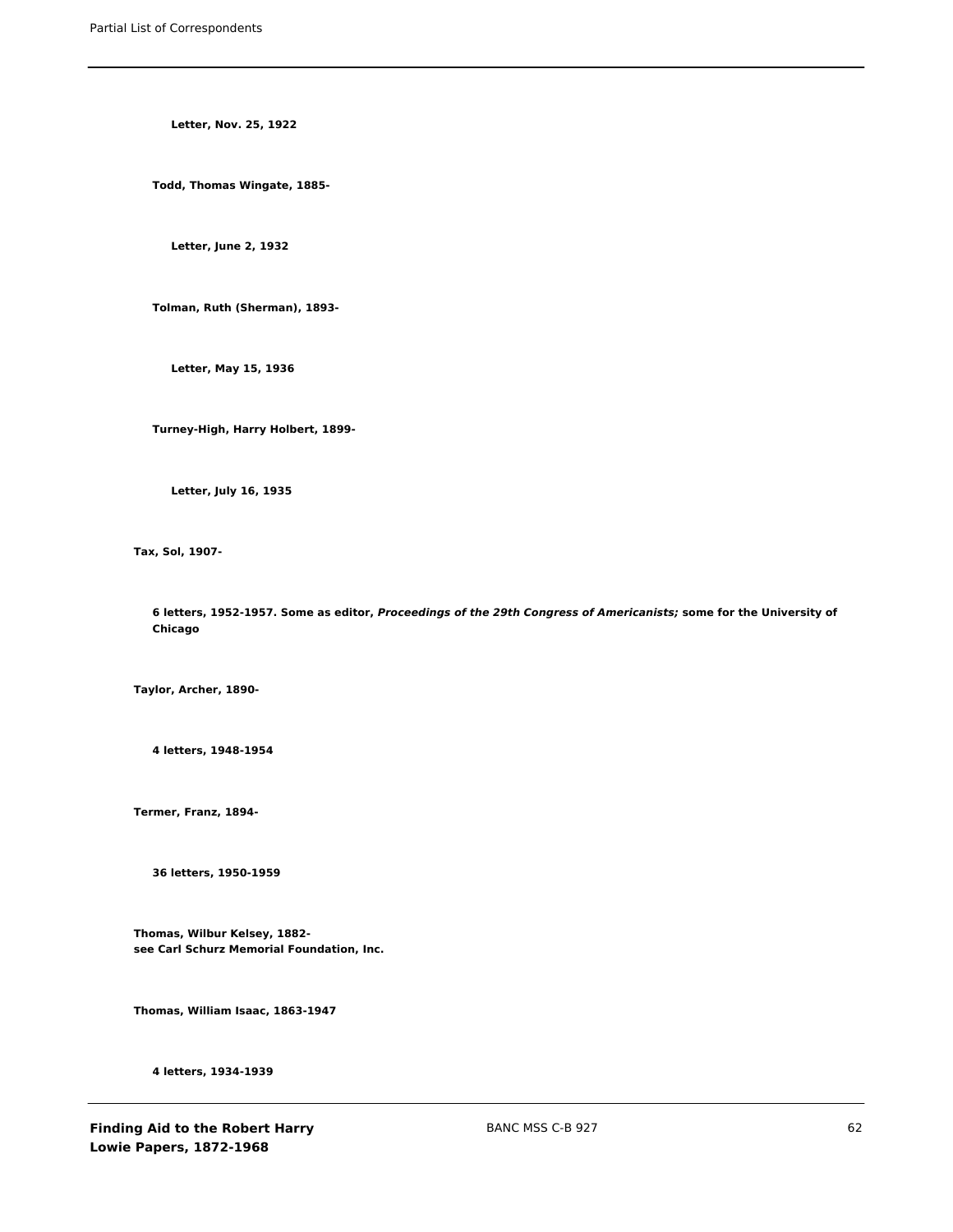**Thomas, William Leroy, 1920 see Wenner-Gren Foundation for Anthropological Research**

**Thompson, Laura, 1905-**

**2 letters, 1946**

**Thurnwald, Hilde**

**31 letters, 1937-1957**

**Thurnwald, Richard, 1869-1954**

**34 letters, 1921-1953**

**Tolman, Edward Chace, 1886-1959**

**2 letters, 1948-1949**

**Tozzer, Alfred Marston, 1877-**

**8 letters, 1929-1949**

*Tribus*

**4 letters, 1953-1955, by F. R. Jager. See also Gluck, Julius F.**

**Trimborn, Hermann, 1901-**

**4 letters, 1953-1958**

**Tyan, Emile**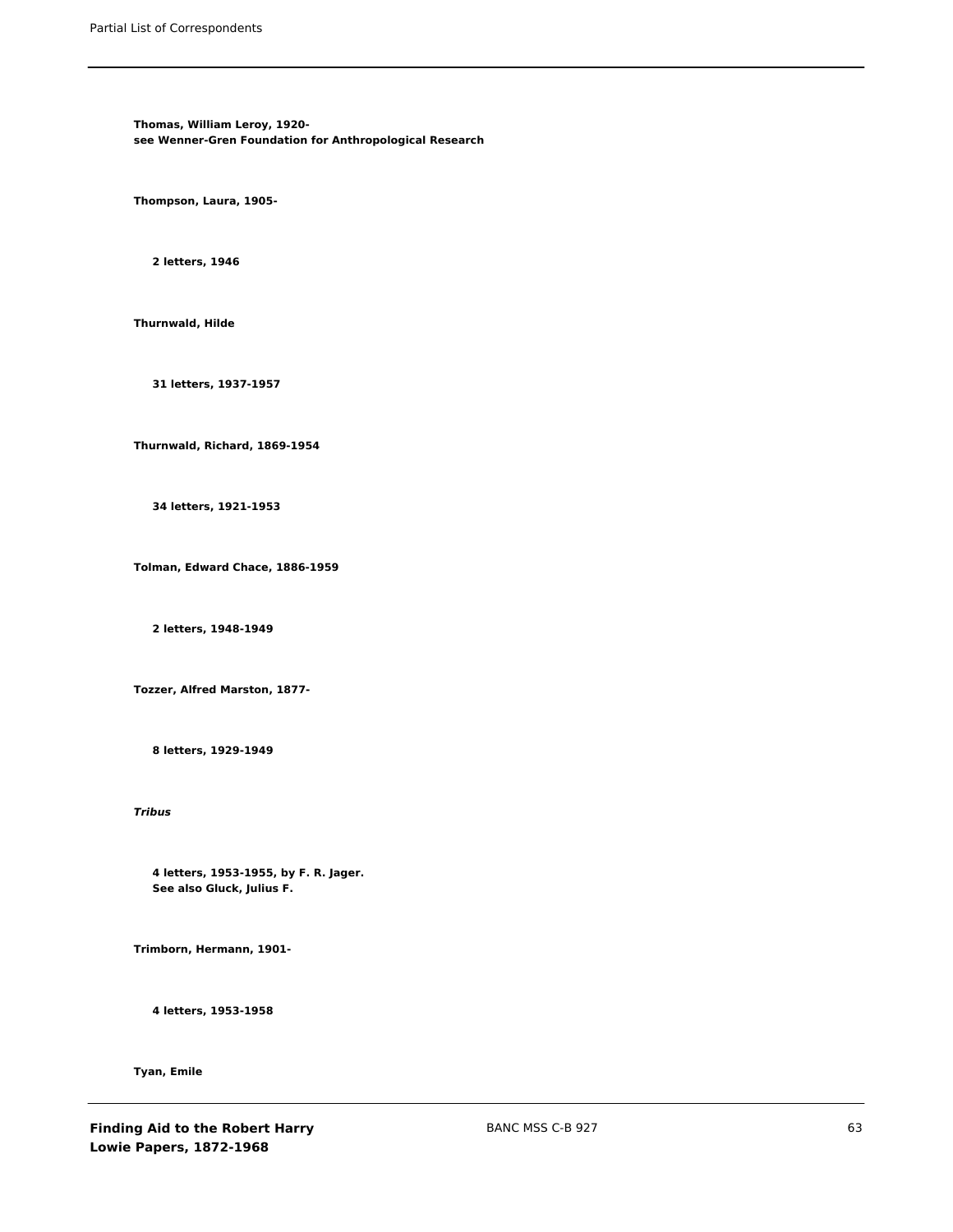**4 letters, 1954-1955**

**Tyler, Ralph Winfred, 1902 see Center for Advanced Study in the Behavioral Sciences**

**U Miscellany**

**Uhlenbeck, Christianus Cornelius, 1866-**

**Letter, Sept. 7, 1933**

**U.S. National Museum**

**Letter, June 8, 1953, by F. M. Setzler**

**Ubbelohde-Doering, Heinrich, 1889-**

**7 letters, 1951-1952**

**Underhill, Robert M. see California. University. Regents**

**Utsi, Ethel John Lindgren**

**32 letters, 1938-1960**

**V Miscellany**

**Vallois, Henri Victor, 1889-**

**Letter, Apr. 11, 1952**

**Voget, F.**

**Finding Aid to the Robert Harry Lowie Papers, 1872-1968**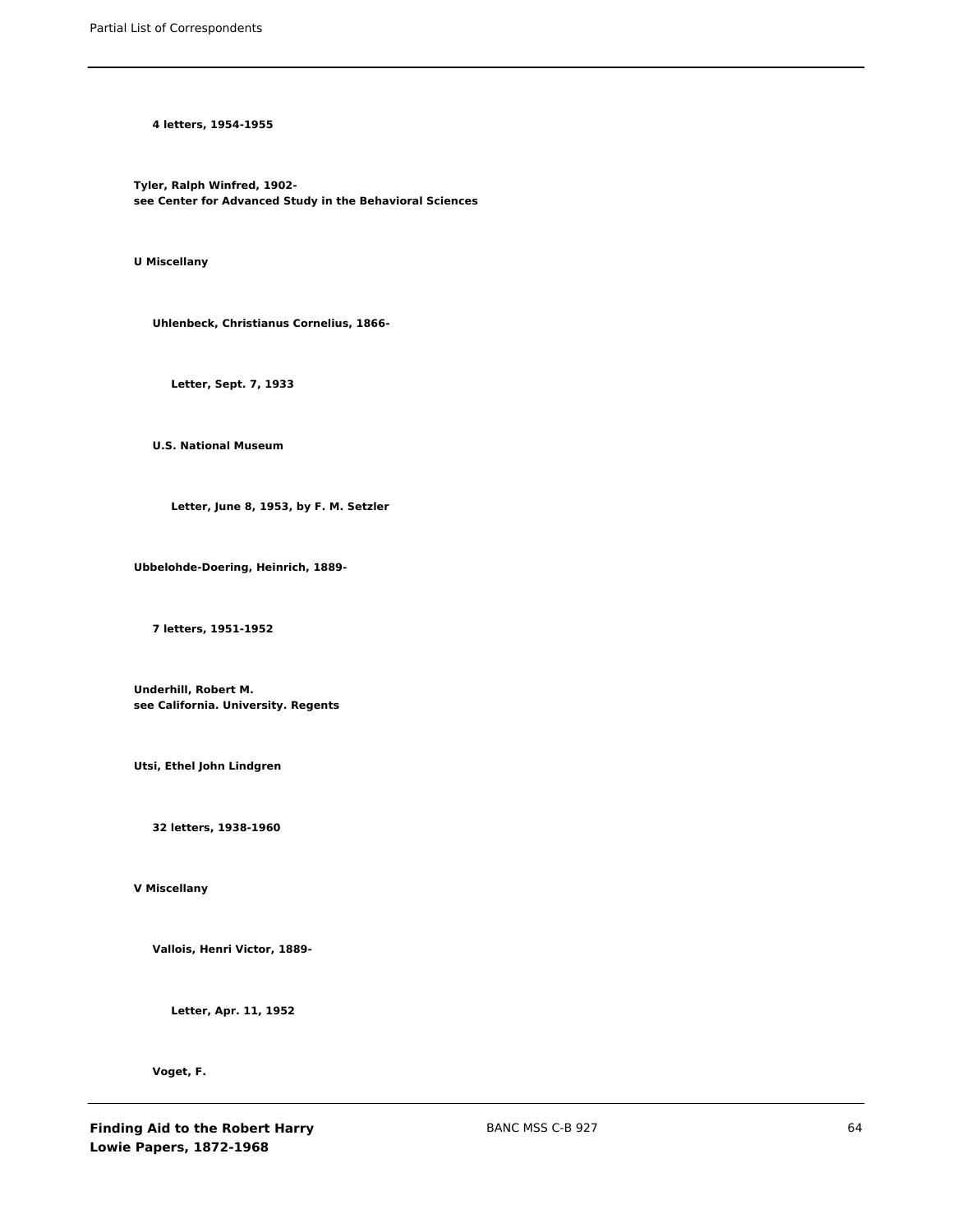**Letter, Mar. 31, 1940**

**Voegelin, Charles Frederick, 1906-**

**33 letters, 1933-1957**

**Voegelin, Erminie Brooke (Wheeler), 1903-**

**11 letters, 1938-1957**

**W Miscellany**

**Wagley, Charles, 1913-**

**Letter, Jan. 4, 1956**

**Wallace, Ernest**

**Letter, Feb. 5, 1954**

**Webster, Hutton, 1875-**

**Letter, May 24, 1920**

**Weidenreich, Franz, 1873-1948**

**Letter, [ca. 1945]**

**Wells, Frederic Lyman, 1884-**

**Letter, Dec. 5, 1915**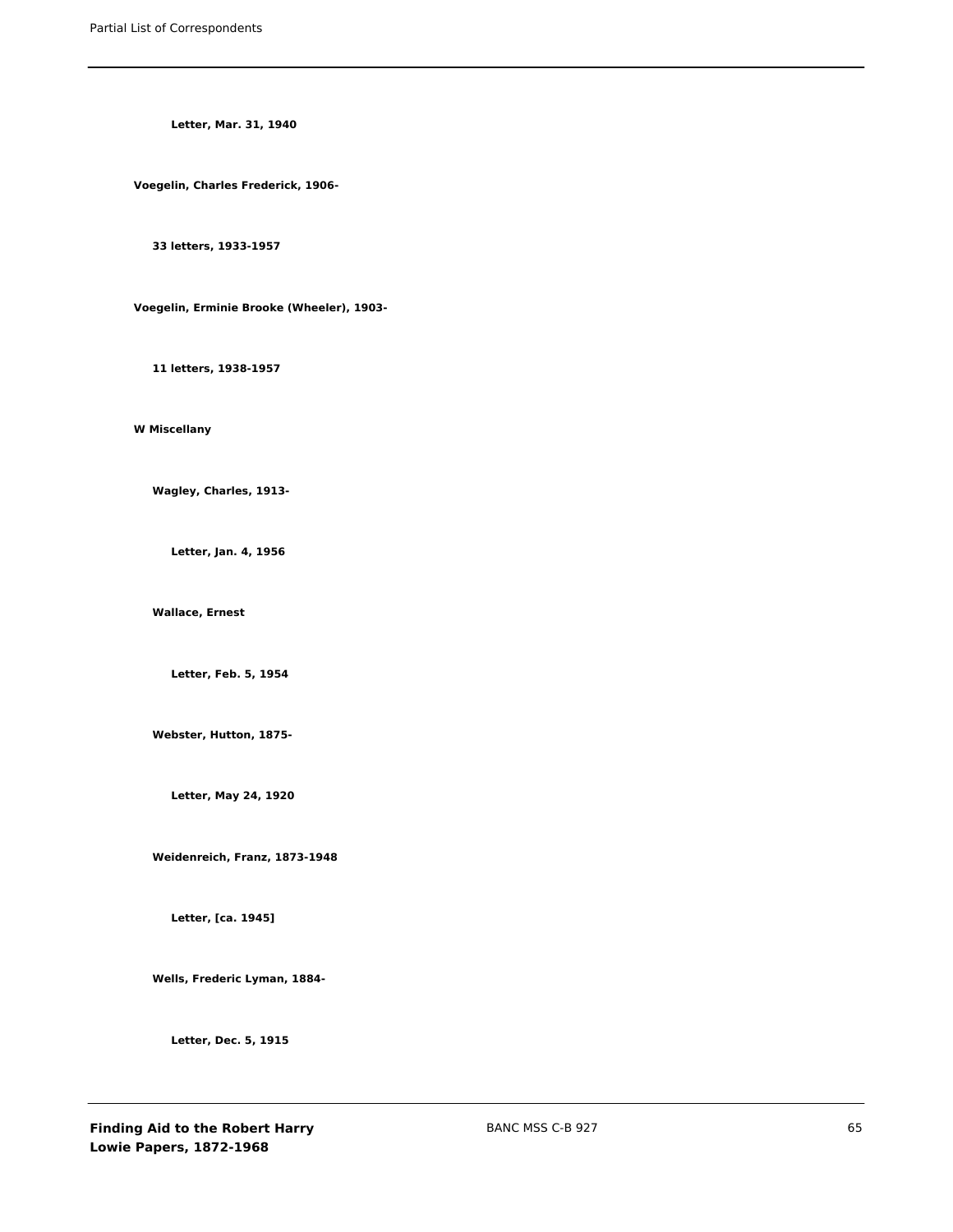### **Weltfish, Gene, 1902-**

**Letter, Jan. 23, 1929**

# **White Bear, R.**

**Letter, Aug. 9, 1935**

**Wittfogel, Karl August, 1896**

**Letter, Oct. 20, 1946**

### **Wallace, Edith**

**3 letters, 1947-1949**

**Wallace, William James, 1915-**

**3 letters, 1949**

**Wallis, Wilson D., 1886-**

**5 letters, 1920-1958**

**Warner, William Lloyd, 1898-**

**19 letters, 1927-1957**

**Washington, University**

**3 letters, 1952-1957, by D. S. Davidson and James B. Watson**

**Waterman, Thomas Talbot**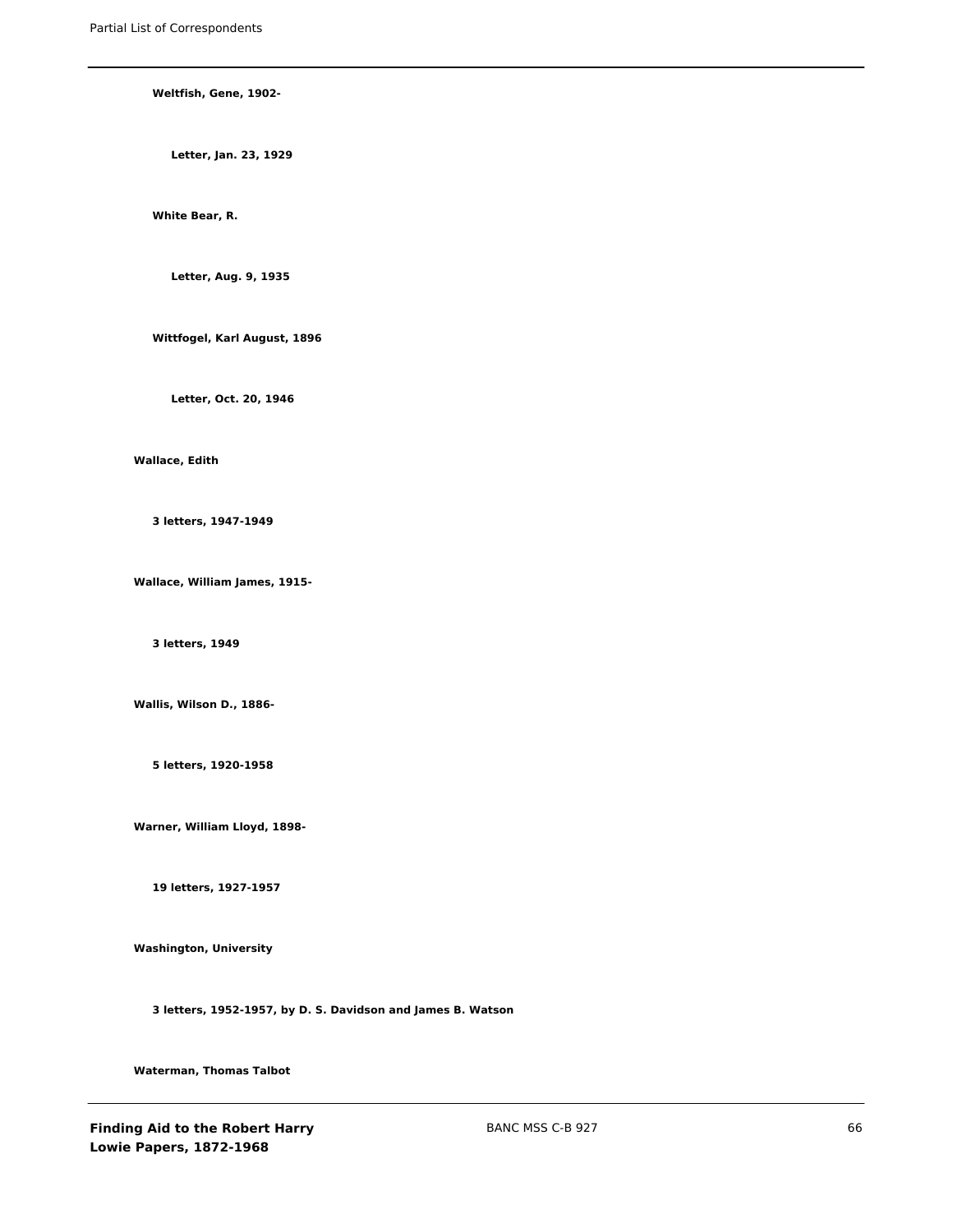**11 letters, 1917-1935**

**Watson, James Bennett, 1918 see Washington, University**

**Wedel, Waldo Rudolph, 1908-**

**4 letters, 1946-1955**

**Weitzner, Bella**

**2 letters, 1934-1954**

**Wenner-Gren Foundation for Anthropological Research**

**32 letters, 1946-1959, by Paul Fejos and William L. Thomas**

**Werner, Adolph, 1839-1919 see New York. City College**

**Wetmore, Alexander, 1886 see National Academy of Sciences**

**White, Leslie Alvin, 1900-**

**6 letters, 1936-1957**

**Whitney, Leon Fradley, 1894 see American Eugenics Society, Inc.**

**Wiklund, Karl Bernhard, 1868-1934**

**2 letters, 1926-1927**